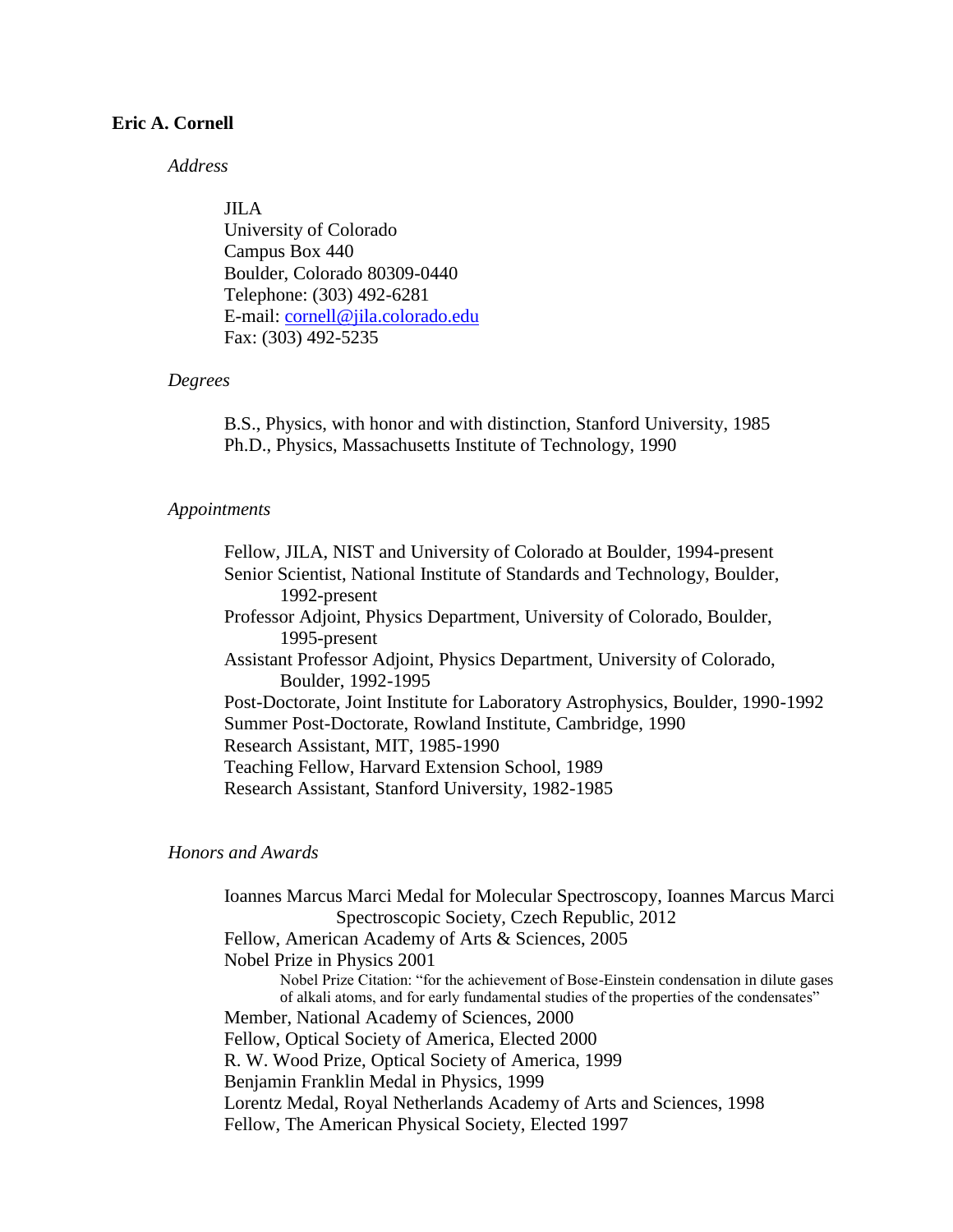I. I. Rabi Prize in Atomic, Molecular and Optical Physics, American Physical Society, 1997 King Faisal International Prize in Science, 1997 National Science Foundation Alan T. Waterman Award, 1997 Carl Zeiss Award, Ernst Abbe Fund, 1996 Fritz London Prize in Low Temperature Physics, 1996 Department of Commerce Gold Medal, 1996 Presidential Early Career Award in Science and Engineering, 1996 Newcomb-Cleveland Prize, American Association for the Advancement of Science, 1995-96 Samuel Wesley Stratton Award, National Institute of Science and Technology, 1995 Firestone Award for Excellence in Undergraduate Research, 1985 National Science Foundation Graduate Fellowship, 1985-1988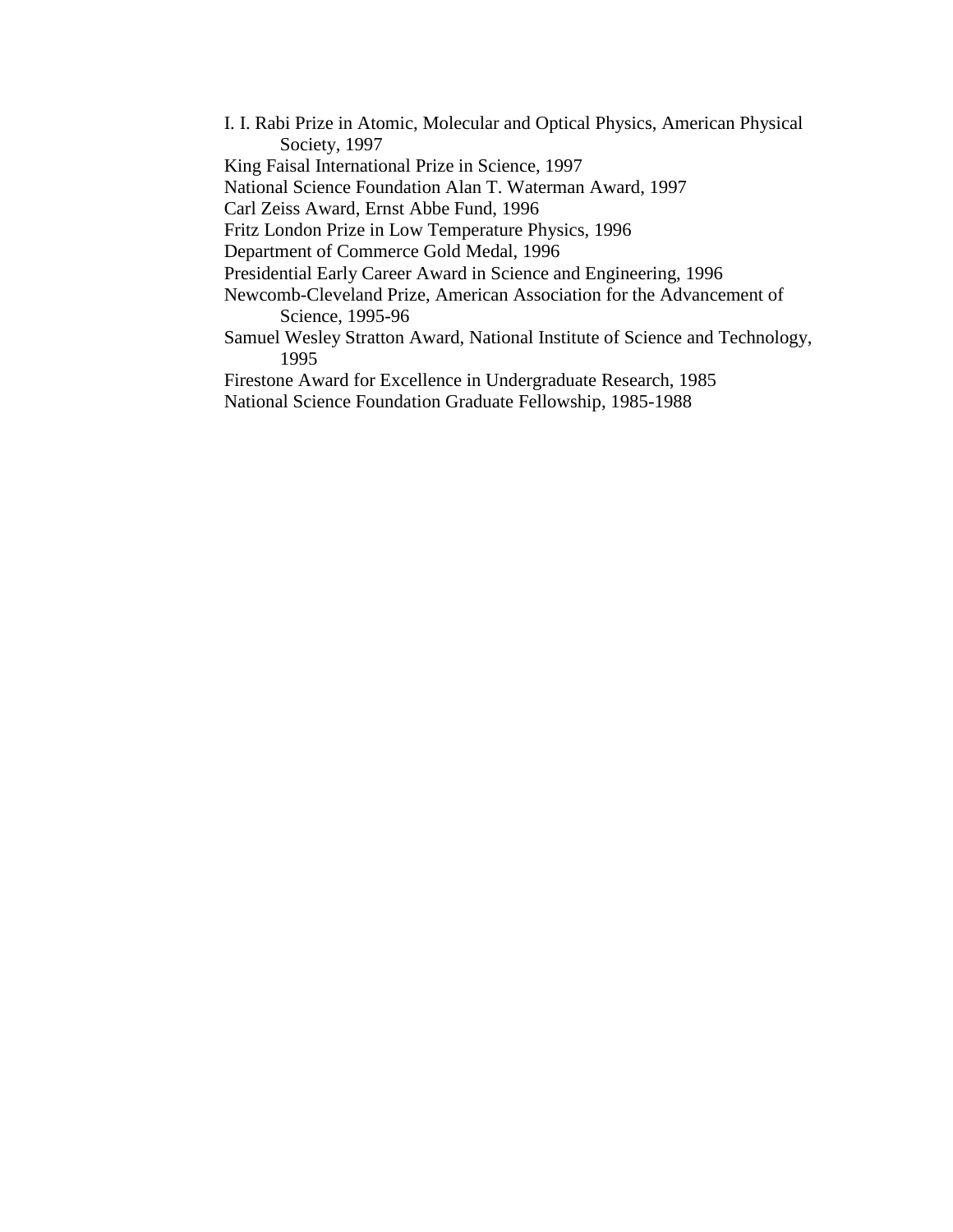### *Publications*

- 1. J. M. Lockhart, B. Cabrera, E. Cornell and S. J. Pollock, "Scanning 3-axis SQUID magnetometer for measurement of submicrogauss magnetic fields," in Proceedings of the 17th International Conference on Low Temperature Physics, (U. Eckern, A. Schmid, W. Weber, and H. Wuhl, Eds., Elsevier, 1984).
- 2. E. A. Cornell, "Ultra-low vapor pressure measurements on surface absorbed helium-4," Senior Thesis, Stanford University (unpublished, 1985).
- 3. J. P. Turneaure, E. A. Cornell, P. D. Levine and J. A. Lipa, "The Stanford relativity gyroscope experiment: Ultrahigh vacuum techniques for the experiment," in Near Zero, (J. D. Fairbank et al., Eds., Freeman, New York, 1988).
- 4. R. M. Weisskoff, G. P. Lafyatis, K. R. Boyce, E. A. Cornell, R. W. Flanagan, Jr. and D. E. Pritchard, "rf SQUID detector for single-ion trapping experiments," J. Appl. Phys. 63, 4599 (1988).
- 5. E. A. Cornell, R. M. Weisskoff, K. R. Boyce, R. W. Flanagan, Jr., G. P. Lafyatis and D. E. Pritchard, "A single ion cyclotron resonance measurement of M(CO<sup>+</sup>)/M(N<sub>2</sub><sup>+</sup>)," Phys. Rev. Lett. 63, 1674 (1989) and 64, 2099 (1990).
- 6. E. A. Cornell, R. M. Weisskoff, K. R. Boyce and D. E. Pritchard, "Mode coupling in a Penning trap:  $\pi$ -pulses and a classical avoided crossing," Phys. Rev. A 41, 312 (1990).
- 7. E. A. Cornell, C. Monroe and C. E. Wieman, "Multiply-loaded ac magnetic trap for neutral atoms," Phys. Rev. Lett. 67, 2439 (1991).
- 8. E. A. Cornell, K. R. Boyce, D. L. K. Fygenson and D. E. Pritchard, "Two ions in a Penning trap: Implications for precision mass spectroscopy," Phys. Rev. A 45, 3049 (1992).
- 9. C. E. Wieman, C. R. Monroe, and E. A. Cornell, "Fundamental physics with optically trapped atoms," in **Laser Spectroscopy X**, (M. Ducloy et al., Eds., World Scientific, 1992), pp. 77-82.
- 10. C. Monroe, E. Cornell, C. Sackett, C. Myatt and C. Wieman, "Measurement of Cs-Cs elastic scattering at T=30  $\mu$ K," Phys. Rev. Lett.  $70$ , 414 (1993).
- 11. C. R. Monroe, E. A. Cornell and C. E. Wieman, "The low (temperature) road to Bose-Einstein condensation in optically and magnetically trapped cesium," in Proceedings of the International School of Physics "Enrico Fermi" Course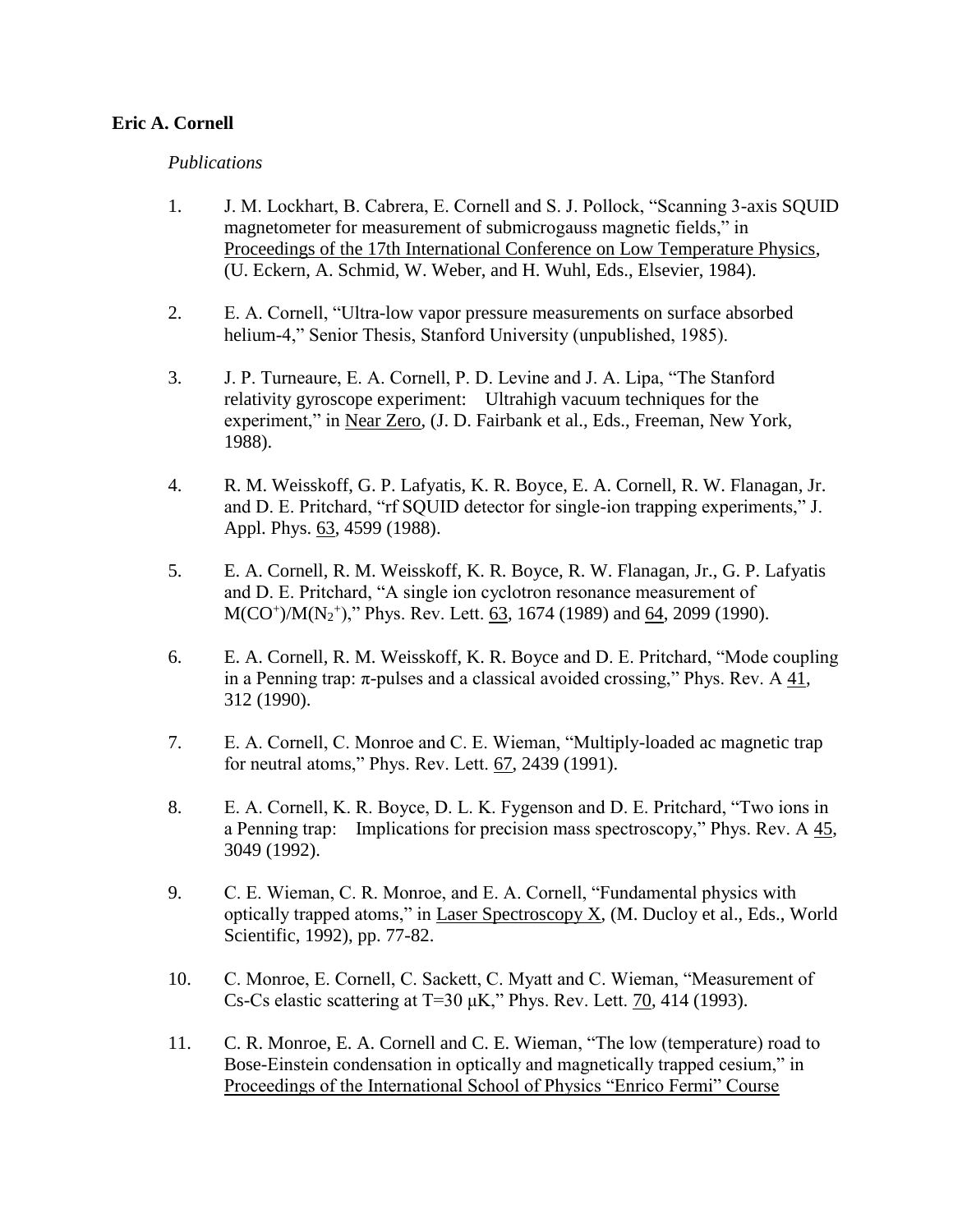CXVIII, Laser Manipulation of Atoms and Ions, (E. Arimondo, W. D. Phillips and F. Strumia, Eds., North Holland, 1992), pp. 361-377.

- 12. C. Sackett, E. Cornell, C. Monroe and C. Wieman, "A new magnetic suspension system for atoms and bar magnets," Am. J. Phys.  $61$ , 304 (1993).
- 13. W. Petrich, M. H. Anderson, J. R. Ensher and E. A. Cornell, "Behavior of atoms in a compressed magneto-optical trap," J. Opt. Soc. Am. B 11, 1332 (1994).
- 14. M. H. Anderson, W. Petrich, J. R. Ensher and E. A. Cornell, "Reduction of light-assisted collisional loss rate from a low-pressure vapor-cell trap," Phys. Rev. A 50, R3597 (1994).
- 15. N. R. Newbury, C. J. Myatt, E. A. Cornell and C. E. Wieman, "Gravitational Sisyphus cooling of <sup>87</sup>Rb in a magnetic trap," Phys. Rev. Lett. 74, 2196 (1995).
- 16. W. Petrich, M. H. Anderson, J. R. Ensher and E. A. Cornell, "A stable, tightly confining magnetic trap for evaporative cooling of neutral atoms," Phys. Rev. Lett. 74, 3352 (1995).
- 17. E. A. Cornell, "Comment on 'A dynamic electric trap for ground-state atoms'," Europhys. Lett. 30, 439 (1995).
- 18. M. H. Anderson, J. R. Ensher, M. R. Matthews, C. E. Wieman and E. A. Cornell, "Observation of Bose-Einstein condensation in a dilute atomic vapor," Science 269, 198 (1995).
- 19. M. J. Renn, O. Vdovin, D. Z. Anderson, C. E. Wieman and E. A. Cornell, "Laser-guided atoms in hollow-core optical fibers," Phys. Rev. Lett. 75, 3253 (1995).
- 20. M. J. Renn, E. A. Donley, E. A. Cornell, C. E. Wieman and D. Z. Anderson, "Evanescent-wave guiding of atoms in hollow optical fibers," Phys. Rev. A 53, R648 (1996).
- 21. E. Cornell and C. Wieman, "Bose-Einstein Condensation," Physics News in 1995, (P. F. Schewe, Ed., American Institute of Physics, 1996), pp. 10-12.
- 22. M. H. Anderson, J. R. Ensher, M. R. Matthews, C. E. Wieman and E. A. Cornell, "Evidence for Bose-Einstein condensation in a dilute atomic vapor," Proc. of the 12th Intl. Conf. on Laser Spectroscopy (M. Inguscio, M. Allegrini and A. Sasso, Eds., World Scientific, Singapore, 1996), pp. 3-6.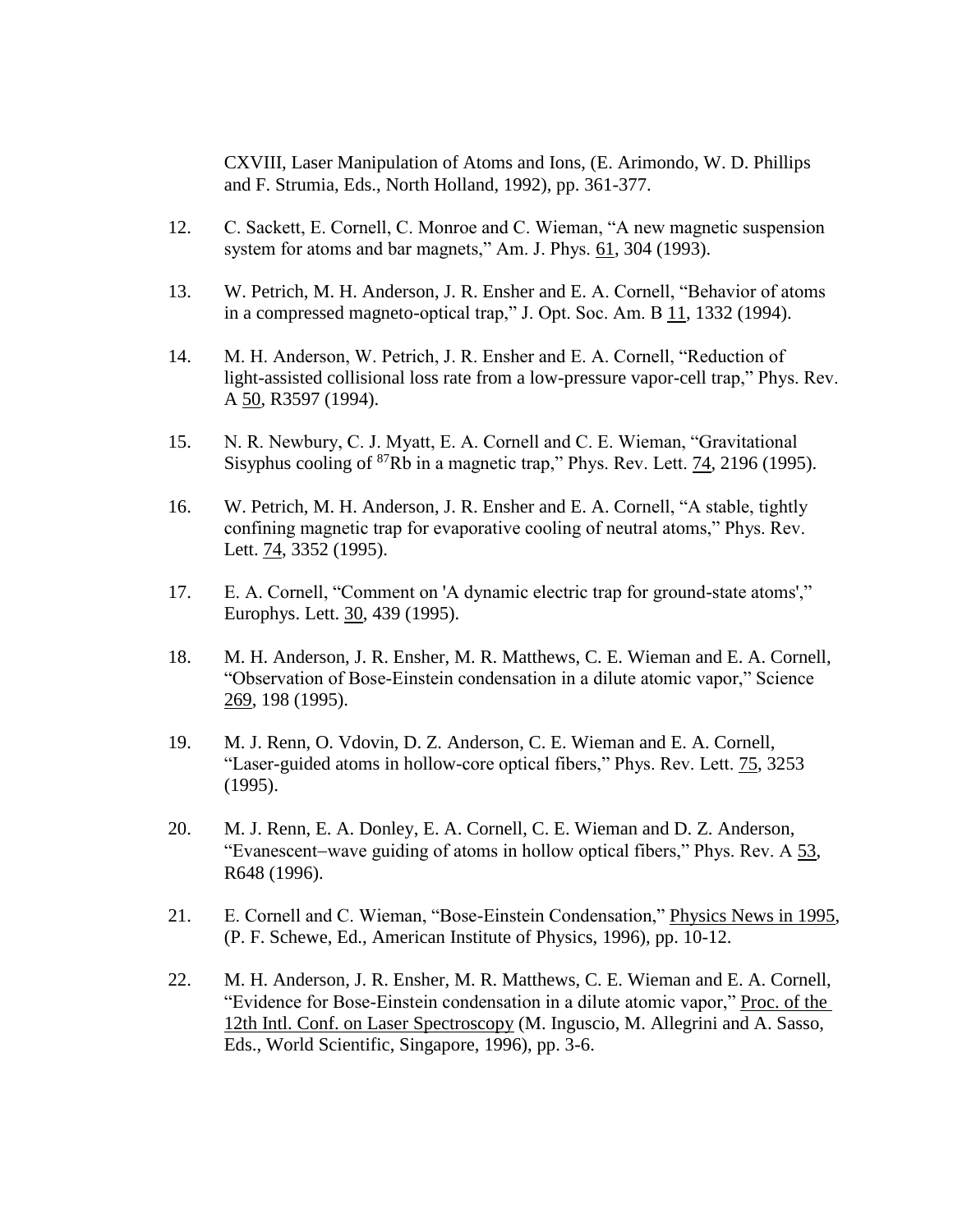- 23. D. S. Jin, J. R. Ensher, M. R. Matthews, C. E. Wieman and E. A. Cornell, "Collective excitations of a Bose-Einstein condensate in a dilute gas," Phys. Rev. Lett. 77, 420-423 (1996).
- 24. E. Cornell, "Very cold indeed: The nanokelvin physics of Bose-Einstein condensation," J. Res. NIST 101, 419-434 (1996).
- 25. Z. T. Lu, K. L. Corwin, M. J. Renn, M. H. Anderson, E. A. Cornell and C. E. Wieman, "A low-velocity intense source of atoms from a magneto-optical trap," Phys. Rev. Lett. 77, 3331-3334 (1996)
- 26. J. R. Ensher, D. S. Jin, M. R. Matthews, C. E. Wieman and E. A. Cornell, "Bose-Einstein condensation in a dilute gas: Measurement of energy and ground-state occupation," Phys. Rev. Lett. 77, 4984-4987 (1996).
- 27. D. S. Jin, J. R. Ensher, M. R. Matthews, C. E. Wieman and E. A. Cornell, "Quantitative studies of Bose-Einstein Condensation in a dilute atomic vapor," Czech. J. Phys. Suppl. 46, 3070-3334 (1996).
- 28. C. J. Myatt, E. A. Burt, R. W. Ghrist, E. A. Cornell and C. E. Wieman, "Production of two overlapping Bose-Einstein condensates by sympathetic cooling," Phys. Rev. Lett. 78, 586-589 (1997).
- 29. D. S. Jin, M. R. Matthews, J. R. Ensher, C. E. Wieman and E. A. Cornell, "Temperature-dependent damping and frequency shifts in collective excitations of a dilute Bose-Einstein condensate," Phys. Rev. Lett. 78, 764-771 (1997).
- 30. H. Gauck, T. H. Gfroerer, M. J. Renn, E. A. Cornell and K. A. Bertness, "External radiative quantum efficiency of 96% from a GaAs/GaInP heterostructure," Appl. Phys. A  $\underline{64}$ , 143-147 (1997).
- 31. M. J. Renn, A. A. Zozula, E. A. Donley, E. A. Cornell and D. Z. Anderson, "Optical dipole force fiber guiding and heating of atoms," Phys. Rev. A 55, 3684-3696 (1997).
- 32. E. A. Burt, R. W. Ghrist, C. J. Myatt, M. J. Holland, E. A. Cornell and C. E. Wieman, "Coherence, correlations, and collisions: What one learns about Bose-Einstein condensates from their decay," Phys. Rev. Lett. 79, 337-340 (1997).
- 33. M. Houbiers, H. T. C. Stoof and E. A. Cornell, "Critical temperature of a trapped Bose gas: Mean-field theory and fluctuations," Phys. Rev. A 56, 2041-2045 (1997).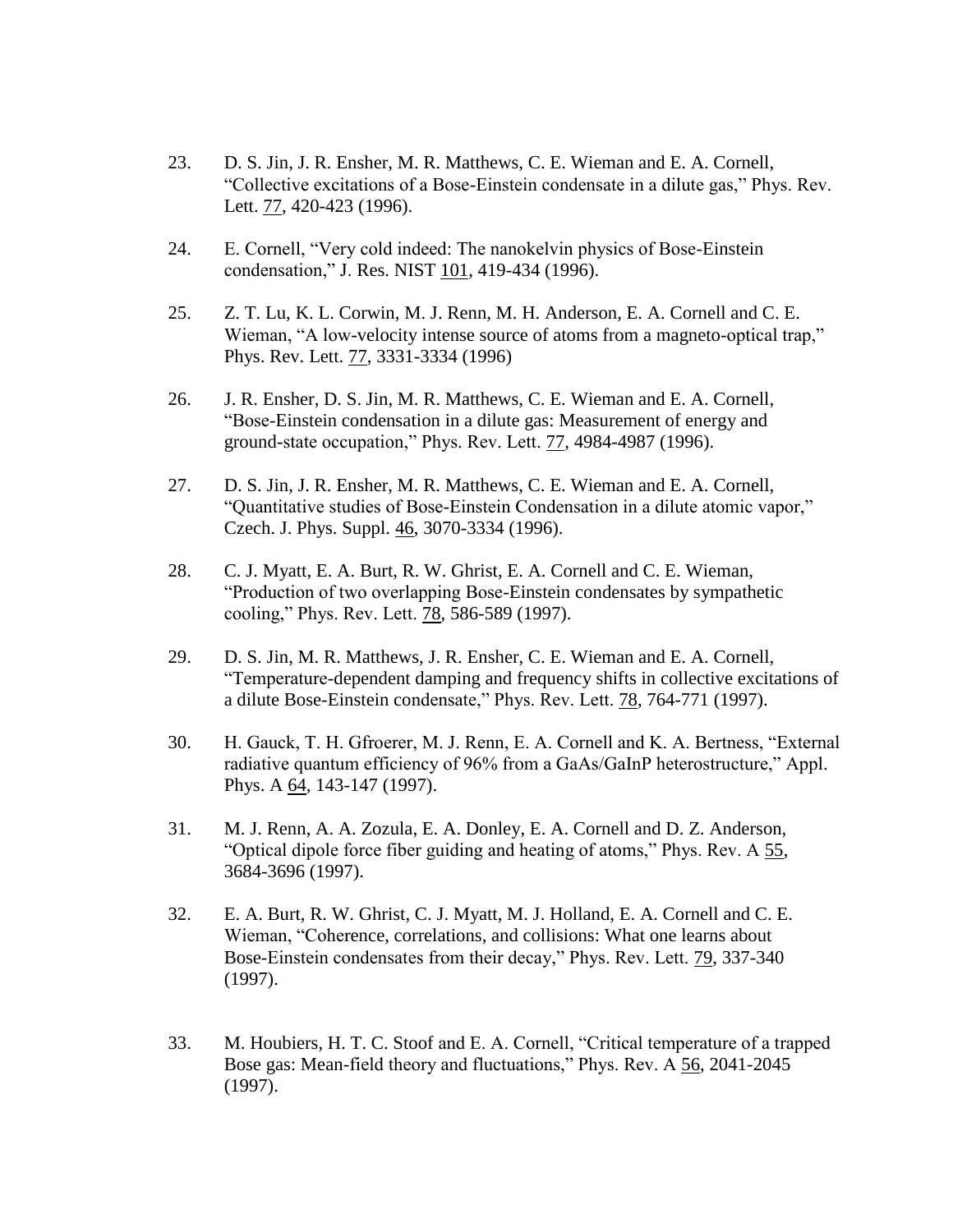- 34. C. E. Wieman, E. A. Cornell, D. Jin, J. Ensher, M. Matthews, C. Myatt, E. Burt and R. Ghrist, "The creation and study of Bose-Einstein condensation in a cold alkali vapor," in Atomic Physics 15, Proceedings of the Fifteenth International Conference on Atomic Physics, Zeeman-Effect Centenary (H. B. van Linden van den Heuvell et al., Eds., 1997).
- 35. E. A. Cornell and C. E. Wieman, "The Bose-Einstein condensate," Sci. Am. 278, 26-31 (1998).
- 36. E. R. I. Abraham and E. A. Cornell, "A teflon feedthrough for coupling optical fibers into ultra-high vacuum systems," Appl. Opt. 37, 1762-1763 (1998).
- 37. F. S. Cataliotti, E. A. Cornell, C. Fort, M. Inguscio, F. Marin, M. Prevedelli and G. M. Tino, "Magneto-optical trapping of Fermionic potassium atoms," Phys. Rev. A 57, 1136-1138 (1998).
- 38. D. S. Hall, J. R. Ensher, D. S. Jin, M. R. Matthews, C. E. Wieman and E. A. Cornell, "Recent experiments with Bose-condensed gases at JILA," in SPIE Proceedings Volume 3270, (1998), pp. 98-106.
- 39. D. S. Hall, M. R. Matthews, J. R. Ensher, C. E. Wieman and E. A. Cornell, "Dynamics of component separation in a binary mixture of Bose-Einstein condensates," Phys. Rev. Lett. 81, 1539-1542 (1998).
- 40. D. S. Hall, M. R. Matthews, C. E. Wieman and E. A. Cornell, "Measurements of relative phase in two-component Bose-Einstein condensates," Phys. Rev. Lett. 81, 1543-1546 (1998).
- 41. M. R. Matthews, D. S. Hall, D. S. Jin, J. R. Ensher, C. E. Wieman, E. A. Cornell, (F. Dalfovo, C. Minniti and S. Stringari), "Dynamical response of a Bose-Einstein condensate to a discontinuous change in internal state," Phys. Rev. Lett. 81, 243-247 (1998).
- 42. T. H. Gfroerer and E. A. Cornell, "Efficient directional spontaneous emission from an InGaAs/InP heterostructure with an integral parabolic reflector," Appl. Phys. Lett. 84, 5360-5362 (1998).
- 43. T. H. Gfroerer and E. A. Cornell, "Progress towards laser cooling in semiconductors," in Radiative Processes and Dephasing in Semiconductors, Proceedings OSA TOPS, Vol. 18 (D. S. Citrin, Ed., OSA, 1998) pp. 39-41.
- 44. E. A. Cornell, D. S. Hall, M. R. Matthews and C. E. Wieman, "Having it both ways: Distinguishable yet phase-coherent mixtures of Bose-Einstein condensates," J. Low Temp. Phys. 113, 151-165 (1998).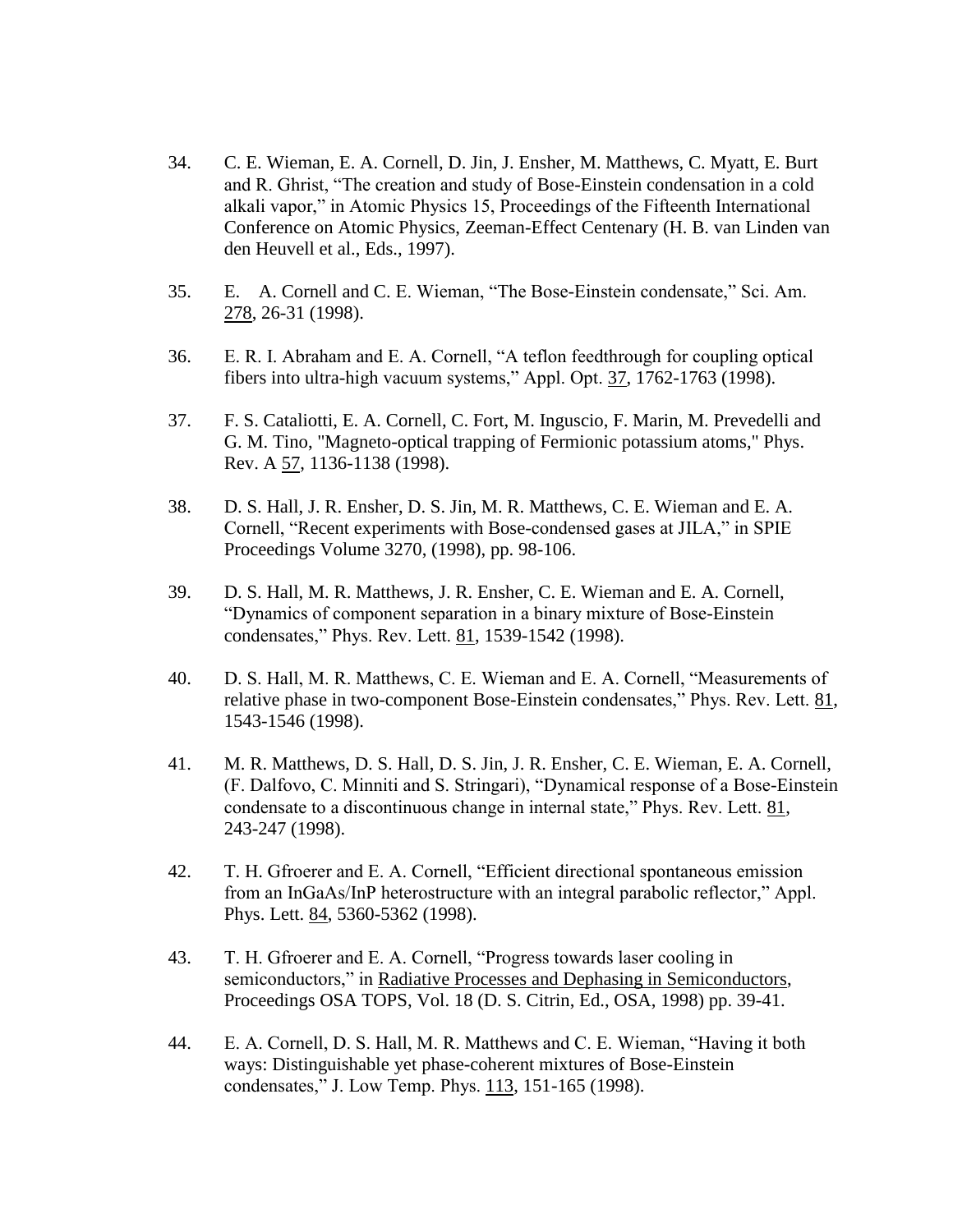- 45. J. Williams, R. Walser, J. Cooper, E. Cornell and M. Holland, "Nonlinear Josephson-type oscillations of a driven, two-component Bose-Einstein condensate," Phys. Rev. A. 59, R31-34 (1999).
- 46. J. L. Roberts, N. R. Claussen, J. P. Burke, Jr., C. H. Greene, E. A. Cornell and C. E. Wieman, "Resonant magnetic field control of elastic scattering in cold  ${}^{85}Rb$ ," Phys. Rev. Lett. 81, 5109-5112 (1998).
- 47. M. Prevedelli, F. S. Cataliotti, E. A. Cornell, J. R. Ensher, C. Fort, L. Ricci, G. M. Tino and M. Inguscio, "Trapping and cooling of potassium isotopes in a double-magneto-optical-trap apparatus," Phys. Rev. A 59, 886-888 (1999).
- 48. C. E. Wieman, E. A. Cornell, D. Jin, J. Ensher, M. Matthews, C. Myatt, E. Burt and R. Ghrist, "The creation and study of Bose-Einstein condensation in a cold alkali vapor," in Proceedings, Fifteenth International Conference on Atomic Physics: Zeeman-Effect Centenary (in press).
- 49. C. E. Wieman and E. A. Cornell, "Bose-Einstein condensation in a cold vapor," The 1997 King Faisal International Prize, King Faisal Award Proceedings (King Faisal Foundation, Riyadh, Saudi Arabia,1998) pp. 86-93.
- 50. D. S. Hall, M. R. Matthews, C. E. Wieman and E. A. Cornell, "Measurements of relative phase and quantum beat note between Bose-Einstein condensates," in Proceedings, International Symposium on Foundations of Quantum Mechanics (in press).
- 51. F. S. Cataliotti, E. A. Cornell, C. Fort, M. Inguscio, M. Prevedelli and G. M. Tino, "Towards quantum degeneracy of bosonic and fermionic potassium atoms," in Quantum Coherence and Decoherence, ISQM-Tokyo '98 (T. A. Ono and K. Fujikawa, Eds., Elsevier, 1999), pp. 123-128.
- 52. E. A. Cornell, J. R. Ensher and C. E. Wieman, "Experiments in dilute atomic Bose-Einstein condensation," in Proceedings, International School of Physics 'Enrico Fermi' (Societa' Italiana Physica, 1999), pp. 15-66.
- 53. C. E. Wieman and E. A. Cornell, "Seventy years later: the creation of a Bose-Einstein condensate in an ultracold gas," Lorentz Proceedings 52, 3-5 (1999).
- 54. M. R. Matthews, B. P. Anderson, P. C. Haljan, D. S. Hall, M. J. Holland, J. E. Williams, C. E. Wieman and E. A. Cornell, "Watching a superfluid untwist itself: Recurrence of Rabi oscillations in a Bose-Einstein condensate," Phys. Rev. Lett. 83, 3358-3361 (1999).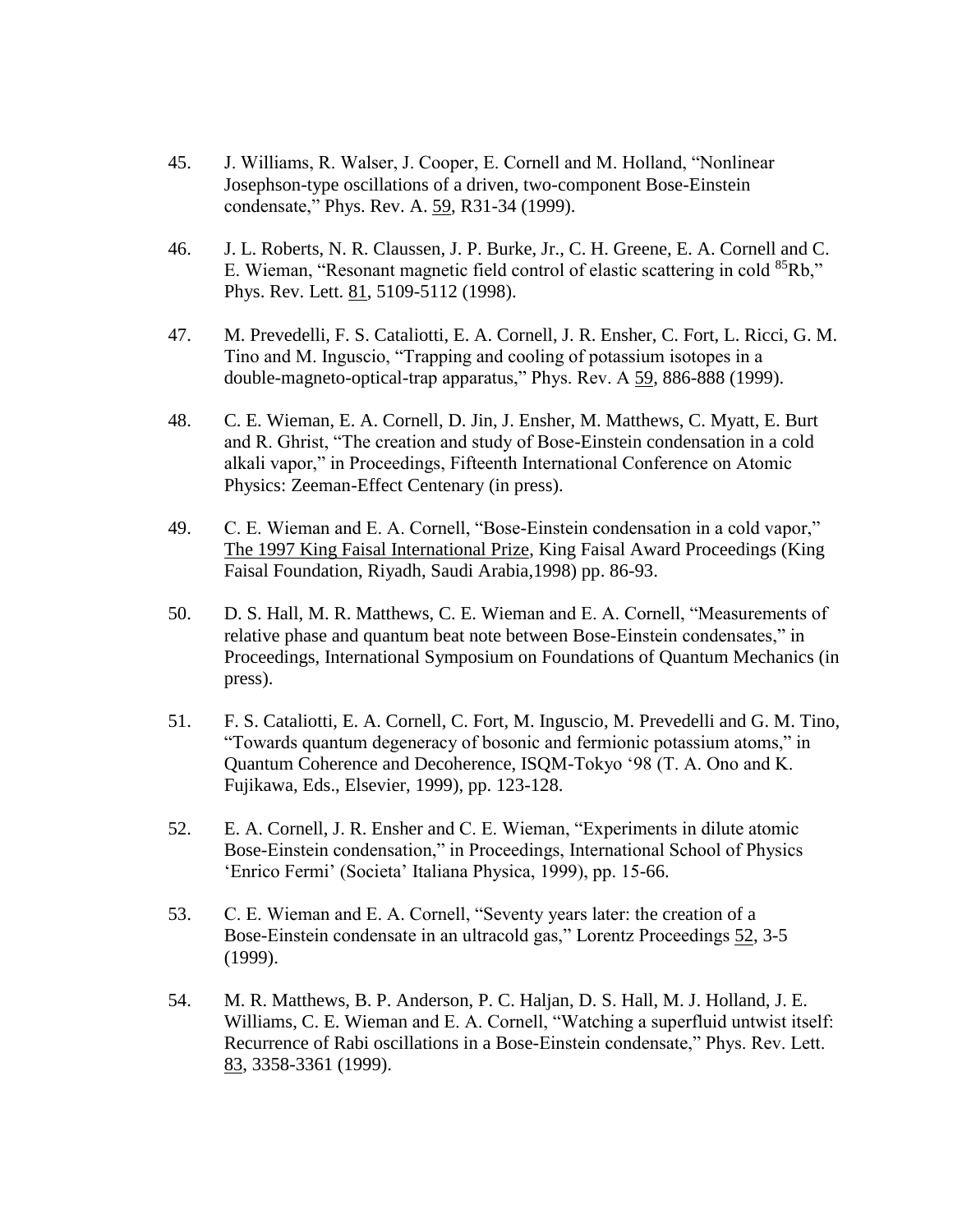- 55. M. R. Matthews, B. P. Anderson, P. C. Haljan, D. S. Hall, C. E. Wieman and E. A. Cornell, "Vortices in a Bose-Einstein Condensate," Phys. Rev. Lett. 83, 2498-2501 (1999).
- 56. J. Williams, R. Walser, J. Cooper, E. A. Cornell and M. Holland, "Excitation of a dipole topological state in a strongly coupled two-component Bose-Einstein condensate," Phys. Rev. A 61, 033612/1-9 (2000).
- 57. D. Müller, D. Z. Anderson, R. J. Grow, P. D. D. Schwindt and E. A. Cornell, "Guiding neutral atoms around curves with lithographically patterned current-carrying wires," Phys. Rev. Lett. 83, 5194-5197 (1999).
- 58. D. Müller, E. A. Cornell, D. Z. Anderson and E. R. I. Abraham, "Guiding laser cooled atoms in hollow core fibers," Phys. Rev. A 61, 033411/1-5 (2000).
- 59. S. L. Cornish, N. R. Claussen, J. L. Roberts, E. A. Cornell and C. E. Wieman, "Stable <sup>85</sup>Rb Bose-Einstein condensates with widely tunable interactions," Phys. Rev. Lett. 85, 1795-1798 (2000).
- 60. D. Müller, E. A. Cornell, M. Prevedelli, P. D. D. Schwindt, A. Zozulya and D. Z. Anderson, "Waveguide atom beamsplitter for laser-cooled neutral atoms," Opt. Lett. 25, 1382-1384 (2000).
- 61. B. P. Anderson, P. C. Haljan, C. E. Wieman and E. A. Cornell, "Vortex precession in Bose-Einstein condensates: Observations with filled and empty cores," Phys. Rev. Lett. 85, 2857-2860 (2000).
- 62. N. R. Claussen, S. L. Cornish, J. L. Roberts, E. A. Cornell and C. E. Wieman,  $^{485}$ Rb BEC near a Feshbach resonance," in Proceedings,  $17<sup>th</sup>$  International Conference on Atomic Physics (ICAP 2000) 17, 325-336 (2001).
- 63. E. A. Cornell, "Stopping light in its tracks," Nature 409, 461-462 (2001).
- 64. D. Mueller, E. A. Cornell, M. Prevedelli, P. D. D. Schwindt, Y.-J. Wang and D. Z. Anderson, "A magnetic switch for integrated atom optics," Phys. Rev. A 63,041602(R)/1-3 (2001).
- 65. P. C. Haljan, B. P. Anderson, I. R. Coddington and E. A. Cornell, "Use of surface-wave spectroscopy to characterize tilt modes of a vortex in a Bose-Einstein condensate," Phys. Rev. Lett. 86, 2922-2925 (2001).
- 66. B. P. Anderson, P. C. Haljan, C. A. Regal, D. L. Feder, L. A. Collins, C. W. Clark and E. A. Cornell, "Watching dark solitons decay into vortex rings in a Bose-Einstein condensate," Phys. Rev. Lett. 86, 2926-2929 (2001).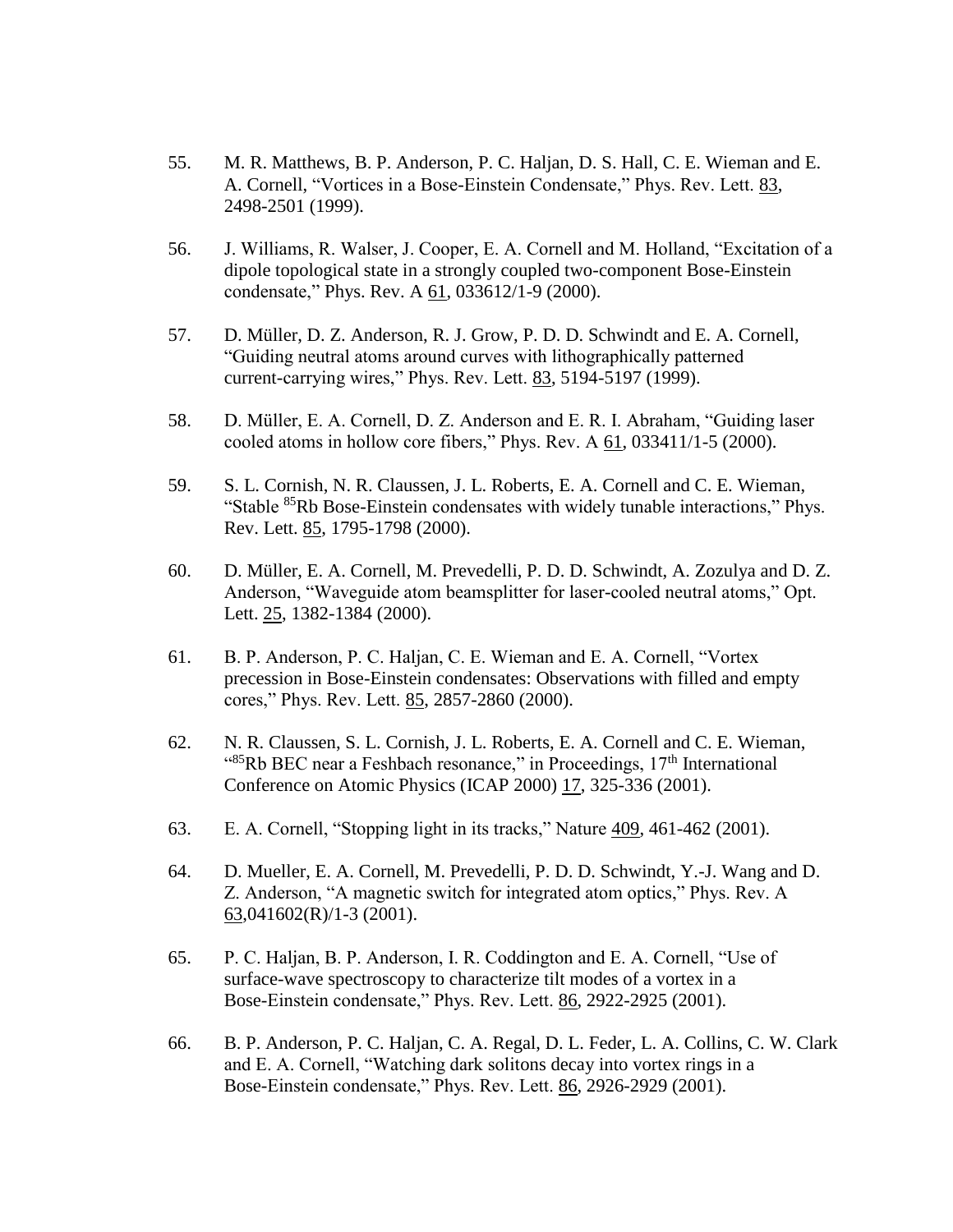- 67. J. L. Roberts, N. R. Claussen, S. L. Cornish, E. A. Donley, E. A. Cornell and C. E. Wieman, "Controlled collapse of a Bose-Einstein condensate," Phys. Rev. Lett. 86, 4211-4214 (2001).
- 68. E. A. Donley, N. R. Claussen, S. L. Cornish, J. L. Roberts, E. A. Cornell and C. E. Wieman, "Dynamics of collapsing and exploding Bose-Einstein condensates," Nature 412, 295-299 (2001).
- 69. E. A. Cornell and P. C. Haljan, "The ultra-low temperature magnifying glass: How Bose-Einstein condensation makes quantum mechanics visible," in Optical Science and Technology (SPIE Proc. in press).
- 70. P. C. Haljan, I. Coddington, P. Engels and E. A. Cornell, "Driving Bose-Einstein condensate vorticity with a rotating normal cloud," Phys. Rev. Lett. 87, 210403/1-4 (2001).
- 71. H. J. Lewandowski, D. M. Harber, D. L. Whitaker and E. A. Cornell, "Observation of anomalous spin-state segregation in a trapped ultra-cold vapor," Phys. Rev. Lett. 88, 070403/1-4 (2002).
- 72. E. A. Cornell, "Bose-Einstein condensation: The cure for decoherence arising from inhomogeneity," in Proceedings, International School of Physics "Enrico Fermi" Course CXLVIII, Experimental Quantum Computation and Information (F. de Martini and C. Monroe, Eds., IOS Press, 2002), pp. 121-132.
- 73. E. A. Cornell and C. E. Wieman, "Bose-Einstein condensation in a dilute gas: The first 70 years and some recent experiments," Nobel Prize Proceedings (in press).
- 74. J. M. McGuirk, H. J. Lewandowski, D. M. Harber, T. Nikuni, J. E. Williams and E. A. Cornell, "Spatial resolution of spin waves in an ultra-cold gas," Phys. Rev. Lett. 89, 090402/1-4 (2002).
- 75. P. Engels, I. Coddington, P. C. Haljan and E. A. Cornell, "Nonequilibrium effects of anisotropic compression applied to vortex lattices in Bose-Einstein condensates," Phys. Rev. Lett. 89, 100403/1-4 (2002).
- 76. E. A. Cornell and C. E. Wieman, "Bose-Einstein condensation in a dilute gas: The first 70 years and some recent experiments (Nobel Lecture)," CHEMPHYSCHEM 3, 476-493 (2002).
- 77. E. A. Cornell and C. E. Wieman, "Nobel Lecture: Bose-Einstein condensation in a dilute gas: The first 70 years and some recent experiments," Rev. Mod. Phys. 74, 875-893 (2002).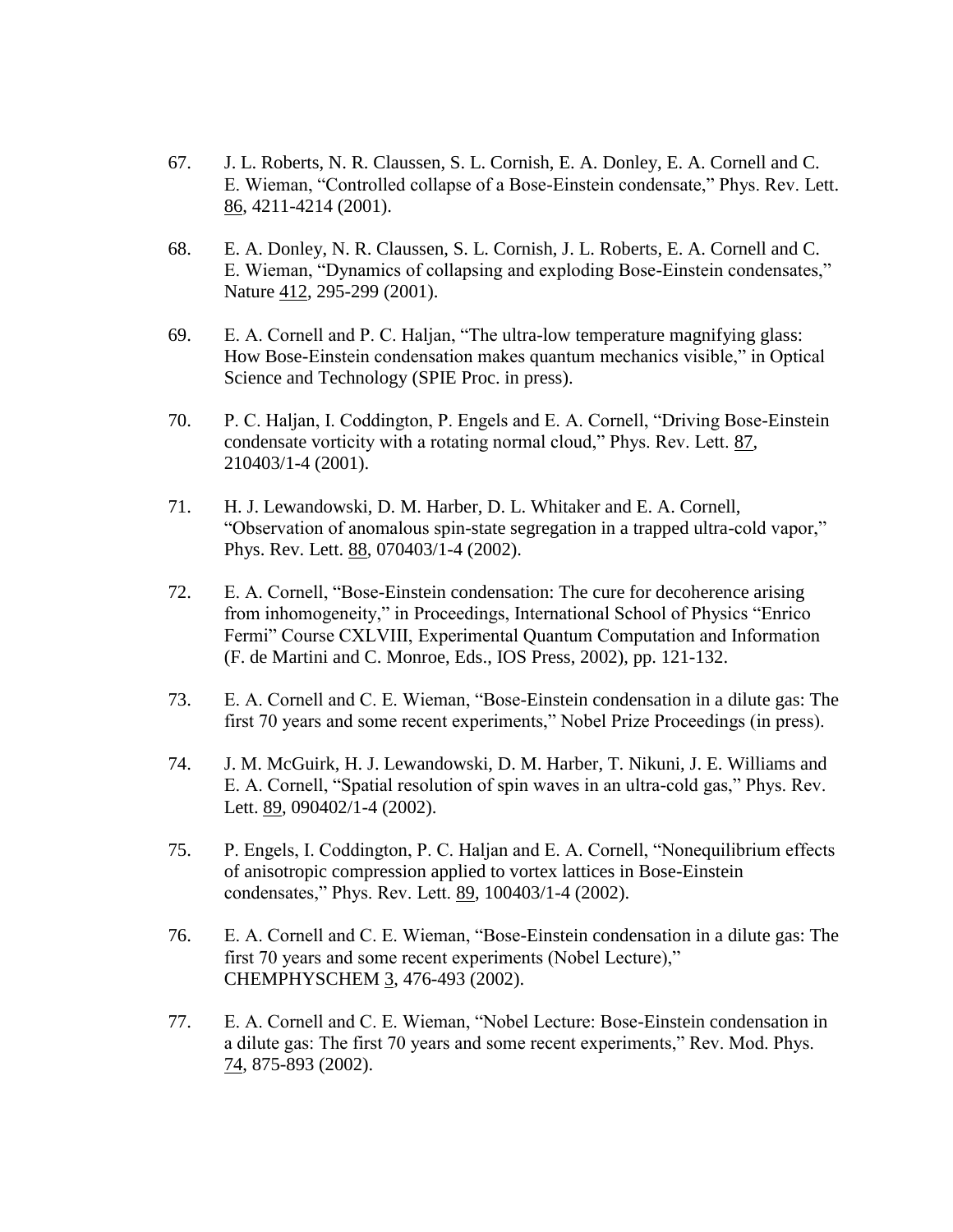- 78. D. M. Harber, H. J. Lewandowski, J. M. McGuirk and E. A. Cornell, "Effect of cold collisions on spin coherence and resonance shifts in a magnetically trapped ultra-cold gas," Phys. Rev. A 66, 053616/1-6 (2002).
- 79. P. Engels, I. Coddington, P. C. Haljan, V. Schweikhard and E. A. Cornell, "Observation of long-lived vortex aggregates in rapidly rotating Bose-Einstein condensates," Phys. Rev. Lett. 90, 170405/1-4 (2003).
- 80. H. J. Lewandowski, D. M. Harber, D. L. Whitaker and E. A. Cornell, "Simplified system for creating a Bose-Einstein condensate," J. Low Temp. Phys. 132, 309-367 (2003).
- 81. I. Coddington, P. Engels, V. Schweikhard and E. A. Cornell, "Observations of Tkachenko oscillations in rapidly rotating Bose-Einstein condensates," Phys. Rev. Lett. 91, 100402/1-4 (2003).
- 82. J. M. McGuirk, D. M. Harber, H. J. Lewandowski and E. A. Cornell, "Normal-superfluid interaction dynamics in a spinor Bose gas," Phys. Rev. Lett. 91, 150402/1-4 (2003).
- 83. P. Engels, I. Coddington, V. Schweikhard and E. A. Cornell, "Vortex lattice dynamics in a dilute gas BEC," J. Low Temp. Phys. 134, 683-688 (2004).
- 84. D. M. Harber, J. M. McGuirk, J. M. Obrecht and E. A. Cornell, "Thermally induced losses in ultra-cold atoms magnetically trapped near room-temperature surfaces," J. Low Temp. Phys. 133, 229-238 (2003).
- 85. V. Schweikhard, I. Coddington, P. Engels, B. P. Mogendorff and E. A. Cornell, "Rapidly rotating Bose-Einstein condensates in and near the lowest Landau level," Phys. Rev. Lett. 92, 040404/1-4 (2004).
- 86. H. J. Lewandowski, J. M. McGuirk, D. M. Harber and E. A. Cornell, "Decoherence-driven cooling of a degenerate spinor Bose gas," Phys. Rev. Lett. 91, 240404/1-4 (2003).
- 87. J. M. McGuirk, D. M. Harber, J. M. Obrecht and E. A. Cornell, "Alkali adsorbate polarization on conducting and insulating surfaces probed with Bose-Einstein condensates," Phys. Rev. A 69, 062905/1-6 (2004).
- 88. I. Coddington, P. C. Haljan, P. Engels, V. Schweikhard, S. Tung and E. A. Cornell, "Experimental studies of equilibrium vortex properties in a Bose condensed gas," Phys. Rev. A  $70$ , 063607/1-11 (2004).
- 89. Y.-J. Wang, D. Z. Anderson, V. M. Bright, E. A. Cornell, Q. Diot, T. Kishimoto, M. Prentiss, R. A. Saravanan, P. D. D. Schwindt, S. R. Segal and S. Wu, "Atom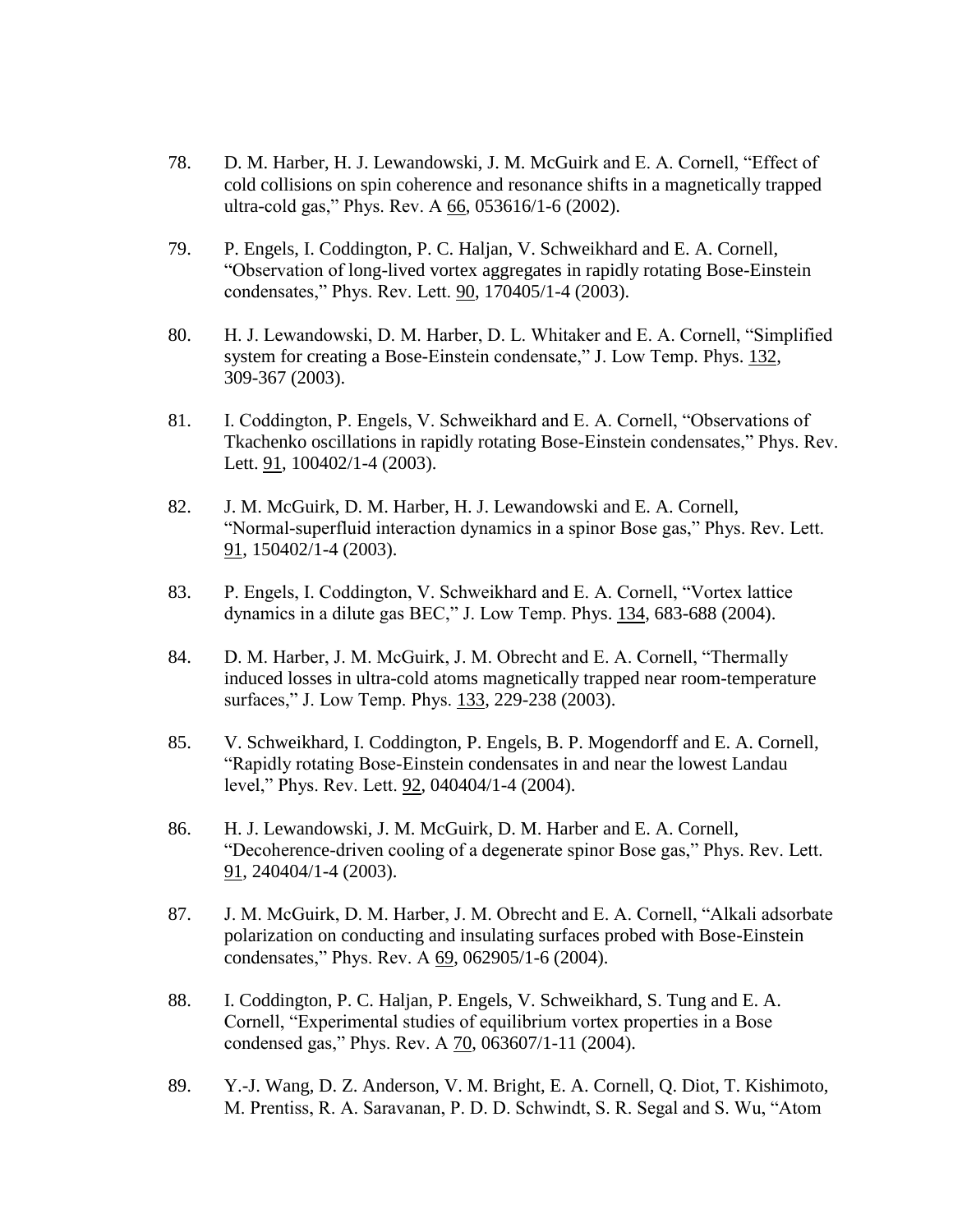Michelson interferometer on a chip using a Bose-Einstein condensate," Phys. Rev. Lett. 94, 090405/1-4 (2005).

- 90. V. Schweikhard, I. Coddington, P. Engels, S. Tung and E. A. Cornell, "Vortex lattice dynamics in rotating spinor Bose-Einstein condensates," Phys. Rev. Lett. 93, 210403/1-4 (2004).
- 91. P. D. D. Schwindt, E. A. Cornell, T. Kishimoto, Y.-J. Wang and D. Z. Anderson, "Efficient loading of a magnetic waveguide on an atom chip," Phys. Rev. A 72, 023612/1-8 (2005).
- 92. E. Hodby, S. T. Thompson, C. A. Regal, M. Greiner, A. C. Wilson, D. S. Jin, E. A. Cornell and C. E. Wieman, "Production efficiency of ultra-cold Feshbach molecules in bosonic and fermionic systems," Phys. Rev. Lett. 94, 120401/1-4 (2005).
- 93. T. P. Simula, P. Engels, I. Coddington, V. Schweikhard, E. A. Cornell and R. J. Ballagh, "Observations on sound propagation in rapidly rotating Bose-Einstein condensates," Phys. Rev. Lett. 94, 080404/1-4 (2005).
- 94. D. M. Harber, J. M. Obrecht, J. M. McGuirk and E. A. Cornell, "Measurement of the Casimir-Polder force through center-of-mass oscillations of a Bose-Einstein condensate," Phys. Rev. A 72, 033610/1-6 (2005).
- 95. M. A. Hoefer, M. J. Ablowitz, I. Coddington, E. A. Cornell, P. Engels and V. Schweikhard, "Dispersive and classical shock waves in Bose-Einstein condensates and gas dynamics," Phys. Rev. A 74, 023623/1-24 (2006).
- 96. E. A. Cornell, "What was God thinking? Science can't tell," Time 166, 20 (November 14, 2005).
- 97. S. Tung, V. Schweikhard and E. A. Cornell, "Observation of vortex pinning on Bose-Einstein condensates," Phys. Rev. Lett. 97, 240402/1-4 (2006).
- 98. J. M. Obrecht, R. J. Wild, M. Antezza, L. P. Pitaevskii, S. Stringari and E. A. Cornell, "Measurement of the temperature dependence of the Casimir Polder force," Phys. Rev. Lett. 98, 063201/1-4 (2007).
- 99. V. Schweikhard, S. Tung and E. A. Cornell, "Vortex proliferation in the Berezinskii-Kosterlitz-Thouless regime on a two-dimensional lattice of Bose-Einstein condensates," Phys. Rev. Lett. 99, 030401/1-4 (2007).
- 100. J. M. Obrecht, R. J. Wild and E. A. Cornell, "Measuring electric fields from surface contaminants with neutral atoms," Phys. Rev. A 75, 062903/1-7 (2007).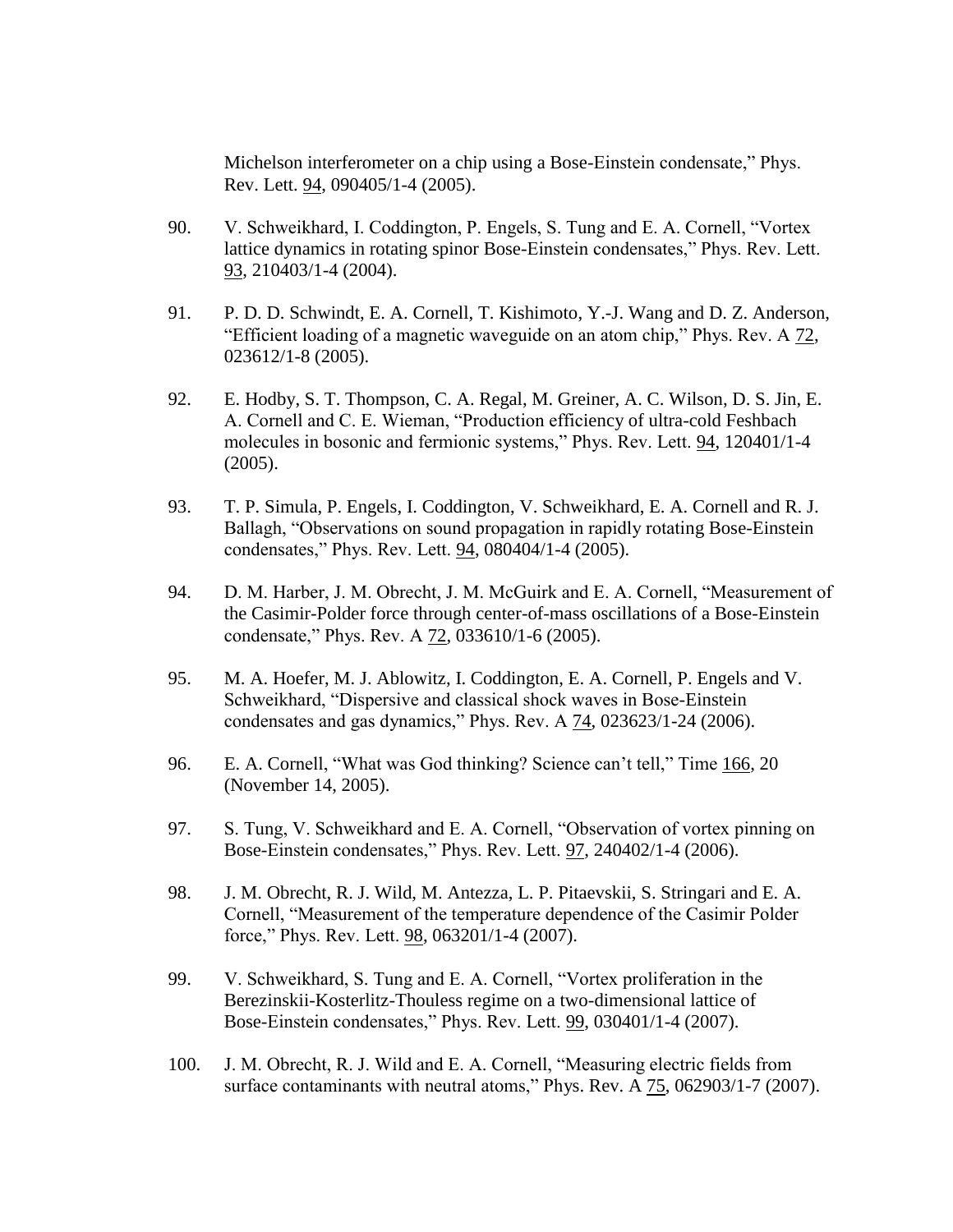- 101. V. Schweikhard, S. Tung, G. Lamporesi and E. A. Cornell, "Probing vortex pair sizes in the Berezinskii-Kosterlitz-Thouless regime on a two-dimensional lattice of Bose-Einstein condensates," in Proceedings, 2007 International Conference on Laser Spectroscopy (ICOLS).
- 102. S. B. Papp, J. M. Pino, R. J. Wild, S. Ronen, C. E. Wieman, D. S. Jin and E. A. Cornell, "Bragg spectroscopy of a strongly interacting <sup>85</sup>Rb Bose-Einstein condensate," Phys. Rev. Lett. 101, 135301/1-4 (2008).
- 103. J. M. Pino, R. J. Wild, S. Ronen, D. S. Jin and E. A. Cornell, "When is a quantum gas a quantum liquid?" in Proceedings, International Conference on Atomic Physics (ICAP 2008).
- 104. E.R. Meyer, A. Leanhardt, E. Cornell and J.L. Bohn, "Berry-like phases in structured atoms and molecules", Phys. Rev. A 80, 062110/1-13 (2009).
- 105. S.R. Segal, Q. Diot, E.A. Cornell, A.A. Zozulya and D.Z. Anderson, "Revealing buried information: statistical processing techniques for ultracold gas image analysis", Phys. Rev. A 81, 053601/1-9 (2010).
- 106. Eric Cornell, A. K. Srin Kumar and Thirumaran Ekambaram, "Thermo acoustic technology for waste heat recovery", The Exponent, a Honeywell house journal, (2010).
- 107. S. Tung, G. Lamporesi, D. Lobser, L. Xia, E. A. Cornell, "Observation of the Presuperfluid Regime in a Two-Dimensional Bose Gas", Phys. Rev. Lett. 105, 230408/1-4 (2010).
- 108. Laura C. Sinclair, Kevin C. Cossel, Tyler Coffee, Jun Ye and Eric A. Cornell, "Frequency Comb Velocity-Modulation Spectroscopy", Phys. Rev. Lett. 107, 093002 (2011).
- 109. J. M. Pino, R. J. Wild, P. Makotyn, D. S. Jin and E. A. Cornell, "Photon Counting for Bragg Spectroscopy of Quantum Gases", Phys. Rev. A 83, 033615/1-6 (2011).
- 110. Huanqian Loh, Jia Wang, Matt Grau, Tyler Yahn, Robert Field, Chris Greene and Eric Cornell, "Laser-induced Fluorescence Studies of HfF+ Produced by Autoionization", J Chem Phys 135, 154308 (2011).
- 111. A.E. Leanhardt, J.L. Bohn, H. Loh, P. Maletinsky, E.R. Meyer, L.C. Sinclair, R.P. Stutz, E.A. Cornell, "High-Resolution Spectroscopy on Trapped Molecular Ions in Rotating Electric Fields: A New Approach for Measuring the Electron Electric Dipole Moment", J. Mol. Spectrosc. 270, #1, 1-25 (2011).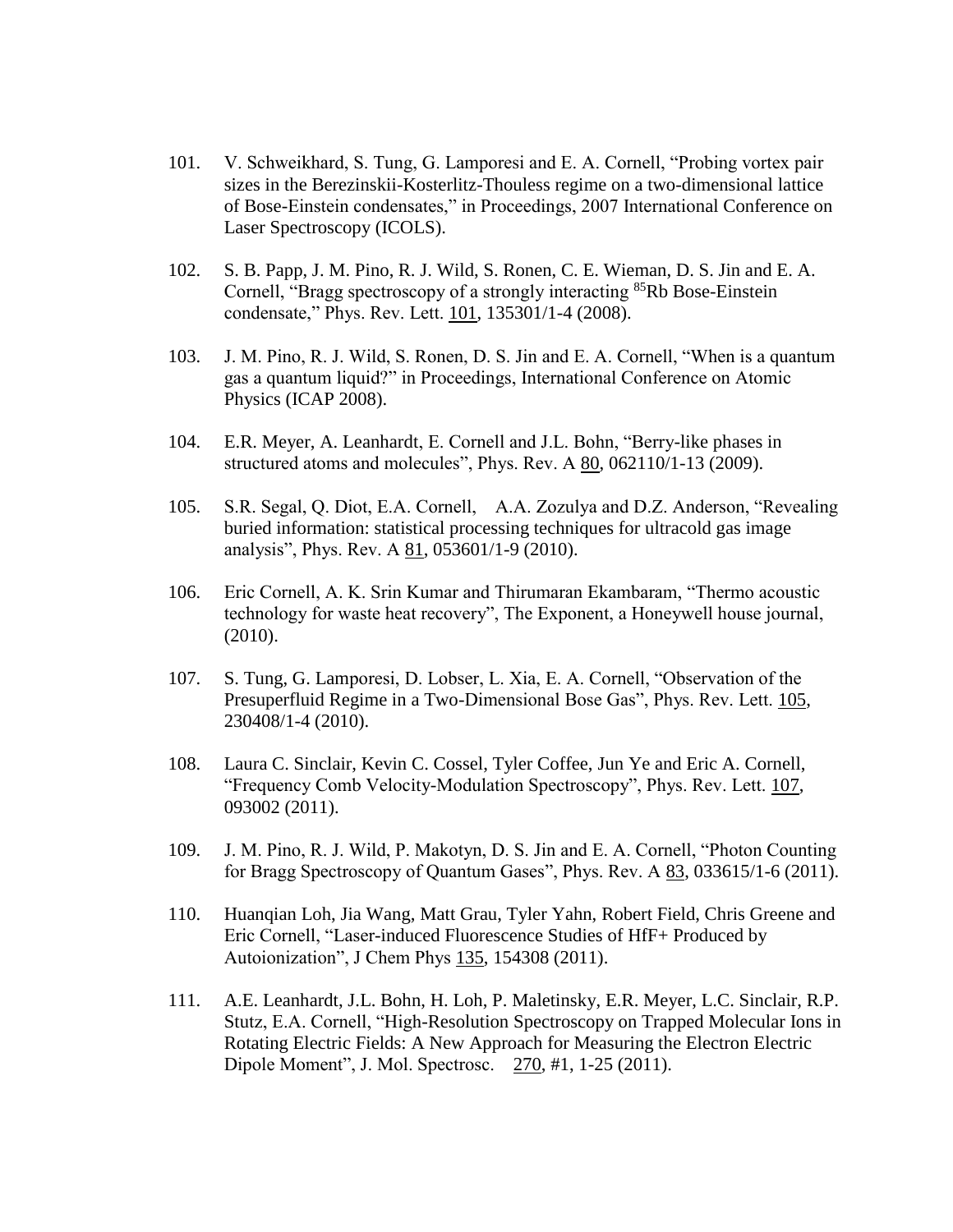- 112. M. Grau, A.E. Leanhardt, H. Loh, L.C. Sinclair, R.P. Stutz, T.S. Yahn, E.A. Cornell, "Near Infrared LIF Spectroscopoy of HfF", J. Mol. Spectrosc. 272, #1, 32-35 (2012).
- 113. R.J. Wild, P. Makotyn, J.M. Pino, E.A. Cornell, and D.S. Jin, "Measurements of Tan's Contact in an Atomic Bose-Einstein Condensate", Phys. Rev. Lett. 108, 145305 (2012).
- 114. Huanqian Loh, Russell P. Stutz, Tyler S. Yahn, and Eric A. Cornell, "REMPI Spectroscopy of HfF", J. Mol. Spectrosc. 276-777, 49-56 (2012).
- 115. Kevin C. Cossel, Daniel N. Gresh, Laura C. Sinclair, Tyler Coffey, Leonid V. Skripnikov, Aleksandr N. Petrov, N.S. Mosyagin, Anatoly V. Titov, Robert W. Field, Edmund R. Meyer, Eric A. Cornell, Jun Ye, "Broadband Velocity Modulation Spectroscopy of HfF<sup>+</sup>: Towards a Measurement of the Electron Electric Dipole Moment," Chem. Phys. Lett. 546, 1-11 (2012).
- 116. H. Loh, K. Cossel1, M. Grau, K.-K. Ni, E. R. Meyer, J. L. Bohn, J. Ye, E. A. Cornell, "Precision Spectroscopy of Polarized Molecules in an Ion Trap," Science 342, 1220-1222 (2013).
- 117. P. Makotyn, C. E. Klauss, D. L. Goldberger, E. A. Cornell & D. S. Jin, "Universal dynamics of a degenerate unitary Bose gas," Nature Physics 10, 116-19, (2014).
- 118. K.-K. Ni, H. Loh, M. Grau, K. C. Cossel, J. Ye, E. A. Cornell, "State-specific detection of trapped HfF+ by photodissociation," Journal of Molecular Spectroscopy 300, 12-15, (2014).
- 119. D. S. Lobser, A. E. S. Barentine, E. A. Cornell and H. J. Lewandowski, "Observation of a persistent non-equilibrium state in cold atoms," Nature Physics 11, 1009-1012, (2015).
- 120. D. N. Gresh, K. C. Cossel, Y. Zhou, J. Ye, E. A. Cornell, "Broadband velocity modulation spectroscopy of ThF<sup>+</sup> for use in a measurement of the electron electron dipole moment," Journal of Molecular Spectroscopy 319, 1-9, (2016).
- 121. C. J. E. Straatsma, V. E. Colussi, M. J. Davis, D. S. Lobser, M. J. Holland, D. Z. Anderson, H. J. Lewandowski, and E. A. Cornell, "Collapse and revival of the monopole mode of a degenerate Bose gas in an isotropic harmonic trap," Phys. Rev. A., 94, 043640, (October 24, 2016).
- 122. M.-G. Hu, M. Van de Graaff, D. Kedar, J. P. Corson, E. A. Cornell, and D. S. Jin, "Bose Polarons in the Strongly Interacting Regime," Phys. Rev. Lett, 117, 055301, (July 28, 2016).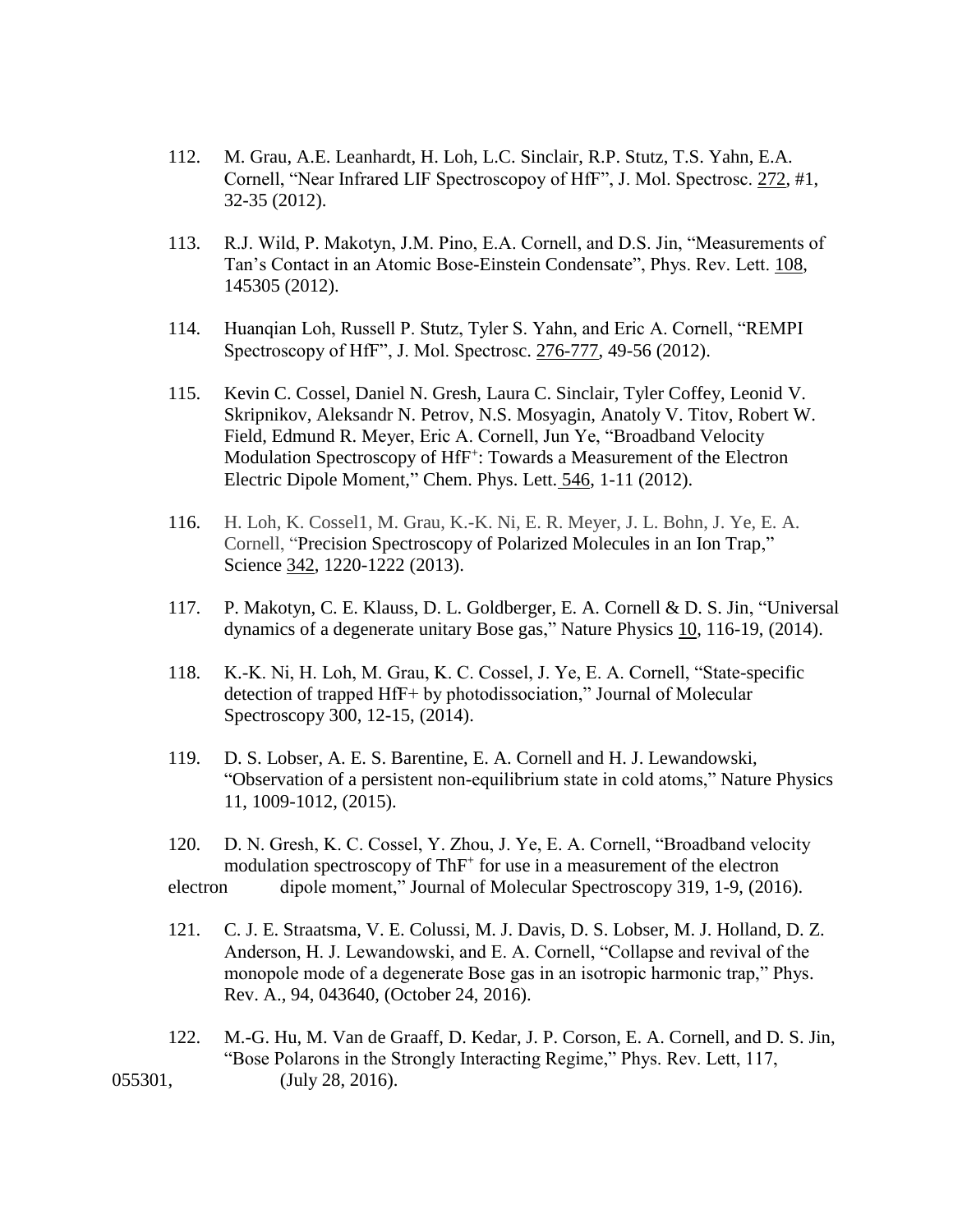- 123. B. DeMarco, J. Bohn, and E. Cornell, "Deborah S. Jin, 1968-2016: Pioneer of Ultracold Quantum Physics," Nature, 538, 318, (October 20, 2016).
- 124. C. E. Klauss, X. Xie, C. Lopez-Abadia, J. P. D'Incao, Z. Hadzibabic, D. S. Jin, and E. A. Cornell, "Observation of Efimov Molecules Created from a Resonantly Interacting Bose Gas," Phys. Rev. Lett, 119, 143401, (October 5, 2017).
	- 125. W. B. Cairncross, D. N. Gresh, M. Grau, K. C. Cossel, T. S. Roussy, Y. Q. Ni, Y. Zhou, J. Ye, E. A. Cornell, "Precision Measurement of the Electron's Electric Dipole Moment Using Trapped Molecular Ions," Phys. Rev. Lett, 119, 153001 (October 9, 2017).
	- 126. C. Eigen, J. A. P. Glidden, R. Lopes, E. A. Cornell, R. P. Smith, Z. Hadzibabic, "Universal Prethermal dynamics of Bose Gases Quenched to Unitarity," Nature, 563, 221-224 (November 2018).
	- 127. Yan Zhou, Kia Boon Ng, Lan Cheng, Daniel N. Gresh, Robert W. Field, Jun Ye, Eric A. Cornell, "Visible and ultraviolet laser spectroscopy of ThF," J. Mol. Spec., 358, 1-16 (April 2019).
	- 128. Lena H. Dogra, Jake A. P. Glidden, Timon A. Hilker, Christoph Eigen, Eric A. Cornell, Robert P. Smith, and Zoran Hadzibabic, "Can three-body recombination purify a quantum gas?", Phys Rev Lett, 123, 020405, May 2019.
	- 129. R. Chapurin, X. Xie, M. J. Van de Graaff, J. S. Popowski, J. P. D'Incao, P. S. Julienne, J. Ye, E. A. Cornell, "A Precision Test of the Limits to Universality in Few-Body Physics," Phys Rev Lett, 123, 233402, December 2019.
	- 130. Y. Zhou, K. B. Ng, L. Cheng, D. N. Gresh, R. W. Field, J. Ye, E. A. Cornell, "Visible and Ultraviolet Laser Spectroscopy of ThF," J. Mol. Spec. **358**, (2019) 1-16.
	- 131. Y. Shagam, W. B. Cairncross, T. S. Roussy, Y. Zhou, K. B. Ng, D. N. Gresh, T. Grogan, J. Ye, E. A. Cornell, "Continuous temporal detection combined with time-gated imaging: normalization over a large dynamic range*," pending review*
	- 132. Y. Zhou, Y. Shagam, W. B. Cairncross, K. B. Ng, T. S. Roussy, T. Grogan, K. Boyce, A. Vigil, M. Pettine, T. Zelevinsky, J. Ye, E. A. Cornell, "Second-scale coherence measured at the projection noise limit with hundreds of molecular ions,"

*accepted for publication, PRL,* [arXiv](https://arxiv.org/abs/1907.03413) [PDF](https://arxiv.org/pdf/1907.03413.pdf)

### **Patents**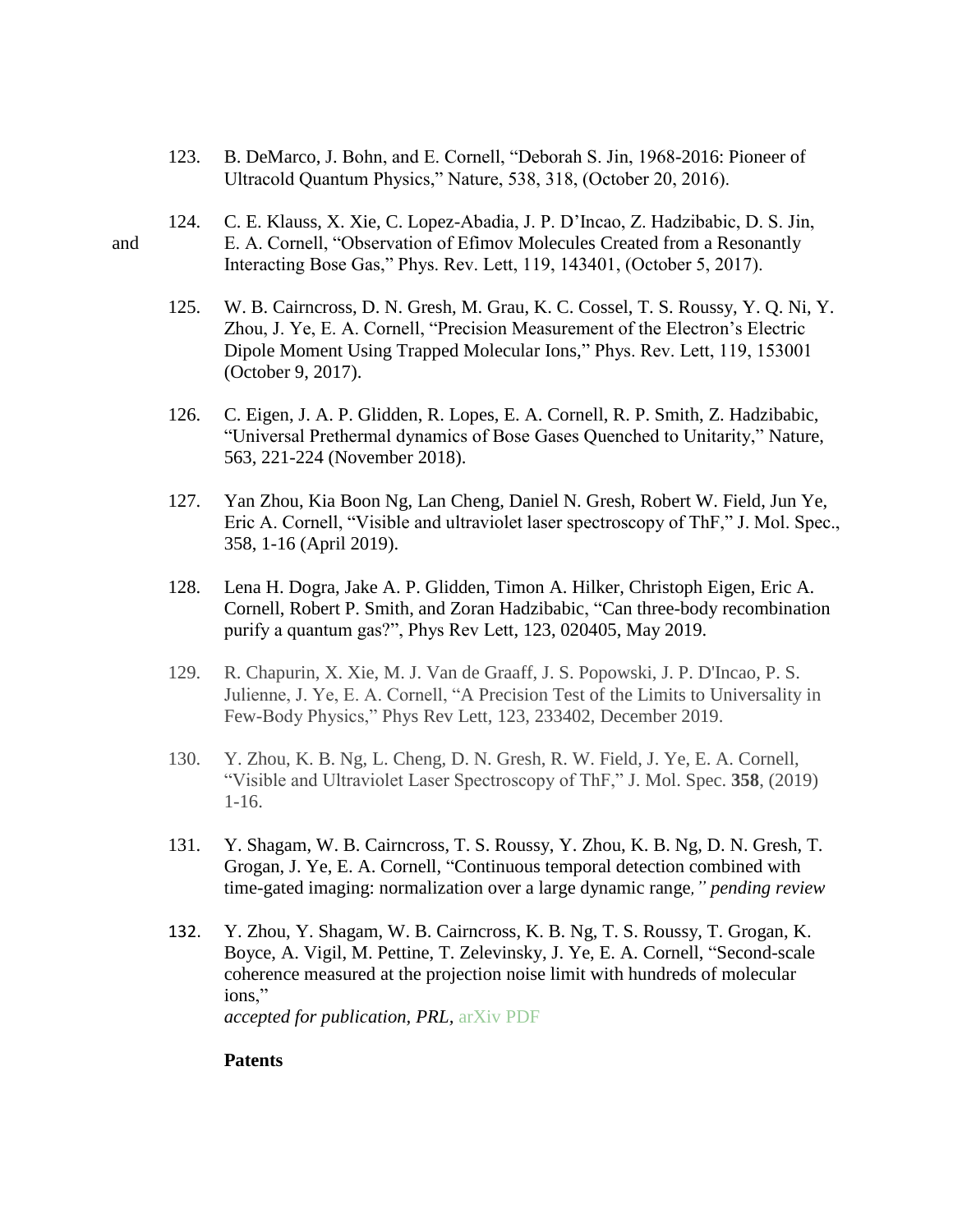Michelle S. E. Stephens, Peter A. Roos, Carl E. Wieman and Eric A. Cornell, "Laser sensor using optical feedback-induced frequency modulation," U. S. Patent No. 5,808,743; September 15, 1998.

Eric A. Cornell and Michael J. Renn, "Optical Cooling of Solids," U. S. Patent No. 5,615,558; April 1, 1997.

## *Selected Presentations*:

"A single ion cyclotron resonance measurement of  $M(CO<sup>+</sup>)/M(N<sub>2</sub><sup>+</sup>),$ " poster, the Atomic Physics Gordon Conference (1989).

"Single ion mass spectroscopy," University of Connecticut, Storrs (Autumn, 1990).

"Mass spectroscopy beyond a part per billion," National Institute of Standards and Technology, Gaithersburg (Autumn, 1990).

"A single ion cyclotron resonance measurement of  $M(CO<sup>+</sup>)/M(N<sub>2</sub><sup>+</sup>),$ " invited talk, American Physical Society Meeting, Anaheim (March, 1990).

"Mass spectroscopy beyond a part per billion," National Institute of Standards and Technology, Boulder (March, 1990).

"Mass spectroscopy beyond a part per billion," Lawrence Livermore National Labs, Livermore (May, 1990).

"Getting to Bose-Einstein condensation in a cesium vapor," University of Virginia, Charlottesville (Spring, 1991).

"An oscillating-gradient magnetic trap for strong-field-seeking neutral atoms," post-deadline talk, 1991 QELS Meeting, Baltimore (Summer, 1991).

"Magnetic traps, multiple loading schemes, and Bose condensation," Joint Institute for Laboratory Astrophysics, Boulder (Summer, 1991).

"Cesium atoms below a microkelvin: New techniques and new results," invited talk, 1991 ILS Meeting, Monterey (September, 1991).

"Atom trapping tricks: New routes to Bose-Einstein condensation in a vapor," departmental colloquium, University of Virginia, Charlottesville (November, 1991).

"Getting to Bose condensation in an atom trap," departmental colloquium, University of California, Berkeley (December, 1991).

"An experimental route to Bose condensation," joint departmental colloquium and JILA seminar, University of Colorado, Boulder (January, 1992).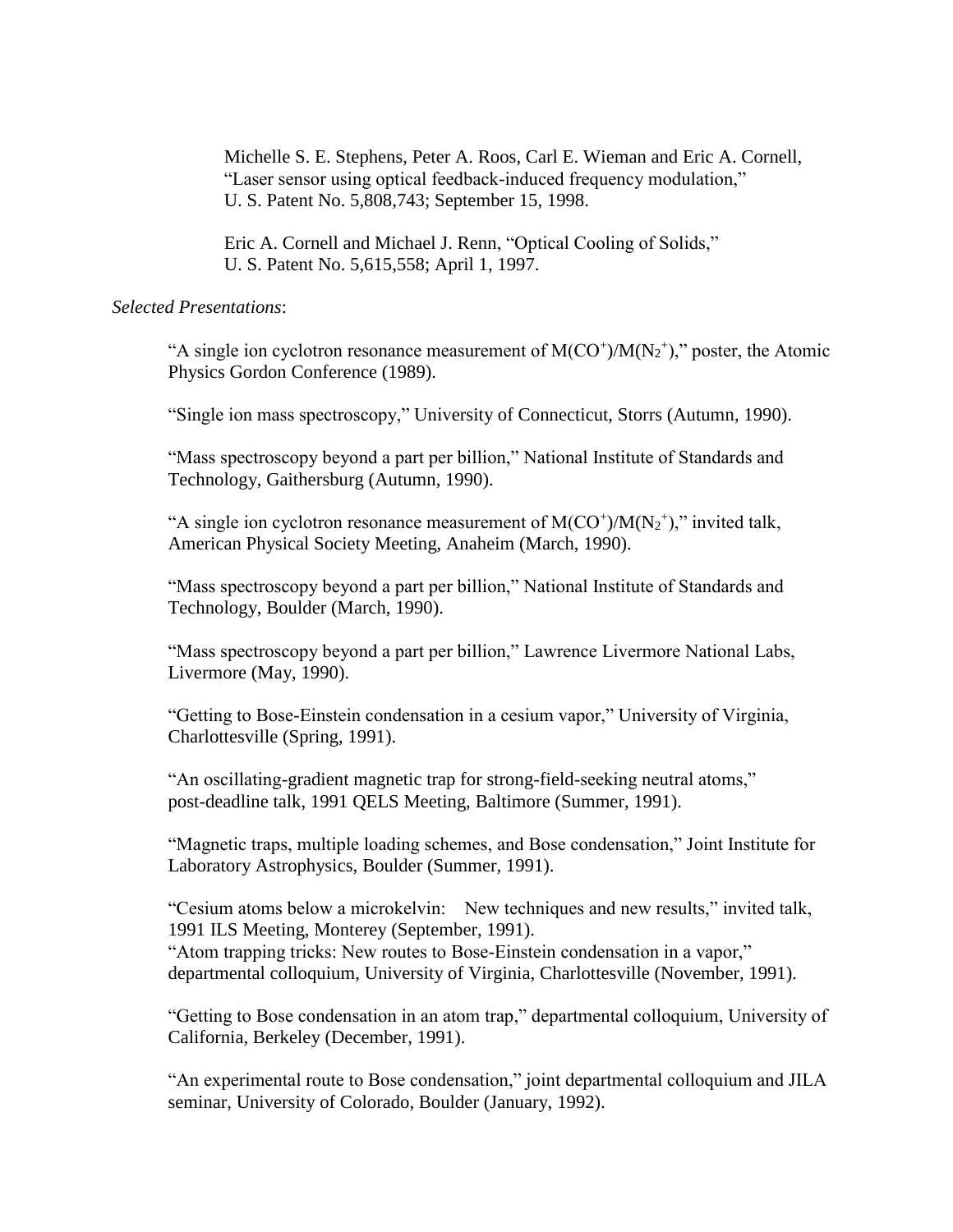*Selected Presentations (continued)*

"Getting to Bose condensation in an atom trap," departmental colloquium, Haverford College, Haverford (February, 1992).

"Getting to Bose condensation in an atom trap," Modern Optics Seminar, Massachusetts Institute of Technology, Cambridge (February, 1992).

"Magnetically trapped atoms, cold collisions, and Bose condensation," departmental colloquium, Colorado State University, Fort Collins (September, 1992).

"Atom traps, nanoelectronvolt collisions, and Bose condensation," invited talk, University of Chicago, Chicago (March, 1993).

"Prospects for Bose condensations in heavy alkalis," invited talk, American Physical Society, Division of Atomic, Molecular, and Optical Physics, Reno (May, 1993).

"Beyond the atom: Can we optically cool molecules, crystals, and beer?" Atomic Physics Seminar, NIST, Gaithersburg (June, 1993).

"Topics in Bose condensation and light," invited talk at the workshop on New Theoretical Methods in Quantum Optics, University of Colorado, Boulder (July, 1993).

"Prospects for Bose condensation of magnetically trapped atoms," invited talk, OSA Annual Meeting, Toronto (October, 1993).

"Collision experiments for today and BEC experiments for tomorrow," invited talk, Workshop on Quantum Field Theory of Cold Atoms, Boulder (July, 1994).

"Laser cooling and trapping of atoms," NIST Boulder Labs Colloquium, Boulder (October, 1994).

"What to do when 1 microkelvin isn't cold enough?" Solid State Seminar, Brown University, Providence (November, 1994).

"Colder, Denser, Ho!" ITAMP Seminar, Center for Astrophysics, Cambridge (November, 1994).

"Developments in cooling and manipulating atoms and more complicated objects," invited talk, American Chemical Society Meeting, Anaheim (April, 1995).

"Evaporative and cyclic cooling: Colder magnetically trapped atoms at JILA," invited talk, American Physical Society DAMOP meeting, Toronto, Canada (May, 1995).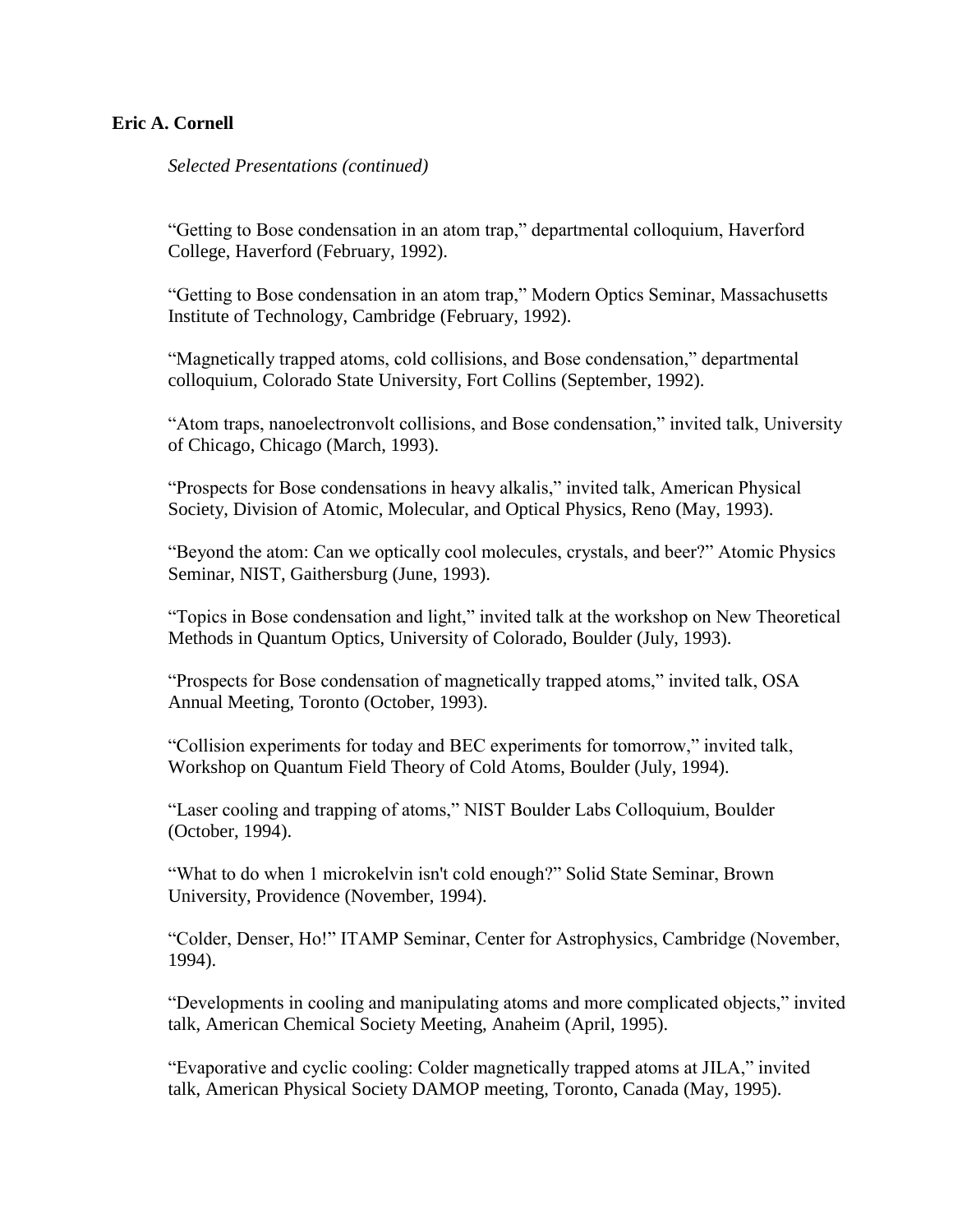*Selected Presentations (continued)*

"Evidence for Bose Einstein condensation in Rb-87," invited talk, Twelfth International Conference on Laser Spectroscopy, Capri, Italy (June, 1995).

"Observation of BEC in Rb-87," invited talk, BEC-II, Strasbourg, France (June, 1995).

"Bose–Einstein condensation in Rb-87," invited talk, Gordon Conference (July, 1995).

"Weird quantum gas: Einstein comes to Boulder," Gamow Memorial Lecture, Boulder (November, 1995).

"Very cold indeed: The nanokelvin physics of Bose–Einstein condensation," NIST colloquium, Gaithersburg (February, 1996).

"Bose-Einstein condensation in a dilute vapor" given as a departmental colloquium at Aspen Center for Physics, University of Colorado, MIT, U. Connecticut, Colorado State University, U.C. Berkeley, Stanford, Illinois, Harvey Mudd, U.C. Riverside, Caltech, U.C. Irvine, SLAC, Univ. of Maryland, Univ. of Virginia, and Univ. of New Mexico, Max Planck Institut für Quantenoptik, LENS, Ecole Normale Superiore (academic year 1995-1996).

"Bose-Einstein condensation," Manne Siegbahn Lecture, Stockholm, Sweden (March, 1996).

"Bose-Einstein condensation," invited talk, D.P.G. meeting, Rostock, Germany (March, 1996).

"BEC measurements," invited talk, Workshop on Collective Effects in Ultracold Gases, Les Houches, France (April, 1996).

"Quantum physics at milli, micro, and nanokelvin," invited talk, plenary session, IQEC, Sydney (July, 1996).

"Atom optics, fiber optics: Guiding rubidium through hollow glass fibers," invited talk, Atom Optics Workshop, Cairns, Australia (July, 1996).

"BEC measurements at JILA," invited talk, U.S. BEC Workshop, Boulder (July, 1996).

"Bose-Einstein condensation," department colloquium, Amherst College, Amherst (October, 1996).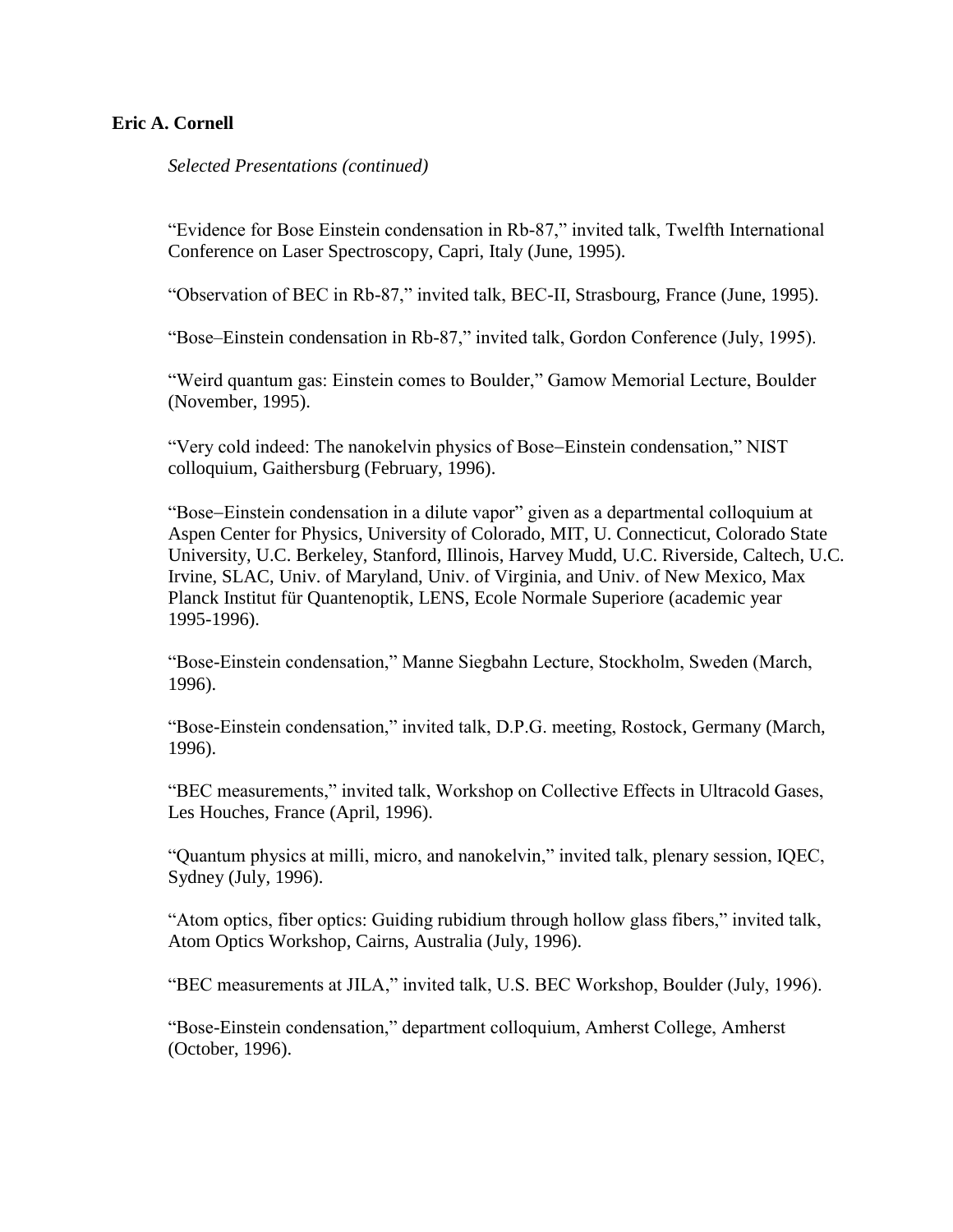### *Selected Presentations (continued)*

"Bose-Einstein condensation," department colloquium, Wesleyan University, Middletown (October, 1996).

"Bose-Einstein condensation," invited talk, Optical Society of America Annual Meeting, Rochester (October, 1996).

"Bose-Einstein condensation," invited talk, National Academy of Science Frontiers of Science Series, University of California, Irvine (November, 1996).

"Bose-Einstein condensation," invited talk, Condensed Matter Theory Workshop, Pune, India (December, 1996).

"Bose-Einstein condensation," AMO seminar, University of California, Berkeley (February, 1997).

"Bose-Einstein condensation," department colloquium, Stanford University, Palo Alto (February, 1997).

"Bose-Einstein condensation in trapped atomic Rb," invited talk, The American Physical Society, Kansas City (March, 1997).

"Bose-Einstein condensation," invited talk, King Saud University, Riyadh, Saudi Arabia (March, 1997) .

"Bose-Einstein condensation," invited talk, King Abdul City for Science and Technology, Riyadh, Saudi Arabia (March, 1997).

"Bose-Einstein condensation," invited talk, National Academy of Science, Washington, D.C. (April, 1997).

"Bose-Einstein condensation: Resent results," invited talk, University of Washington, Seattle (May, 1997).

"Excitations and thermodynamic properties in Bose-Einstein condensation," invited talk, Il Ciocco, Italy (July, 1997).

"Stone cold physics: BEC in a dilute gas," invited talk, Tulane University, New Orleans (October, 1997).

"Creating a new form of matter at the coldest temperature in the universe," invited talk, National Science Teachers' Association, Denver (November, 1997).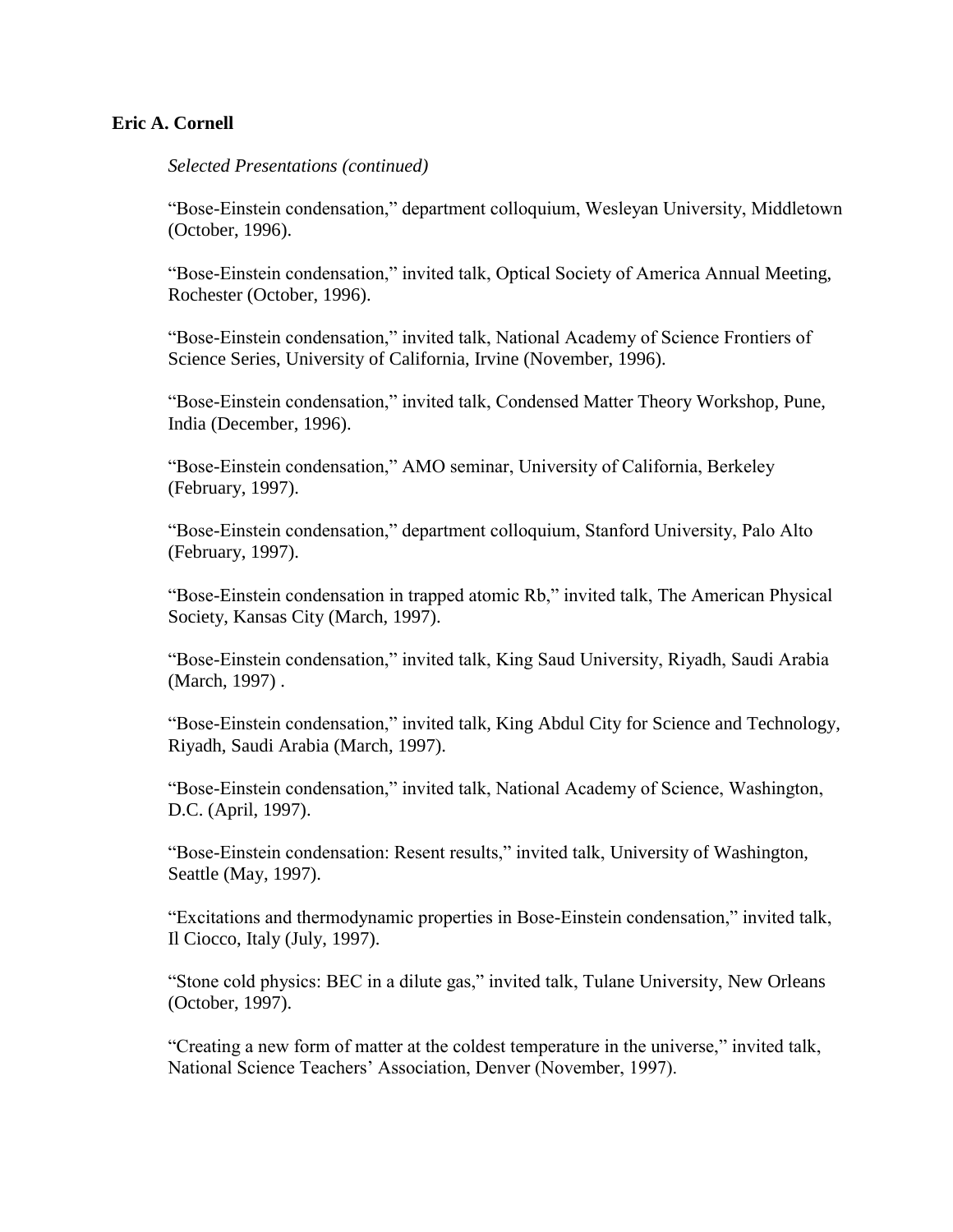*Selected Presentations (continued)*

"Experiments in mixed-species Bose-Einstein condensates," invited talk, Harvard University (January, 1998).

"Three years of BEC experiments," invited talk, University of Florence, Italy (February, 1998).

"Experiments in two-component condensates," invited talk, University of Pisa, Italy (March, 1998).

"BEC: What have we learned in three years?" invited talk, University of Milan, Italy (March, 1998).

"Bose-Einstein condensation," invited talk, University of Trento, Italy (March, 1998).

"Experiments in two-component condensates," invited talk, Ecole Normale Superieure, Paris, France (April, 1998).

"Experiments in two-component BEC," invited talk, Institute of Theoretical Physics, Santa Barbara (May, 1998).

"BEC: Cold new results," invited talk, CLEO/IQEC, San Francisco (May, 1998).

"Phase coherent BEC mixtures," QFS, Amherst, MA (June, 1998).

"Experiments in Bose-Einstein condensation," Enrico Fermi Summer School, Varenna, Italy (July, 1998).

"BEC mixtures," invited talk, University of Texas, Austin (October, 1998).

"BEC: New physics below microkelvin," invited talk, Colorado School of Mines, Golden (December, 1998).

"Two component BEC," department colloquium, Ohio State University, Columbus (February, 1999).

"Experiments in atomic Bose-Einstein condensation," invited talk, American Physical Society Meeting, Atlanta (March, 1999).

"Physics below a microkelvin," invited talk, The Miller Institute for Basic Research in Science, Berkeley (June, 1999).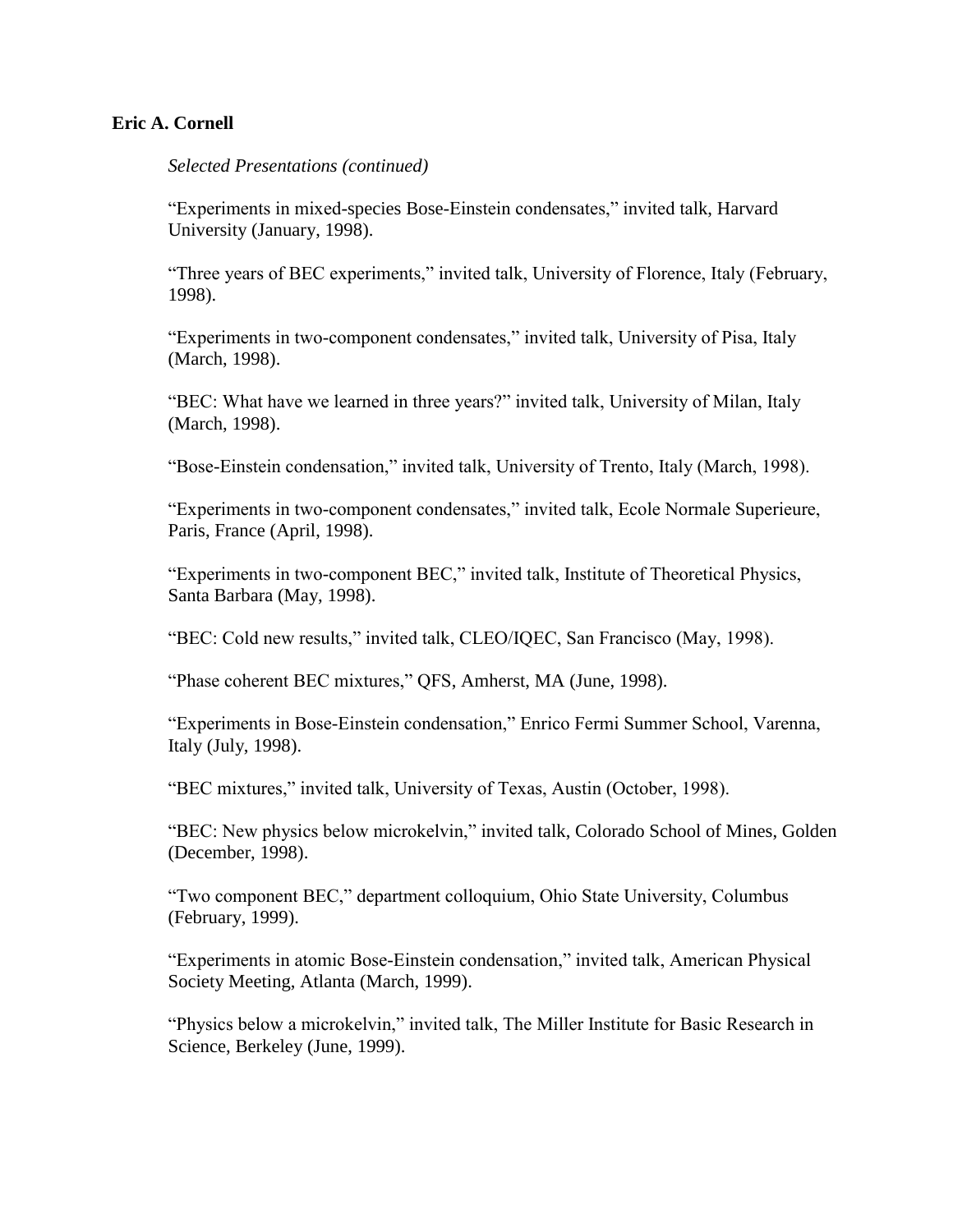*Selected Presentations (continued)*

"Winding and unwinding Bose-Einstein condensates," invited talk, Aspen School of Physics, Bose-Einstein Condensation, Aspen (June, 1999).

"Experiments in Bose-Einstein condensation," lectures, Les Houches Summer School, France (August, 1999).

"Experiments in two-component Bose-Einstein condensation," invited talk, LT XXIII Conference, Helsinki (August, 1999).

"Vortices in condensates," invited talk, European Research Conference on Bose-Einstein Condensation, San Feliu de Guixols, Spain (September, 1999).

"Bose-Einstein condensates and topology," invited talk, Purdue University, West Lafayette (February 2000).

"Speed," invited talk and demonstration, University of Colorado's Mr. Wizard Program, Boulder (February 2000).

"Bose-Einstein condensation," invited talk, 2000 Colorado Science and Engineering Fair, Ft. Collins (April 2000).

"Tying a knot in gas: Vortices in Bose-Einstein condensation," department colloquium, Swarthmore College, Swarthmore (April 2000).

"Can you tie a knot in gas?" invited talk, The Franklin Institute, Philadelphia (April 2000).

"Correlations and implosions: Experiments in BEC with an adjustable scattering length," invited talk, ICAP VII, Florence, Italy (June 2000).

"Quantum meteorology: Dynamics of a BEC vortex," invited talk, ECT Conference on Rotating BECs, Trento, Italy (June 2000).

"Beyond the garden of G. P. Eden," "Feshbach Resonances, Coherent Chemistry, and Condensate Implosions," "Topology, Superfluidity and Vortices," invited talks, Summer School on BEC and Atom Lasers, Cargese, France (July 2000).

"Stone cold science: Bose-Einstein condensation and the weird world of physics a millionth of a degree from absolute zero," invited talk to Boulder Valley School District students, NCAR, Boulder (September 2000).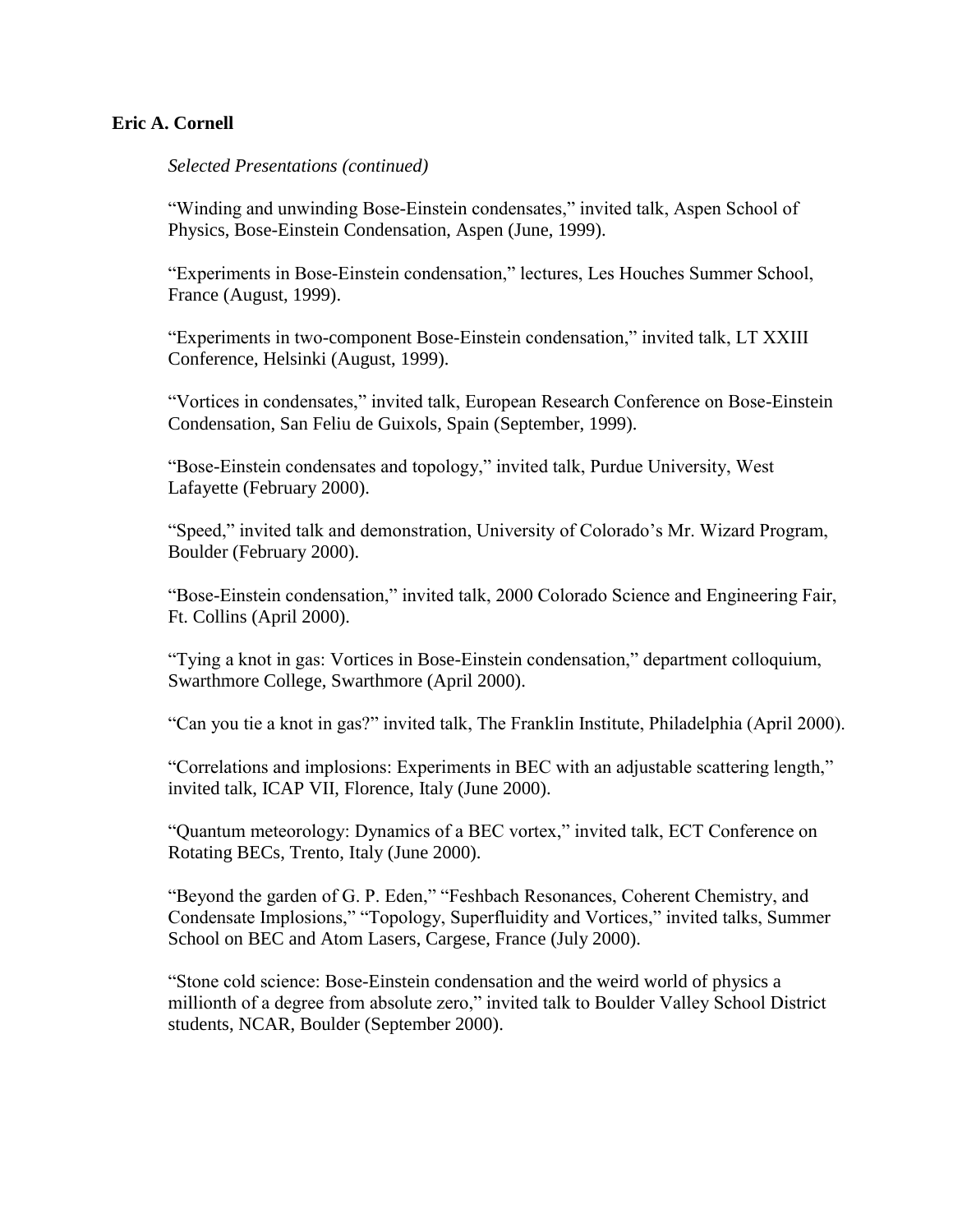### *Selected Presentations (continued)*

"The world within a millionth of a degree of absolute zero," invited talk, Colorado Science Convention - Beyond 2000: Sound Science and Sustainability, Denver (September 2000).

"What does it mean to 'twist' a gas?" department colloquium, State University of New York, Stony Brook (October 2000).

"What does it mean to 'twist' a gas?" department colloquium, University of Oklahoma, Norman (October 2000).

"Stone cold science: Bose-Einstein condensation and the weird world of physics a millionth of a degree from absolute zero," department colloquium, University of San Francisco, San Francisco (November 2000).

"Quantum meteorology: Solitons vs. vortices in the world below 20 nanokelvin," invited talk, meeting of the Rocky Mountain Section of the Optical Society of America, Boulder (November 2000)

"The ultra-low temperature magnifying glass: Measurements with visible quantum wavefunctions," invited talk, symposium on 100 Years of Quantum Theory, Berlin (December 2000).

"The low-temperature magnifying glass: Bose-Einstein condensation and the visible machinery of quantum mechanics," invited talk, University of Arizona, Tucson (February 2001).

"The low-temperature magnifying glass: Bose-Einstein condensation and the visible machinery of quantum mechanics," department colloquium, York University, Toronto (March 2001).

"The low-temperature magnifying glass: Bose-Einstein condensation and the visible machinery of quantum mechanics," department colloquium, University of Michigan, Ann Arbor (March 2001).

"The low-temperature magnifying glass: Bose-Einstein condensation and the visible machinery of quantum mechanics," department colloquium, University of Colorado, Boulder (April 2001).

"Quantum information-related BEC work at JILA," invited talk, NIST QIBEC Seminar, Washington, DC (April 2001).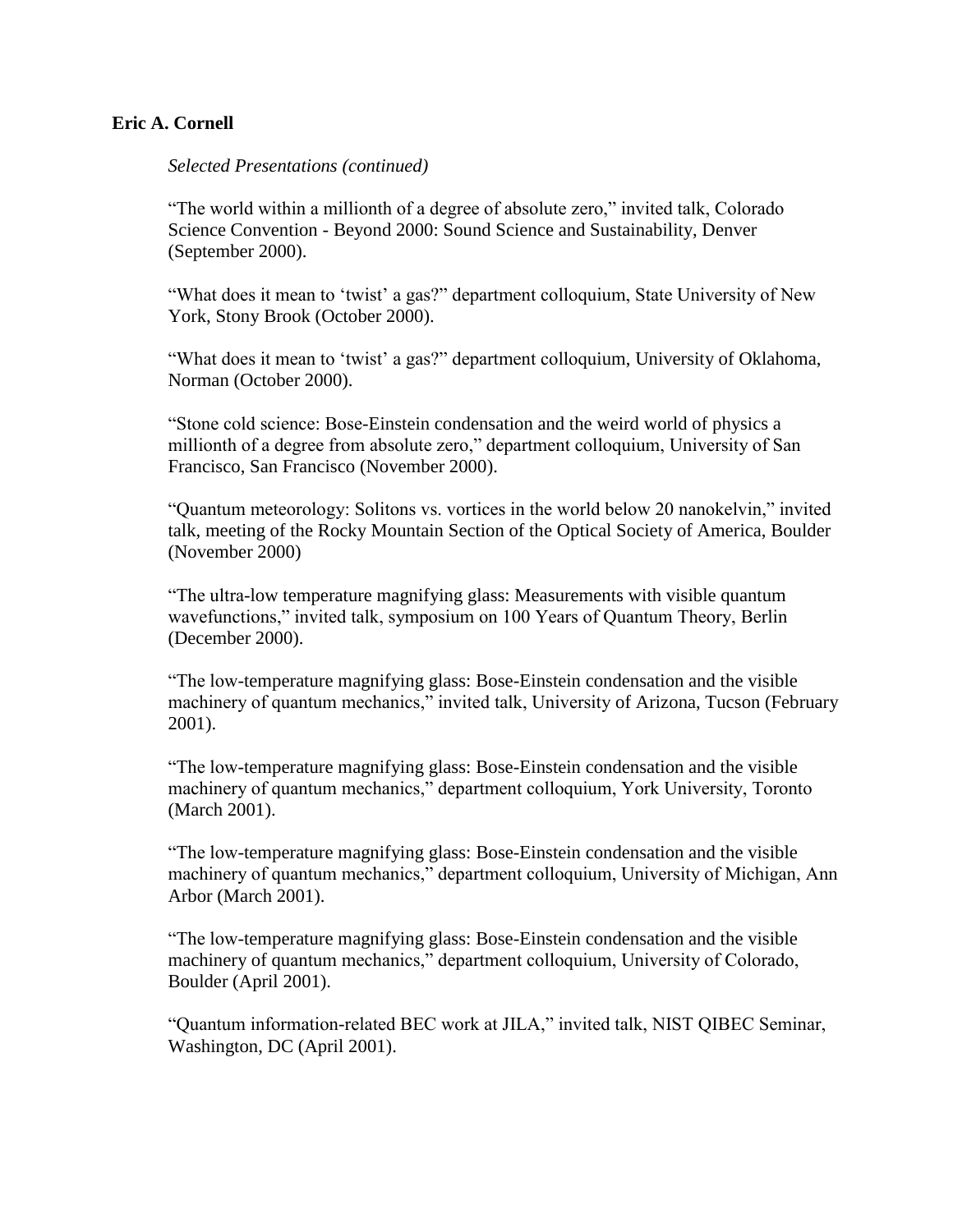*Selected Presentations (continued)*

"The story of laser cooling and BEC at NBS/NIST," invited talk, APS Annual Meeting, Washington, DC (April 2001).

"Rotating Bose-Einstein condensates," invited talk, CLEO/QELS, Baltimore (May 2001).

"Coherence and decoherence in magnetically trapped ultra-cold Rubidium-87," invited talk, Eighth Rochester Conference on Quantum Optics (CQO8), Rochester (June 2001).

"Vortices from rotating clouds," invited talk, Gordon Conference on Atomic Physics, Williamstown (June 2001).

"Coherence and decoherence in condensed and noncondensed ultracold atoms,' Enrico Fermi Summer School, Varenna, Italy (July 2001).

"The ultra-low temperature magnifying glass: How Bose-Einstein condensation makes quantum mechanics visible," invited talk, SPIE, San Diego (August 2001).

"Bose-Einstein Condensation experiments at JILA," invited talk, European Research Conference on Bose-Einstein Condensation, San Feliu de Guixols, Spain (September 2001).

"Artifice and equilibrium: Experiments with synthetic and natural vortices in a superfluid gas," department colloquium, Cornell University, Ithaca (October 2001).

"Artifice and equilibrium: Experiments with synthetic and natural vortices in a superfluid gas," invited talk, MIT, Cambridge (November 2001).

"Stone cold science: BEC and the weird world within a millionth of a degree from absolute zero," invited talk, CRLS High School, Cambridge (November 2001).

"Weird spin dynamics in an ultra-cold rubidium gas just above Tc," department colloquium, Harvard, Cambridge (November 2001).

"Bose-Einstein condensation," department colloquium, Yale University, New Haven (November 2001).

"Natural and artificial vortices in BEC," invited talk, 2001 Jubilee Nobel Symposium of Physics, Goteberg (December 2001).

"Bose-Einstein Condensation in dilute gases of alkali atoms," invited talk, University of Helsinki, Helsinki (December 2001).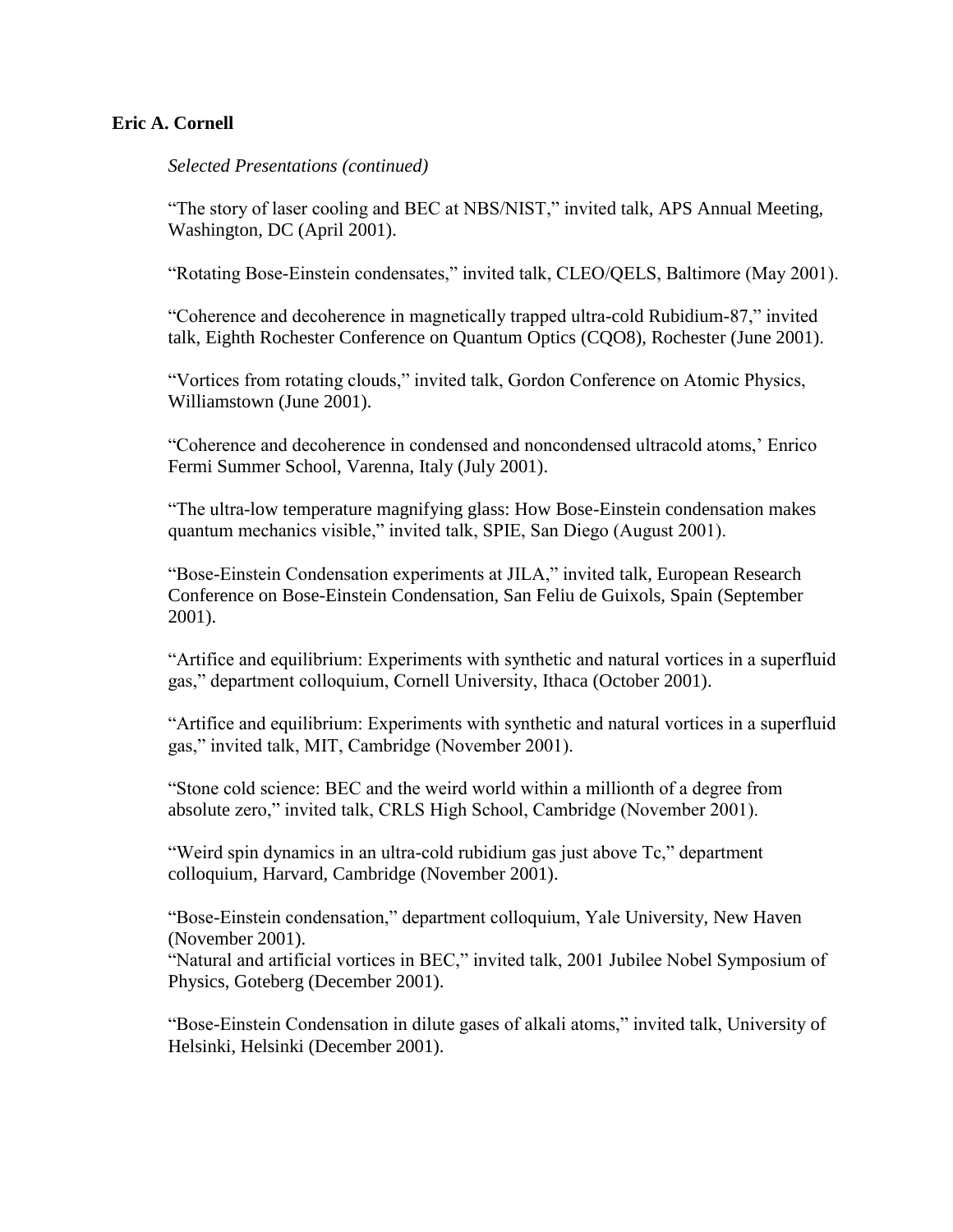*Selected Presentations (continued)*

"Physics within a millionth of a degree of absolute zero: The story of Bose-Einstein Condensation," invited talk, Umea University, Umea (December 2001).

"Stone cold science: Bose-Einstein condensation and the weird world of physics a millionth of a degree from absolute zero," department colloquium, Reed College, Portland (February 2002).

"Artifice and equilibrium: Experiments with synthetic and natural vortices in a superfluid gas," department colloquium, Stanford University, Stanford (February 2002).

"Stone cold science: BEC and the weird world within a millionth of a degree from absolute zero," invited talk, Stanford University, Stanford (February 2002).

"Stone cold science: BEC and the weird world within a millionth of a degree from absolute zero," invited talk, Boulder Valley School District high school students, NCAR (February 2002).

"Artifice and equilibrium: Experiments with synthetic and natural vortices in a superfluid gas," department colloquium, University of Texas, Austin (February 2002).

"The Bose-Einstein Condensation," APS - Division of Laser Science invited talk, Texas Tech University, Lubbock (February 2002).

"Stone cold science: BEC and the weird world of physics a millionth of a degree from absolute zero," public lecture, NIST, Gaithersburg (March 2002).

"Highly rotating Bose-Einstein condensates," invited talk, Southwestern Quantum Information and Technology Network (SQUINT), NIST, Boulder (March 2002).

"Stone cold science: BEC and the weird world of physics a millionth of a degree from absolute zero," department colloquium, University of New Mexico, Albuquerque (March 2002).

"Experiments in Bose-Einstein condensation at JILA," workshop, Utrecht University, Utrecht (April 2002).

"Experiments in Bose-Einstein condensation at JILA," plenary lecture at the Dutch Physical Society Meeting, Groningen (April 2002).

"Stone cold science: BEC and the weird world of physics a millionth of a degree from absolute zero," Eberly Family Distinguished Lecture, Pennsylvania State University, State College (April 2002).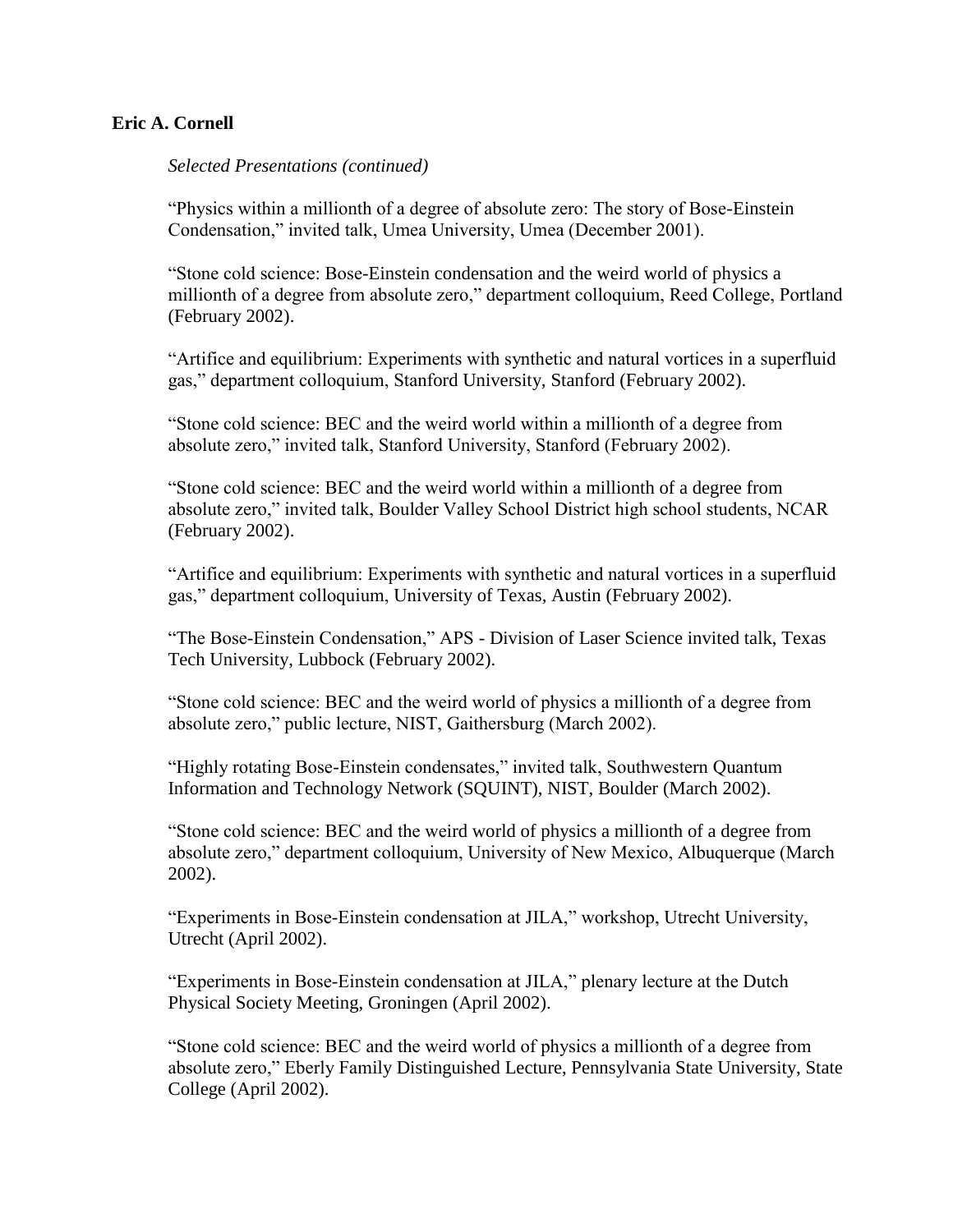*Selected Presentations (continued)*

"Artifice and equilibrium: Experiments with synthetic and natural vortices in a superfluid gas," department colloquium, Pennsylvania State University, State College (April 2002).

"Stone cold science: BEC and the weird world of physics a millionth of a degree from absolute zero," Alpheus Smith Lecture, Ohio State University, Columbus (May 2002).

"Rotating the irrotatable: Quantized vortices in a super-gas," department colloquium, Centre College, Danville, KY (May 2002).

"Stone cold science: BEC and the weird world of physics a millionth of a degree from absolute zero," public lecture, Centre College, Danville, KY (May 2002).

"Stone cold science: BEC and the weird world of physics a millionth of a degree from absolute zero," presentation to Boulder Valley School District science teachers, Boulder (May 2002).

"Making the world's coldest stuff: Two Coloradans tell how they won the Nobel Prize," invited talk, Odyssey of the Mind participants, Boulder (May 2002).

"Stone cold science: BEC and the weird world of physics a millionth of a degree from absolute zero," invited talk, Office of Naval Research, Arlington, VA (May 2002).

"Bose-Einstein condensation," Nobel Session, DAMOP Conference, Williamsburg, VA (May 2002).

"Bose-Einstein condensation experiments in an ultracold atomic gas," Herzberg Memorial Lecture, 2002 Congress of the Canadian Association of Physicists (CAP), Quebec City (June 2002).

"Bose-Einstein condensation experiments in an ultracold atomic gas," International Symposium on Frontiers in Science, invited talk, Tsinghua University, Beijing, China (June 2002).

"Bose-Einstein condensation experiments at JILA," invited talk, ICAP, Cambridge (July 2002).

"Bose-Einstein condensation," invited talk, 23rd International Conference on Low Temperature Physics (LT23), Hiroshima (August 2002).

"Recent experiments in Bose-Einstein condensation at JILA," invited talk, 7<sup>th</sup> Workshop on Atom Optics and Interferometry, Lunteren, The Netherlands (September 2002).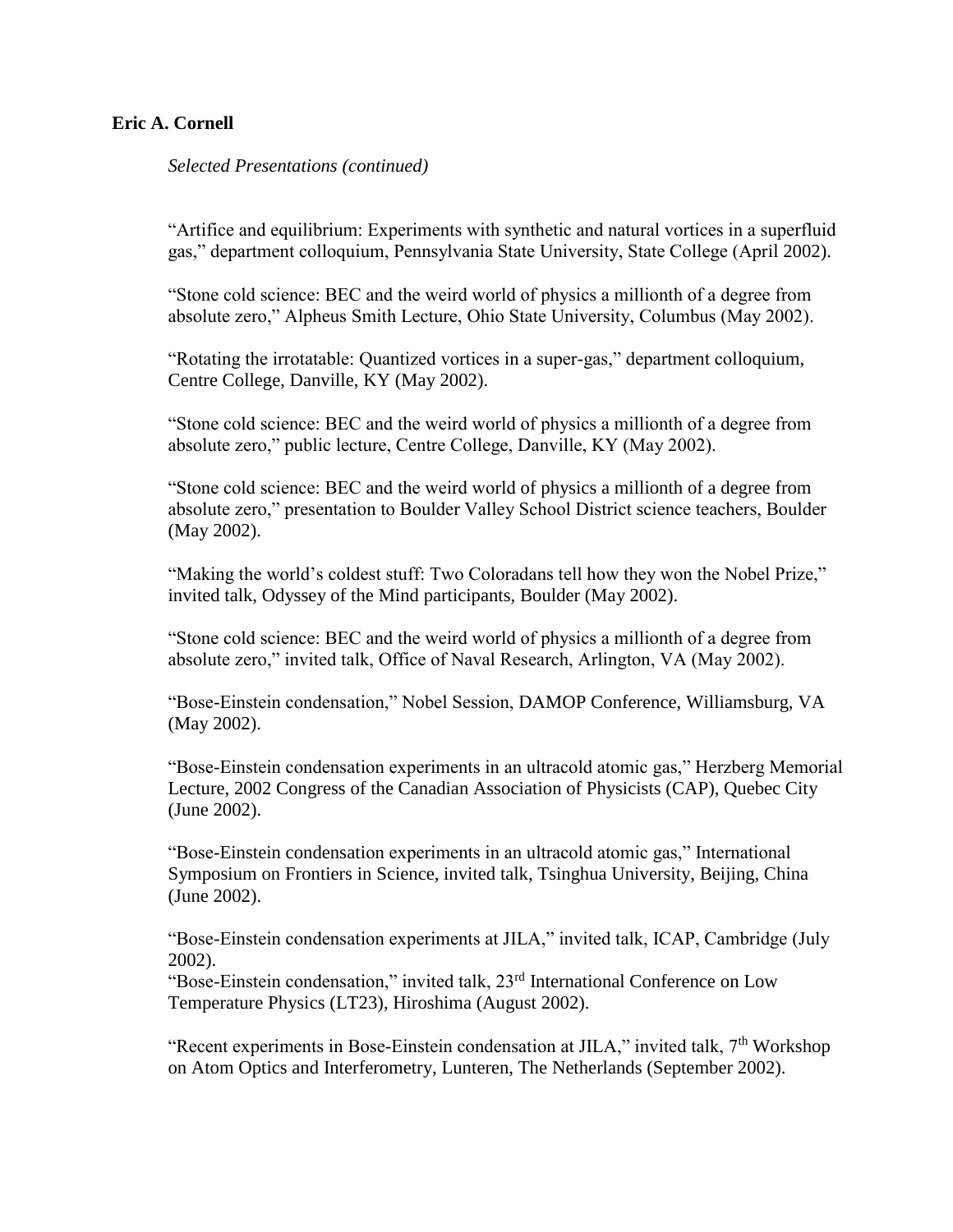### *Selected Presentations (continued)*

"Bose-Einstein condensation: The world's coldest material," Seoul National University and Korea University in Seoul, invited colloquium, Seoul (October 2002).

"Why I am a physicist," Korea Science and Cultural Foundation, invited talk, Seoul (October 2002).

"Physics research and physics education for the 21<sup>st</sup> century," Korean Physical Society Symposium on Science Education, invited talk, Seoul (October 2002).

"Physics: The ongoing adventure," Korean Physical Society Symposium on Science Education, invited talk, Seoul (October 2002).

"Bose-Einstein condensation: Microscopic interactions, macroscopic coherence," Korean Physical Society Symposium on Nanotechnology, invited talk, Seoul (October 2002).

"Stone cold physics: BEC and the weird world of physics a millionth of a degree from absolute zero," invited talk, IBM's Boulder Technical Vitality Council, Boulder (November 2002).

"Stone cold physics: Bose-Einstein condensation and the weird world of physics a millionth of a degree from absolute zero," invited public lecture, Lafayette College, Easton, PA (November 2002).

"Stone cold physics: Bose-Einstein condensation and the weird world of physics a millionth of a degree from absolute zero," 2002 Katzenstein Distinguished Lecture, University of Connecticut, Storrs (November 2002).

"Rotating the irrotatable: quantized vorticees in a super gas," invited colloquium, Kansas State University, Manhattan (February 2003).

"Stone cold science: Bose-Einstein condensation and the weird world of physics a millionth of a degree from absolute zero," public lecture, Kansas State University, Manhattan (February 2003).

"Stone cold science: Bose-Einstein condensation and the weird world of physics a millionth of a degree from absolute zero," public lecture, University of Kansas, Lawrence, (February 2003).

"Stone cold science: Bose-Einstein condensation and the weird world of physics a millionth of a degree from absolute zero," public lecture, University of Nebraska, Lincoln (February 2003).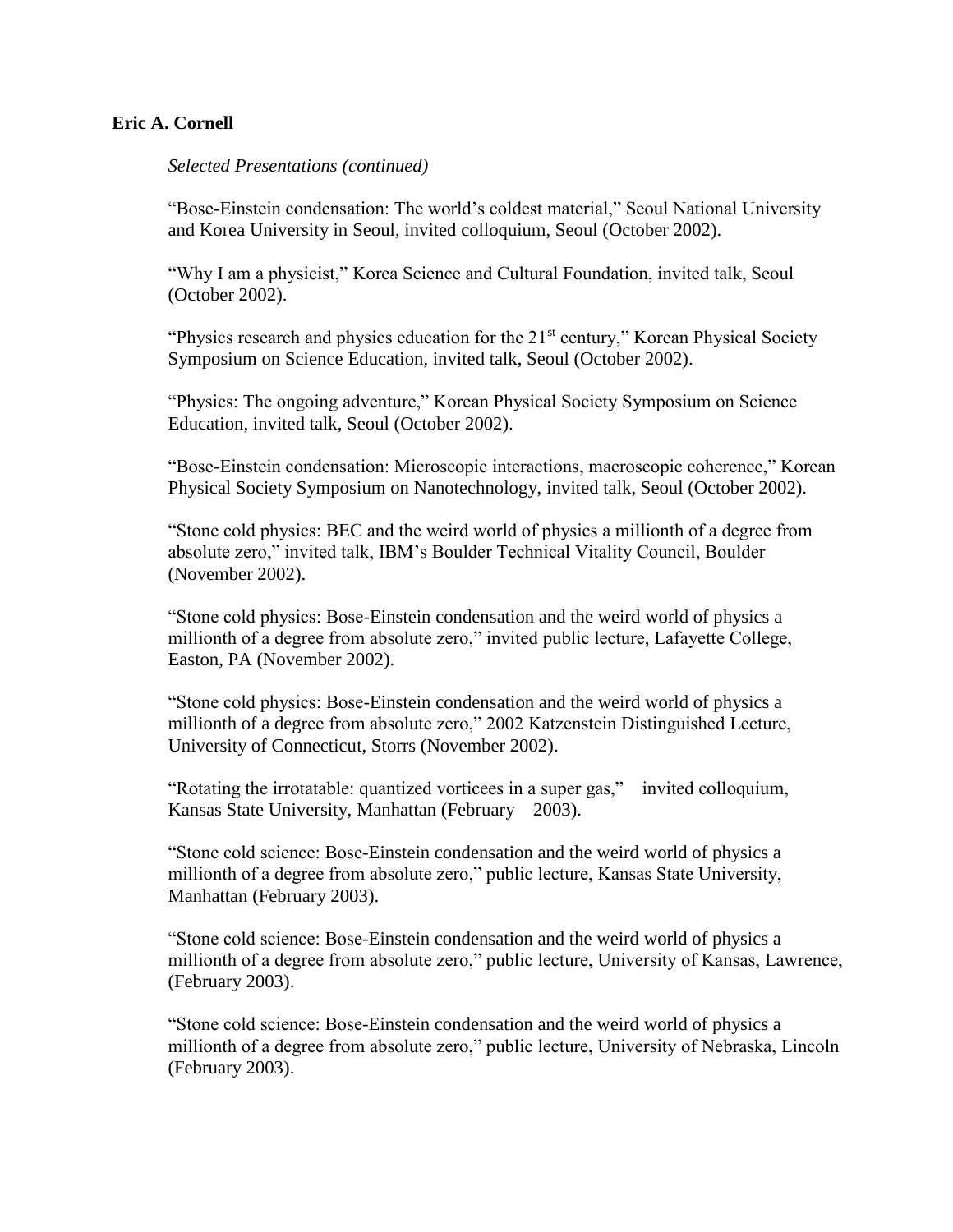### *Selected Presentations (continued)*

"Bose-Einstein condensation: New results from the ultracold frontier," plenary lecture, 2003 American Association for the Advancement of Science (AAAS) Annual Meeting, Denver (February 2003).

"Bose-Einstein condensation, the world's coldest stuff*,*" invited talk, AAAS Junior Academy of Science, Boulder (February 2003).

"Rotating the irrotatable: quantum tornados in a supergas," invited colloquium, Davidson College, Davidson, NC (March 2003).

"Stone cold science: Bose-Einstein condensation and the weird world of physics a millionth of a degree from absolute zero," public lecture, Davidson College, Davidson, NC (March 2003).

"Stone cold science: Bose-Einstein condensation and the weird world of physics a millionth of a degree from absolute zero," invited talk, Georgia Southern University, Statesboro (March 2003)

"Stone cold science: Bose-Einstein condensation and the weird world of physics a millionth of a degree from absolute zero," invited lecture, Lawrence Livermore National Lab, Livermore (March 2003).

"Rotating the irrotatable: quantum tornados in a supergas," invited colloquium, Luther College, Decorah, IA (April 2003).

"Stone cold science: Bose-Einstein condensation and the weird world of physics a millionth of a degree from absolute zero," public lecture, Luther College, Decorah, IA (April 2003).

"Bose-Einstein condensation, the world's coldest stuff*,*" invited talk, Achievement Rewards for College Scientists Foundation, Inc. (ARCS), Denver (April 2003).

"Rapidly rotating condensates, and a little bit about spin waves," invited talk, Workshop on Bose-Einstein Condensation and Optical Lattices, Minneapolis (May 2003).

"Bose-Einstein condensation: The nature of matter within a millionth of a degree of absolute zero," invited talk, Universidad del Norte, Asuncion, Paraguay (May 2003).

"Bose-Einstein condensation: shock waves and vortices in a superfluid gas," Third Touloukian Award Lecture at the 15th Symposium on Thermophysical Properties, Boulder (June 2003).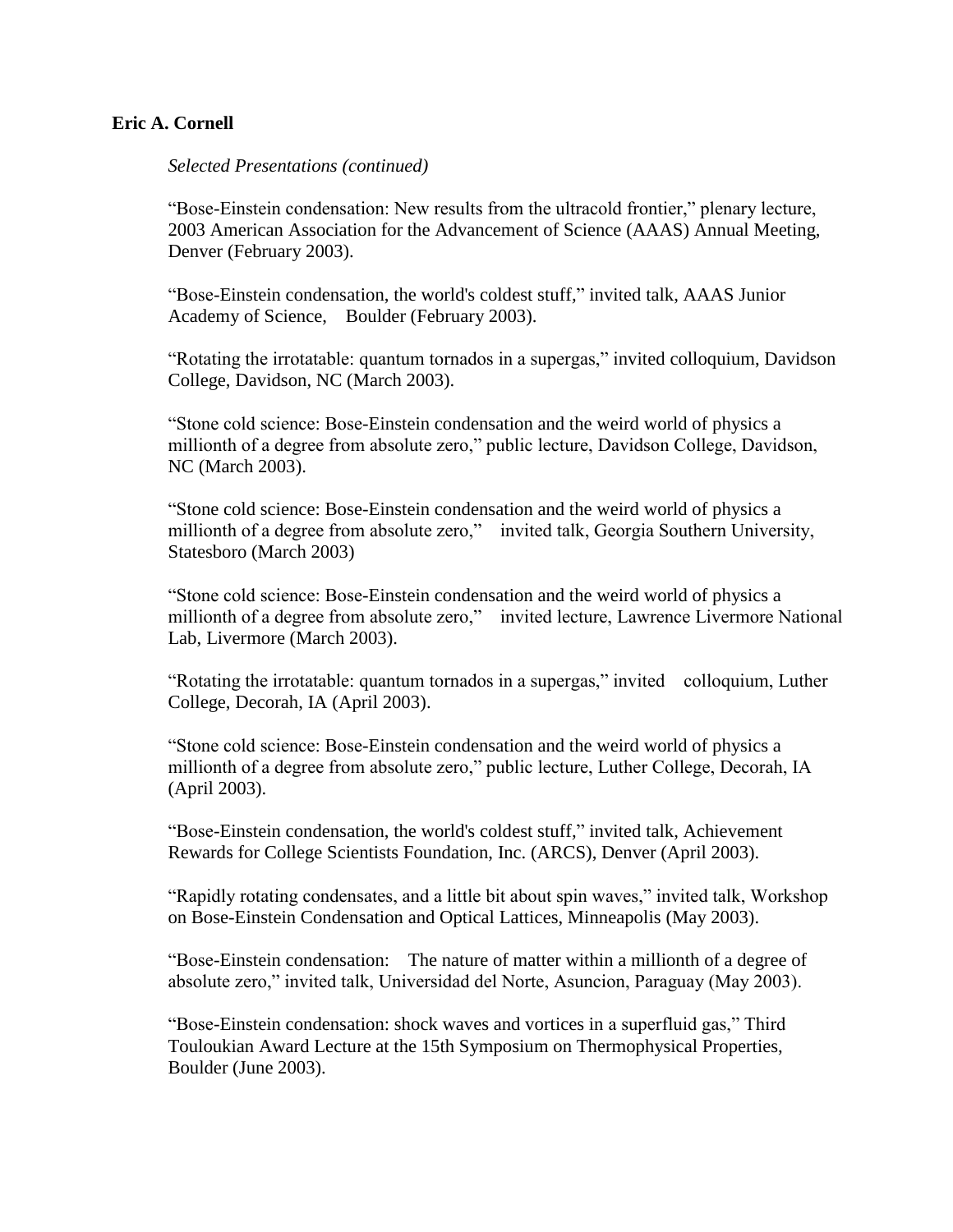### *Selected Presentations (continued)*

"Bose-Einstein condensation experiments in an ultracold atomic gas," plenary lecture, Spanish Royal Society Centennial Conference, Madrid (July 2003).

"Experiments with degenerate gases at JILA," invited talk, EURESCO Conference on Bose-Einstein Condensation, San Feliu de Guixols, Spain (September 2003).

"Stone cold science: Bose-Einstein condensation and the weird world of physics a millionth of a degree from absolute zero," public lecture, Lowell High School, San Francisco (September 2003).

"Stone cold science: Bose-Einstein condensation and the weird world of physics a millionth of a degree from absolute zero," public lecture, Alabama A & M University, Huntsville (October 2003).

"Stone cold science: Bose-Einstein condensation and the weird world of physics a millionth of a degree from absolute zero," public lecture, University of Louisiana, Lafayette (October 2003).

"Stone cold science: Bose-Einstein condensation and the weird world of physics a millionth of a degree from absolute zero," public lecture, Abilene Christian University, Abilene (November 2003).

Commencement address, Fall 2003 graduation ceremony, University of Colorado at Boulder (December 2003).

"Stone cold science: Bose-Einstein condensation and the weird world of physics a millionth of a degree from absolute zero," keynote speaker, University of Colorado's 2004 Student Annual Research Symposium (February 2004).

"Stone cold science: Bose-Einstein condensation and the weird world of physics a millionth of a degree from absolute zero," public lecture, State University of New York at Geneseo (March 2004).

"Rotating the irrotatable: quantized vortices in a super-gas," department colloquium, State University of New York at Geneseo (March 2004).

"Stone cold science: Bose-Einstein condensation and the weird world of physics a millionth of a degree from absolute zero," public lecture, Hamline University (April 2004).

"Rotating the irrotatable: quantized vortices in a super gas," department colloquium, Hamline University (April 2004).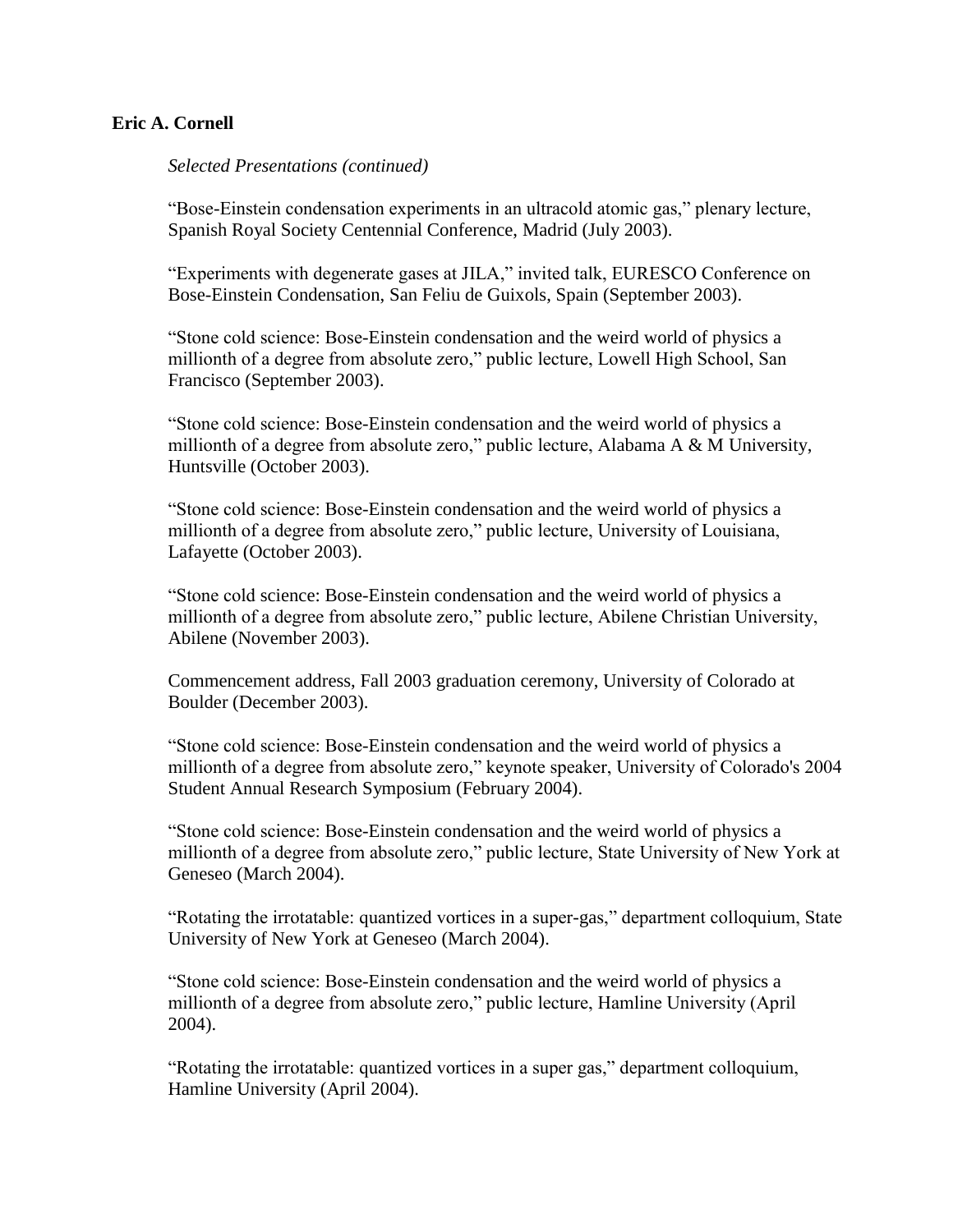*Selected Presentations (continued)*

"Stone cold science: Things get weird around absolute zero," public lecture, DAMOP (Division of Atomic, Molecular and Optical Physics of the American Physical Society) 2004, Tucson (May 2004).

Symposium of Nobel Laureates, ICAP (International Conference on Atomic Physics), Rio de Janeiro, Brazil (July 2004).

"What's hot in cold atoms," invited talk, FOPS: The Colorado Meeting on the Fundamental Optical Processes in Semiconductors, Estes Park (August 2004).

"Stone cold science: Things get weird around absolute zero," public lecture, Lawrence University, Appleton (October 2004).

"Rotating the irrotatable: quantized vortices in a super-gas," department colloquium, Lawrence University, Appleton (October 2004).

"Experiments with linear, nonlinear, and topological excitations in a superfluid gas," plenary talk, Conference on Nonlinear Waves, Integrable Systems and Their Applications, Colorado Springs (June 2005).

"Experiments at JILA: Rotating lattices and Casimir forces," European Science Foundation's Conference on Ultracold Gases and Their Applications, Saint Feliu de Guixols, Spain (September 2005).

"A review of spin one-half BEC results: Spin waves and rotating spinors," Workshop on Spinor and Multi-Component Bose-Einstein Condensates, invited talk, University of Barcelona (September 2005).

"Spin-1/2 condensates," invited talk, workshop on Spinor and Multi-Component Bose-Einstein Condensation, Barcelona (September 2005).

"What was God thinking? Science can't tell," invited talk, induction ceremony at the American Academy of Arts and Sciences, Cambridge (October 2005).

"Stone cold science: Bose-Einstein condensation and the weird world of physics a millionth of a degree above absolute zero," public lecture, Marquette University, Milwaukee (October 2005).

"Rotating the irrotatable: Quantized vortices in a super gas," department colloquium, Marquette University, Milwaukee (October 2005).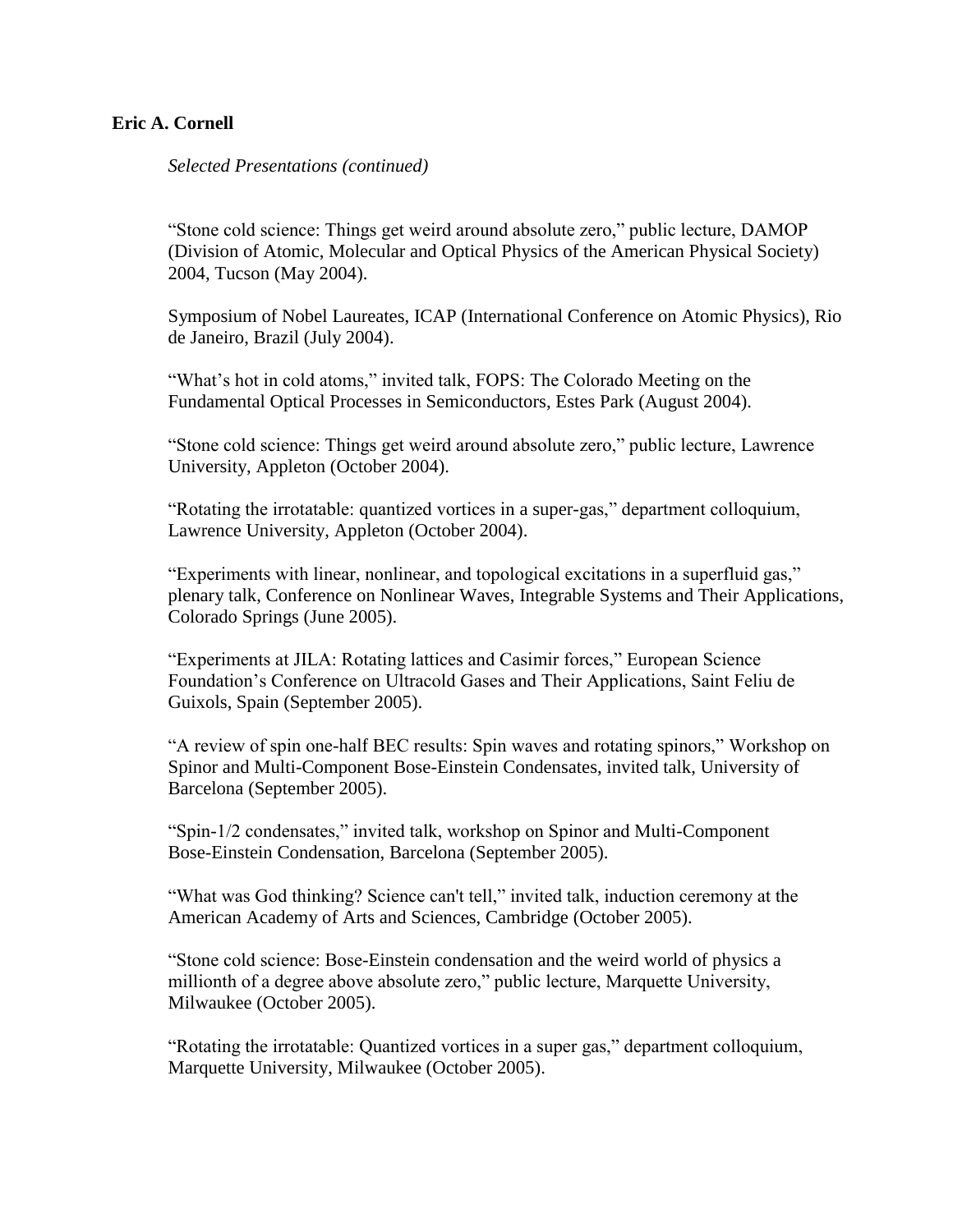*Selected Presentations (continued)*

Testimony and remarks at a hearing of the Senate Committee on Commerce, Science and Transportation, Washington, DC (November 2005).

"Stone cold science: Bose-Einstein condensation and the weird world of physics a millionth of a degree from absolute zero," Houston Lecture speaker, Rice University, Houston (February 2006).

"When is the vacuum not a vacuum? Casimir-Polder forces in the limit of very large atom-surface separation," department colloquium, Rice University, Houston (February 2006).

Presentation on science to children at the "NIST Adventures in Science Program," NIST, Gaithersburg (March 2006).

"Really cold atoms," NIST Adventures in Science Program, guest speaker, Washington, DC (March 2006).

Testimony, Views on Science Policy of the Nobel Laureates from NIST, US House of Representatives Subcommittee on Environment, Technology and Standards, Washington, DC (May 2006).

"The catastrophic implosion of the universe: Coming sooner than you think? Musings on and measurements of the uncertainty principle," invited talk, Nobel Symposium, Annual Meeting of the Division of Atomic, Molecular and Optical Physics (DAMOP), Knoxville (May 2006).

"Searching for an electron EDM in trapped molecular ions," invited talk, Third International Symposium on Lepton Moments, Cape Cod (June 2006).

"Results from the last five years of the JILA Physics Frontier Center," invited presentation, NSF Physics Frontier Center Directors' Meeting, Washington, DC (July 2006).

"Set my vortices free: Observing the Kosterlitz-Thouless crossover in an optical lattice," department colloquium, University of Chicago, Chicago (April 2007).

"Searching for the electron's electric dipole moment in trapped molecular ions," physics division colloquium, Argonne National Laboratory, Argonne (April 2007).

"Casimir forces at the boundary between classical and quantum," invited talk, NIST Seminar, Boulder (October 2006).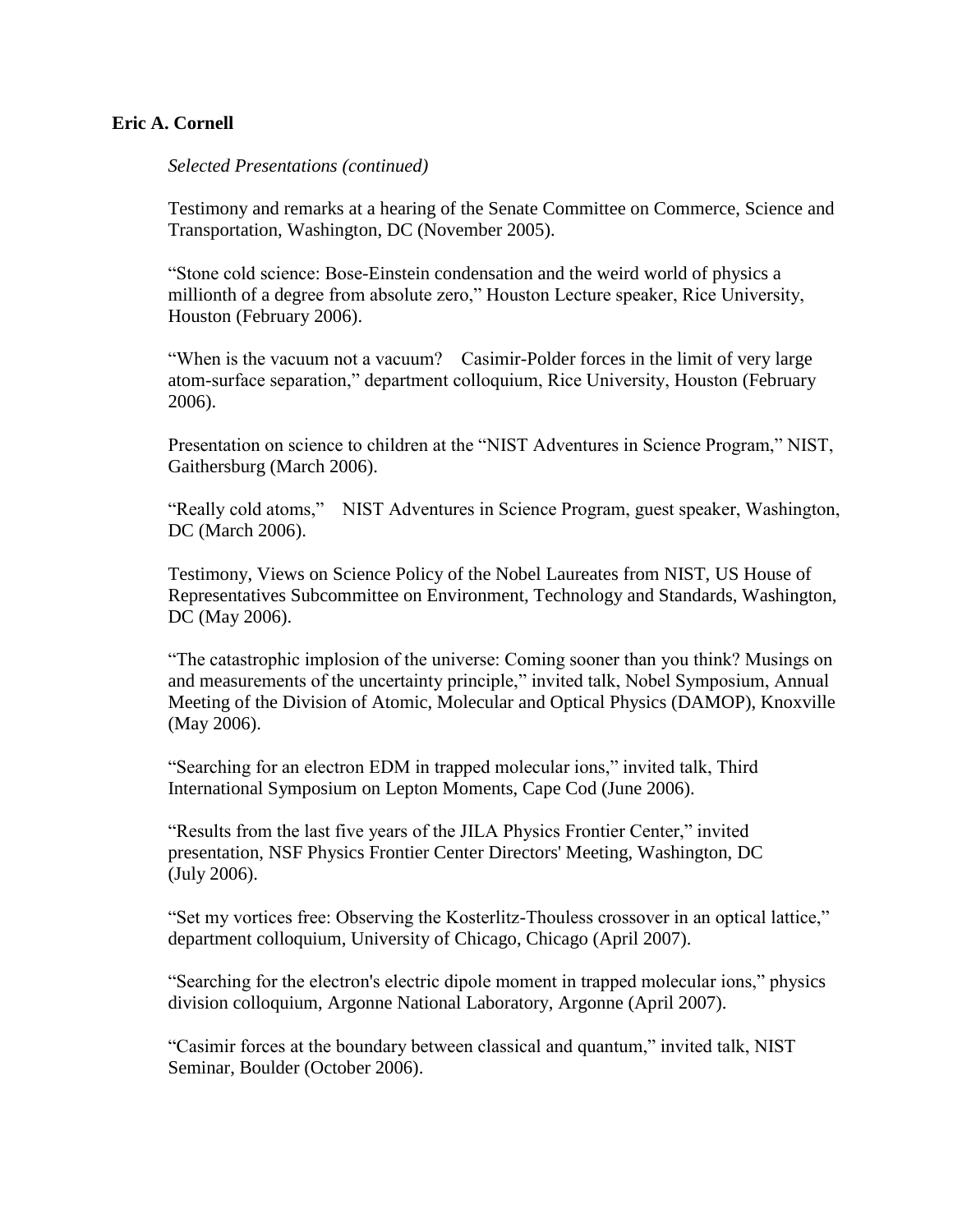*Selected Presentations (continued)*

"Is warm glass more sticky than cold glass?" Ta-You Lecture, University of Michigan, Ann Arbor (October 2006).

"An experiment to measure the electron's dipole moment using a trapped molecular ion," department colloquium, University of Trento, Trento (November 2006).

"Adventures in particle land: Where low-energy physics meets high-energy physics," department colloquium, University of Innsbruck, Innsbruck (November 2006).

"2-D lattices at JILA," invited talk, March 2007 Meeting of the American Physical Society, Denver (March 2007).

"Set my vortices free: Observing the Kosterlitz-Thouless crossover in an optical lattice," department colloquium, University of Chicago, Chicago (April 2007).

"Searching for the electron's electric dipole moment in trapped molecular ions," Physics Division Colloquium, Argonne National Laboratory, Argonne (April 2007).

"Kosterlitz-Thouless transition on a 2-d lattice," invited talk, Lorenzo M. Narducci Memorial Symposium on Advances in Coherence, Quantum Optics, and Atom Optics, Drexel University, Philadelphia (May 2007).

"Kosterlitz-Thouless cross-over observed in a Bose gas in a 2-d optical lattice," invited talk, International Conference on Laser Spectroscopy, Telluride (June 2007).

Discussion leader, Bose and Fermi Gases I, Gordon Research Conference on Atomic Physics, Tilton (July 2007).

"Berezinskii-Kosterlitz transition on a lattice," invited talk, From Entangled Photons to Atom Lasers Conference honoring 60th birthday of Alain Aspect, Paris (September 2007).

"Kosterlitz-Thouless transition in a two-dimensional lattice," Symposium on "From Entangled Photons to Atom Lasers," Paris (September 2007).

"Fluctuations and strong interactions in BEC," BEC 07 - Frontiers in Quantum Gases, San Feliu de Guixols, Spain (September 2007).

"Set my vortices free: proliferation of vortices in a 2-d lattice of Bose-Einstein condensation in the Berezinskii-Kosterlitz-Thouless regime," FetterFest: A Symposium on Quantum Fluids, Stanford University, Stanford (November 2007).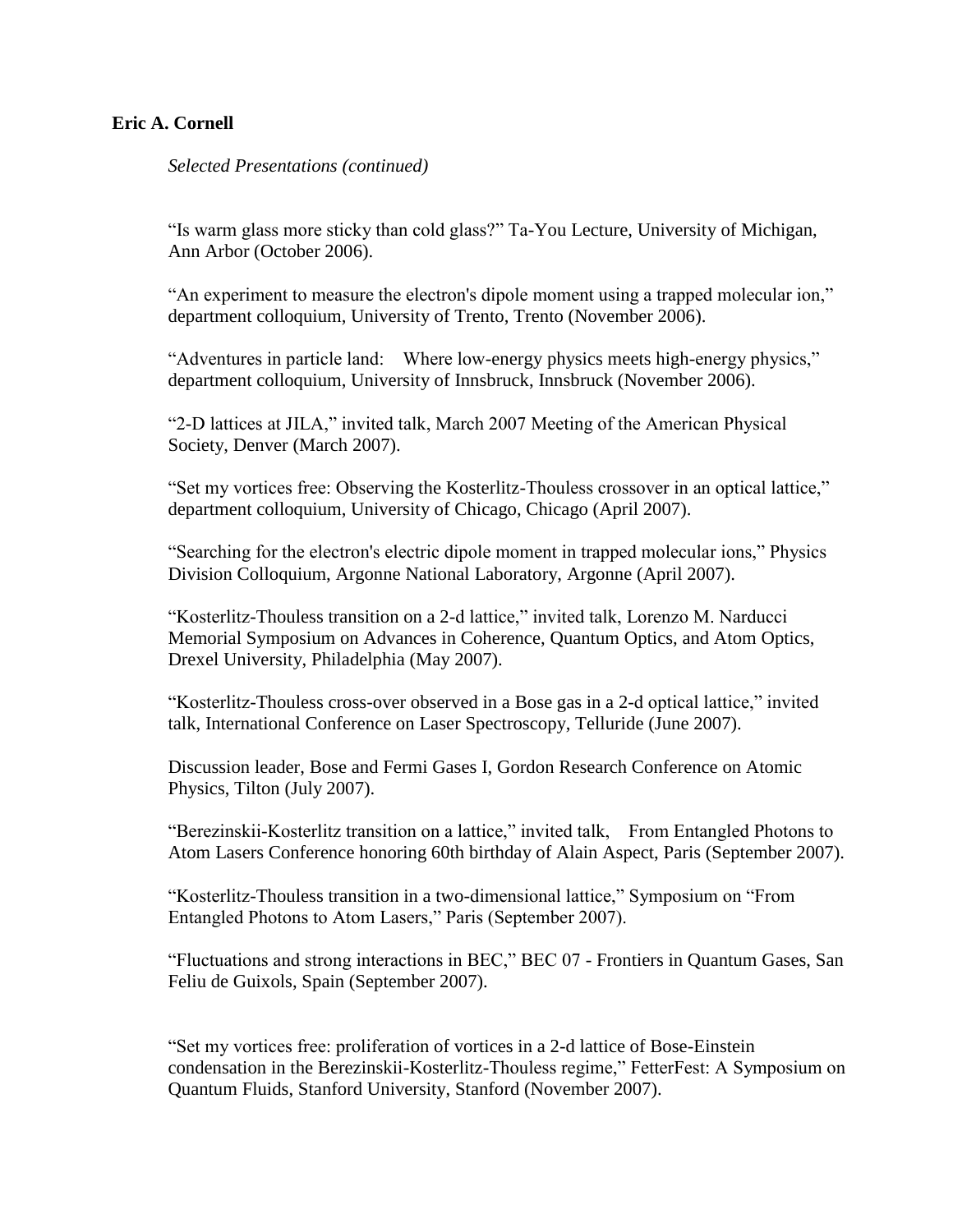*Selected Presentations (continued)*

"Interaction of ultracold atoms with surfaces," Office of Naval Research Atoms-on-a-Chip Workshop, Washington, DC (March 2008).

"Stone cold science: Bose-Einstein condensation and the weird world of physics a millionth of a degree from absolute zero," public lecture, University of Wisconsin at Madison, Madison (April 2008).

"Set my vortices free: observing the Kosterlitz-Thouless crossover in an optical lattice," Physics Colloquium, University of Wisconsin at Madison, Madison (April 2008).

"Stone cold science: Bose-Einstein condensation and the weird world of physics a millionth of a degree from absolute zero," public lecture, University of Wisconsin at LaCrosse, LaCrosse (April 2008).

"Set my vortices free: observing the Kosterlitz-Thouless crossover in an optical lattice," Physics Colloquium, University of Wisconsin at LaCrosse, La Crosse (April 2008).

"Why is warm glass stickier than cold glass?" Physics Colloquium, Wayne State University, Detroit (April 2008).

"How symmetric is the electron? Looking for out-of-roundness of  $10^{15}$  femtometers," keynote speaker, Conference on Precision Electromagnetic Measurements, Broomfield, CO (May 2008).

"Precision measurements," invited lecture, University of Michigan Quantum Summer School Program, Ann Arbor (June 2008).

"When is a quantum gas a quantum liquid?" invited talk, International Conference on Atomic Physics, Storrs (July 2008).

"Precision measurements of dipoles," invited talk, Frontiers in Laser Cooling: Single-Molecule Biophysics and Energy Science, a scientific symposium honoring Steven Chu, Berkeley (August 2008).

"Stone cold physics," public lecture, Colorado State University, Ft. Collins (October 2008).

"Can we measure the electron's out-of-roundness to  $10^{15}$  femtometers?", Department of Physics colloquium, Colorado State University, Ft. Collins (October 2008).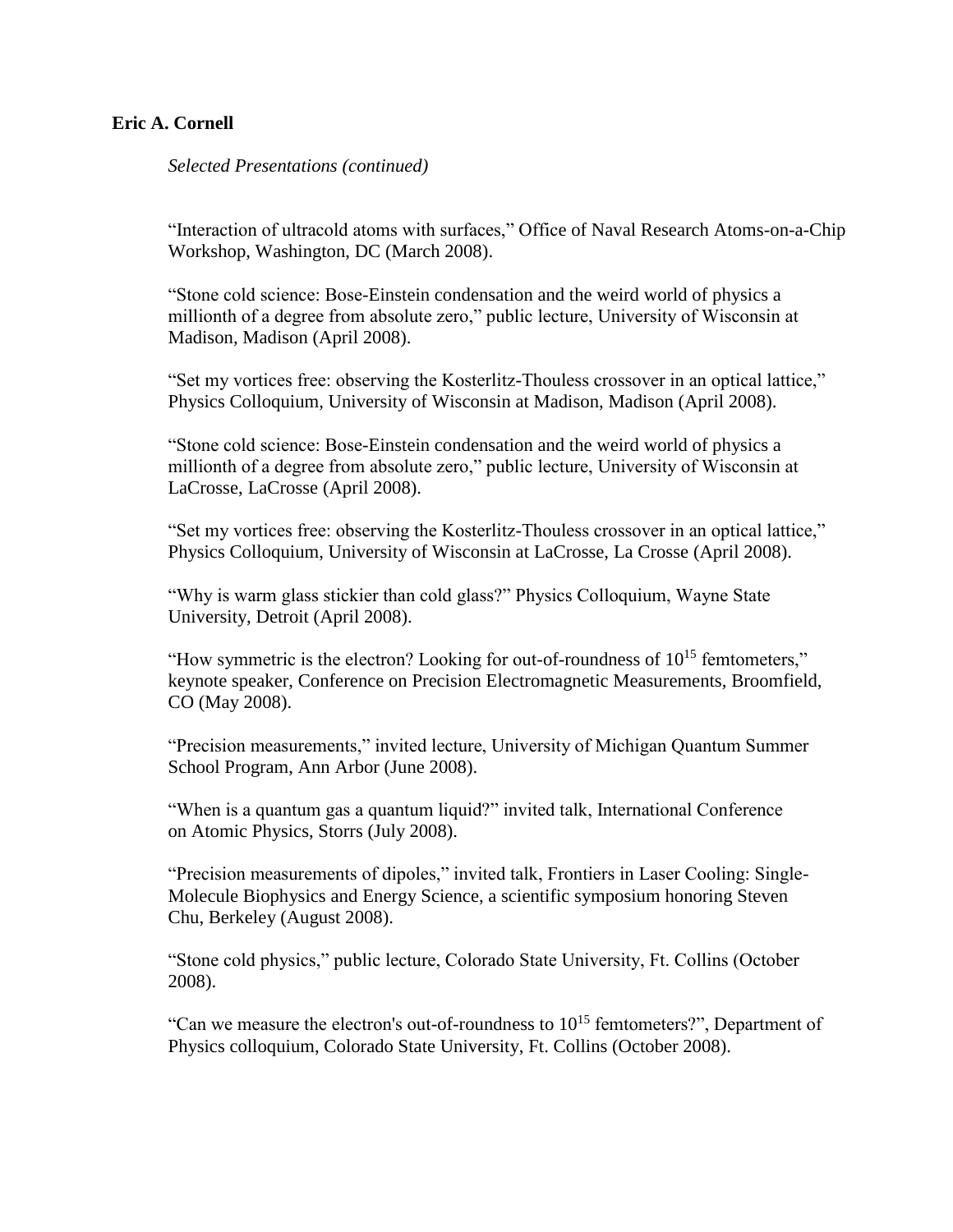*Selected Presentations (continued)*

"Bragg spectroscopy in strongly interacting BECs", invited talk , conference on Frontiers of Degenerate Quantum Gases', Beijing (October 2008).

"Stone cold physics", invited talk, University of Colorado's Kittredge Honors Program, Boulder (November 2008).

"Research at JILA", invited presentation, Governor's Award for Research Impact, Denver (February 2009).

"Introduction to Bose-Einstein condensates", invited talk, Workshop on Hawking Radiation, Valencia, Spain (February 2009).

"Stone cold science: Bose-Einstein condensation and the weird world of physics a millionth of a degree above absolute zero", public lecture, Pomona College, Claremont, CA (March 2009).

"What's special about the world of two dimensions? Examples with cold atoms", Department of Physics and Astronomy colloquium, Pomona College, Claremont, CA (March 2009).

"Is warm glass stickier than cold glass?", Department of Physics colloquium, Simon Fraser University, Burnaby, BC (April 2009).

"Set my vortices free: Observing the Kosterlitz-Thouless crossover in an optical lattice", Department of Physics and Astronomy colloquium, University of British Columbia, Vancouver (April 2009).

"Can we measure electron out-of-roundness to  $10^{-15}$  femtometers?", invited talk, Colorado Cold Molecule Workshop (COCOMO), Boulder (July 2009).

"Recent BEC results at JILA", invited talk, Bose-Einstein Condensation 2009: Frontiers in Quantum Gases, San Feliu, Spain (September 2009).

"Is warm glass stickier than cold glass?", department colloquium, Thiagarajar College of Engineering, Madurai, India (September 2009).

"Stone cold science, Bose-Einstein Condensation and the weird world of physics a millionth of a degree above absolute zero", public lecture, University of Nevada, Reno (November 2009).

"How symmetric is the electron? Looking for out-of-roundness of  $10^{15}$ ", India Institute of Science, Bangalore (March 2010).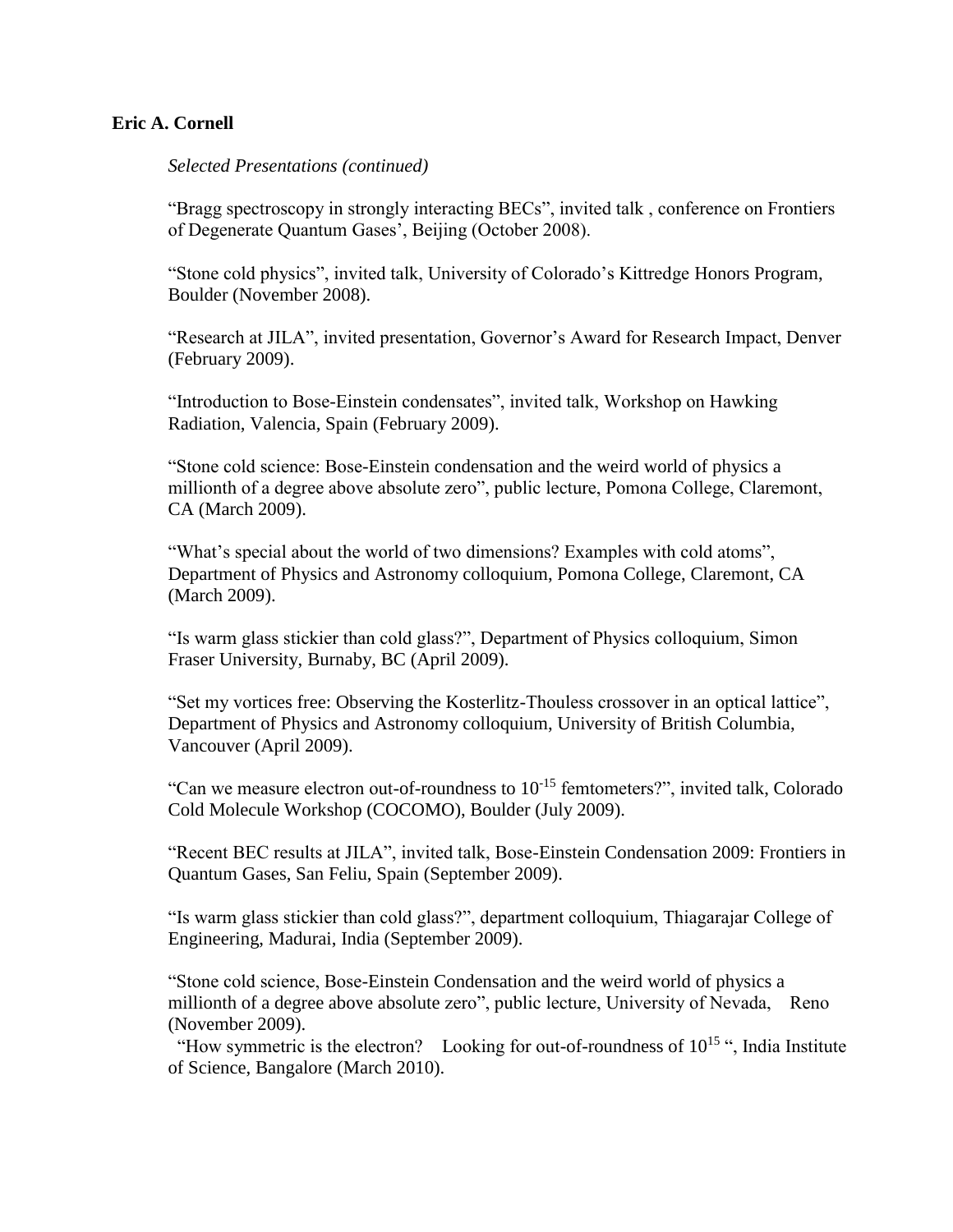*Selected Presentations (continued)*

"Is a warm glass stickier than a cold glass?", Raman Institute, Bangalore (March 2010).

"Stone cold science: Bose-Einstein Condensation and the weird world of physics a millionth of a degree above absolute zero", Indian Institute of Astrophysics, Bangalore (March 2010).

"Coordinate-and-momentum space distributions in 2-D Bose gases", invited talk, 'Frontiers in Atomic Physics', Florence, Italy (April 2010).

"Towards an improved measurement of the electron's electric dipole moment in a trapped molecular ion", invited talk, Ohio State University International Symposium on Molecular Spectroscopy, Columbus (June 2010).

"Searching for an electron electric dipole moment in trapped molecular ions", invited talk, Third International Symposium on Lepton Moments, Cape Cod (July 2010).

"Ultracold JILA", public talk, University of Colorado's Baker Residence Hall, Boulder (August 2010).

"Why is warm glass stickier than cold glass?", department colloquium, University of Oklahoma, Norman (September 2010).

Talk for Boulder History Museum's 'Boulder Conversations with Extraordinary People', Boulder (October 2010).

"The quantum optics of stickiness", invited talk, A National Celebration of the  $50<sup>th</sup>$ Anniversary of the Laser, Glasgow (November 2010).

"Stone cold science: Bose-Einstein Condensation and the weird world of physics a millionth of a degree above absolute zero ", invited talk, National Youth Science Foundation's Regional Science Symposium, Boulder (November 2010).

"Stone cold science: Bose-Einstein Condensation and the weird world of physics a millionth of a degree above absolute zero", public lecture, American Institute of Physics Nobel Laureates Visitation Program at Southern Mississippi University, Hattiesburg (November 2010).

"Is warm glass stickier than cold glass?", department colloquium, Southern Mississippi University, Hattiesburg (December 2010).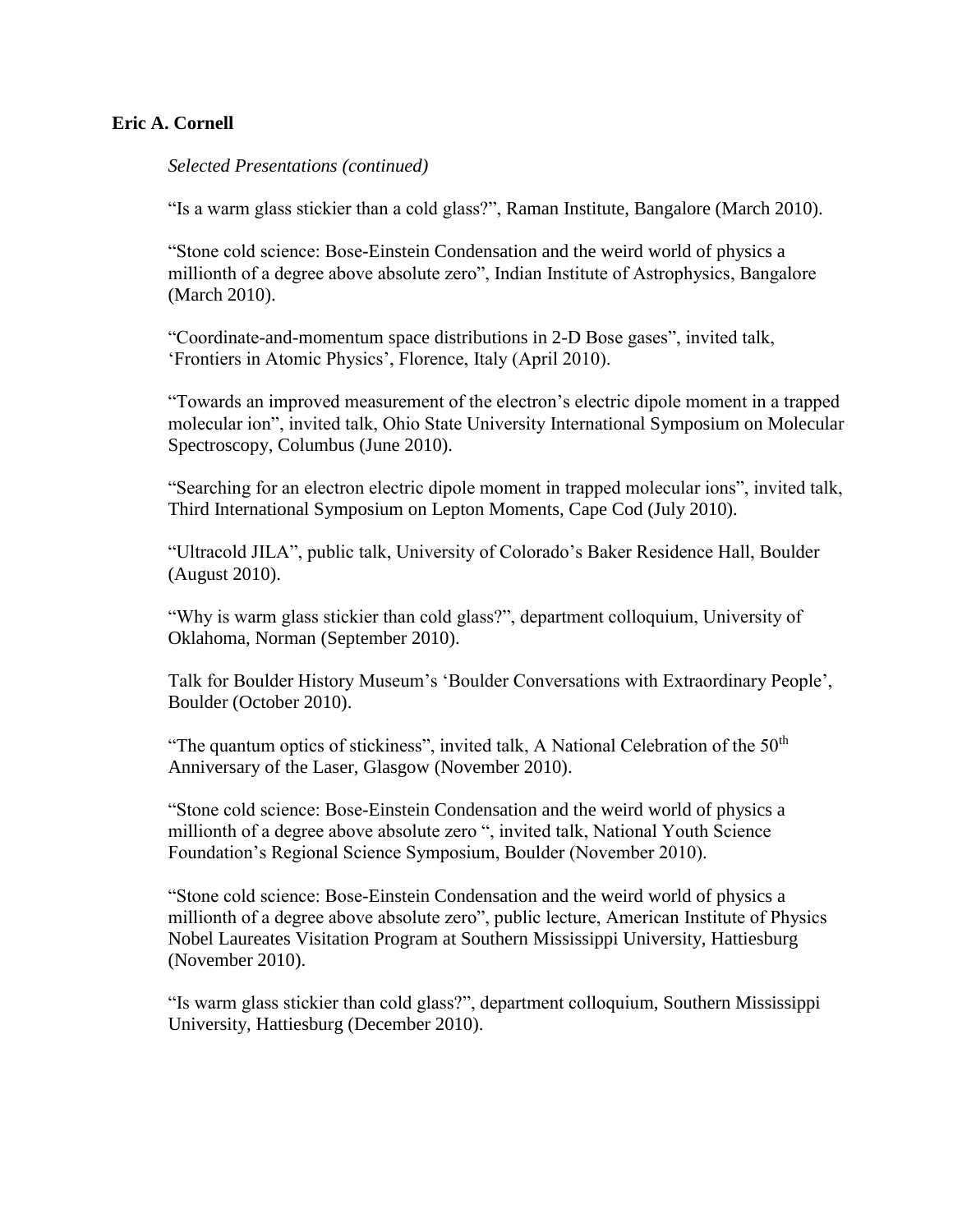### *Selected Presentations (continued)*

"Which does nature like best, lazy or sloppy?", public lecture, Louisiana State University's Chancellor's Distinguished Lectureship Series, Baton Rouge (December 2010).

"A life in physics", invited talk, Miramontes Arts and Sciences Program, University of Colorado, Boulder (January 2011).

"Stone cold science: Bose-Einstein Condensation and the weird world of physics a millionth of a degree from absolute zero", public lecture, Saturday Physics Series, University of Colorado, Boulder (April 2011).

Can we measure the electron's out-of-roundness to  $10^{15}$  femtometers?, department colloquium, University of Maryland's Joint Quantum Institute, College Park (April 2011).

"The quantum optics of stickiness", invited talk, GriffinFest, Toronto (May 2011).

"Results from cold Bose gas experiments at JILA", invited talk, 2011 Conference on Bose-Einstein condensation: Frontiers in quantum gases, San Feliu, Spain (September 2011).

"Stone cold science: Bose-Einstein Condensation and the weird world of physics a millionth of a degree from absolute zero", public lecture, Pullman, WA (October 2011).

"Is warm glass stickier than cold glass?", department colloquium, Washington State University, Pullman (October 2011).

"Stone cold science: Bose-Einstein Condensation and the weird world of physics a millionth of a degree from absolute zero", public lecture, Albright College, Reading, PA (November 2011).

"Is warm glass stickier than cold glass?", department colloquium, Albright College, Reading, PA (November 2011).

"Is warm glass stickier than cold glass?" department colloquium, Howard University, Washington, DC (February 2012).

"Stone cold science: Bose-Einstein Condensation and the weird world of physics a millionth of a degree from absolute zero", public lecture, Howard University, Washington, DC (February 2012).

"Searching for exotic physics in a heavy-ion storage ring the size of the head of a pin", 32<sup>nd</sup> Dean S. Edmonds Distinguished Lecture, Boston University (April 2012).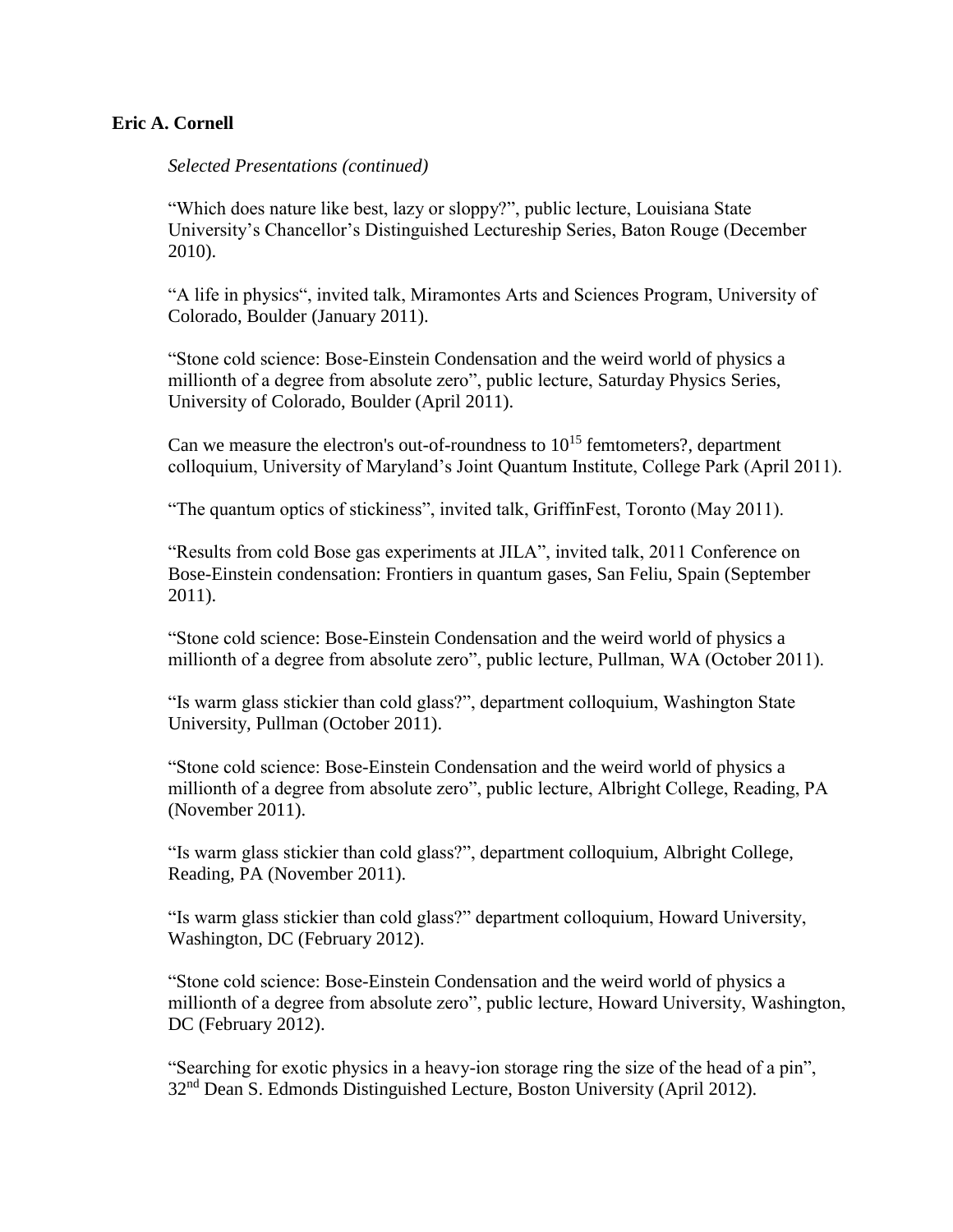*Selected Presentations (continued)*

"A Particle Physics Laboratory Inside a Molecule: Frequency-Comb Molecular Ion Spectroscopy and the Electron's Electric Dipole Moment," Ioannes Marcus Marci talk, PRAHA 2012 Conference, Prague, (September 6, 2012).

"A Particle Physics Laboratory Inside a Molecule: Frequency-Comb Molecular Ion Spectroscopy and the Electron's Electric Dipole Moment," Chemistry Colloquium, Leibniz University, Hannover, Germany (September 9, 2012).

"Looking for New Particles in a Heavy-Ion Storage Ring 1 MM in Diameter," Rainer Blatt and Peter Zoller's 60<sup>th</sup> Birthday Symposium, Frontiers of Quantum Physics, Innsbruck, Austria, (September 20, 2012).

"Questions About a Textbook Experiment," Philosophy of Scientific Experimentation Conference (PSX3), University of Colorado, Boulder (October 5, 2012).

"Extreme Metrology: Towards Measuring the Out-of-Roundness of the Electron at 10−15 femtometers," Global Young Scientists' Summit plenary talk, Singapore, (January 21, 2013).

"Lessons learned on the way to absolute zero," Defense Science & Technology talk, Global Young Scientists' Summit, Singapore, (January 22, 2013).

"A high-energy particle experiment on a tabletop: what you can learn at 100 meV that you can't learn at 100 TeV," Centre for Quantum Technologies, Singapore, (January 23, 2013).

"How symmetric is the electron? Looking for out-of-roundness of 10^{-15} femtometers," Campinas State University, Campinas, Brazil, (February 26, 2013).

"How symmetric is the electron? Looking for out-of-roundness of  $10^{4}$ -15} femtometers," Kleppnerfest Symposium, (February 28, 2013).

How symmetric is the electron? Looking for out-of-roundness of  $10^{6}$ {-15} femtometers, Benson Memorial Lecture Series, Miami University, Oxford, Ohio, (April 17, 2013).

"Is warm glass stickier than cold glass?" General science colloquium, University of Nebraska, Kearney, NE, (April 2, 2013).

"Stone Cold Science: Bose-Einstein Condensation and the Weird World One Millionth of a Degree from Absolute Zero," Public lecture, University of Nebraska, Kearney, NE, (April 2, 2013).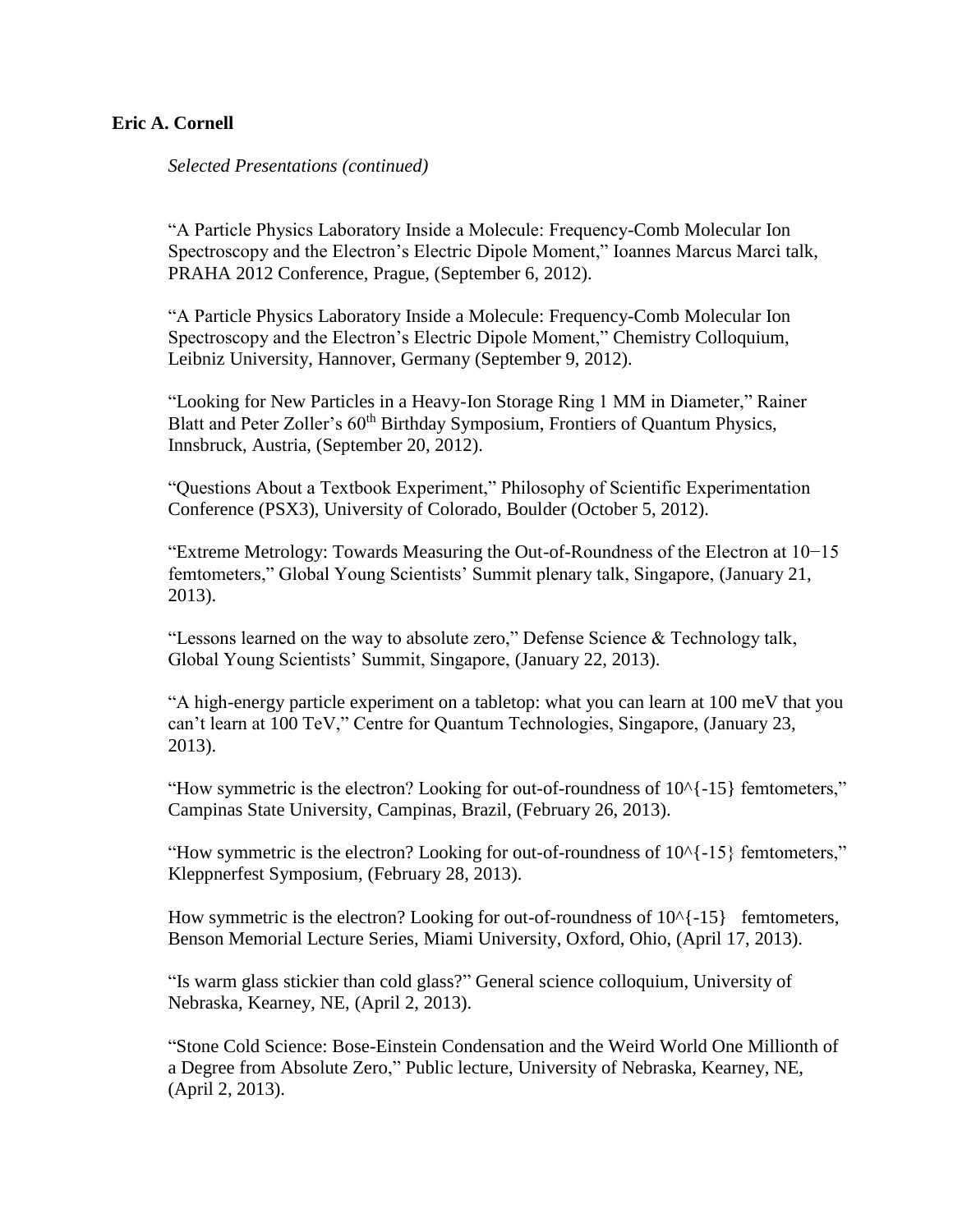*Selected Presentations (continued)*

"How symmetric is the electron? Looking for out-of-roundness of  $10^{-15}$  femtometers," Snowmass meeting, University of Colorado, JILA, (April 19, 2013).

"BECs and Beyond," Physics Applied to Advances in Measurement Technology: A Symposium in Honor of Dr. Katharine Gebbie, Boulder, CO, (May 10, 2013).

"Working with George Basbas and a preview of some new experiments in strongly interacting Bose gases," George Basbas talk, DAMOP, Quebec City, Quebec, (June 4, 2013).

"Lazy vs. Sloppy: The Epic Story of Energy, Entropy, Temperature, the Ultimate Fate of the Universe and the Role of Divine Intervention," ICOLS, Berkeley, CA, (June 11, 2013).

"Precision measurement and Berry's phase in Trapped Molecular Ions," Royal Society International Scientific Seminar, Chicheley Hall, UK, (July 26, 2013).

"Introduction to interactions in ultracold degenerate atomic gases," CU Summer School, (July 29, 2013).

"Pushing into the strongly interacting regime in degenerate gases: Some simple two-body theoretical ideas and some preliminary data," CU Summer School, (July 30, 2013).

"Dynamics of a Degenerate Bose Gas at Unitarity," BEC 2013, San Feliu, Spain, (September 8, 2013).

"Lazy vs Sloppy: The epic story of energy entropy, temperature, the ultimate fate of the universe and the role of the supernatural," the University of Santiago de Compostela, talk for the general public, (September 17, 2013).

"Electron Dipole Moment," 4 Corners Meeting of the American Physical Society, Denver, (October 18, 2013).

"How symmetric is the electron? Looking for out-of-roundness of  $10^{6}$ -15} femtometers," Physics Department, University of Iowa, (October 21, 2013).

"Stone Cold Science: Bose-Einstein Condensation and the Weird World of Physics a Millionth of a Degree Above Absolute Zero," CETYS Mexicali, Honeywell Initiative for Science and Engineering, (February 19, 2014).

"Why is Warm Glass Stickier Than Cold Glass?" CETYS Mexicali, Honeywell Initiative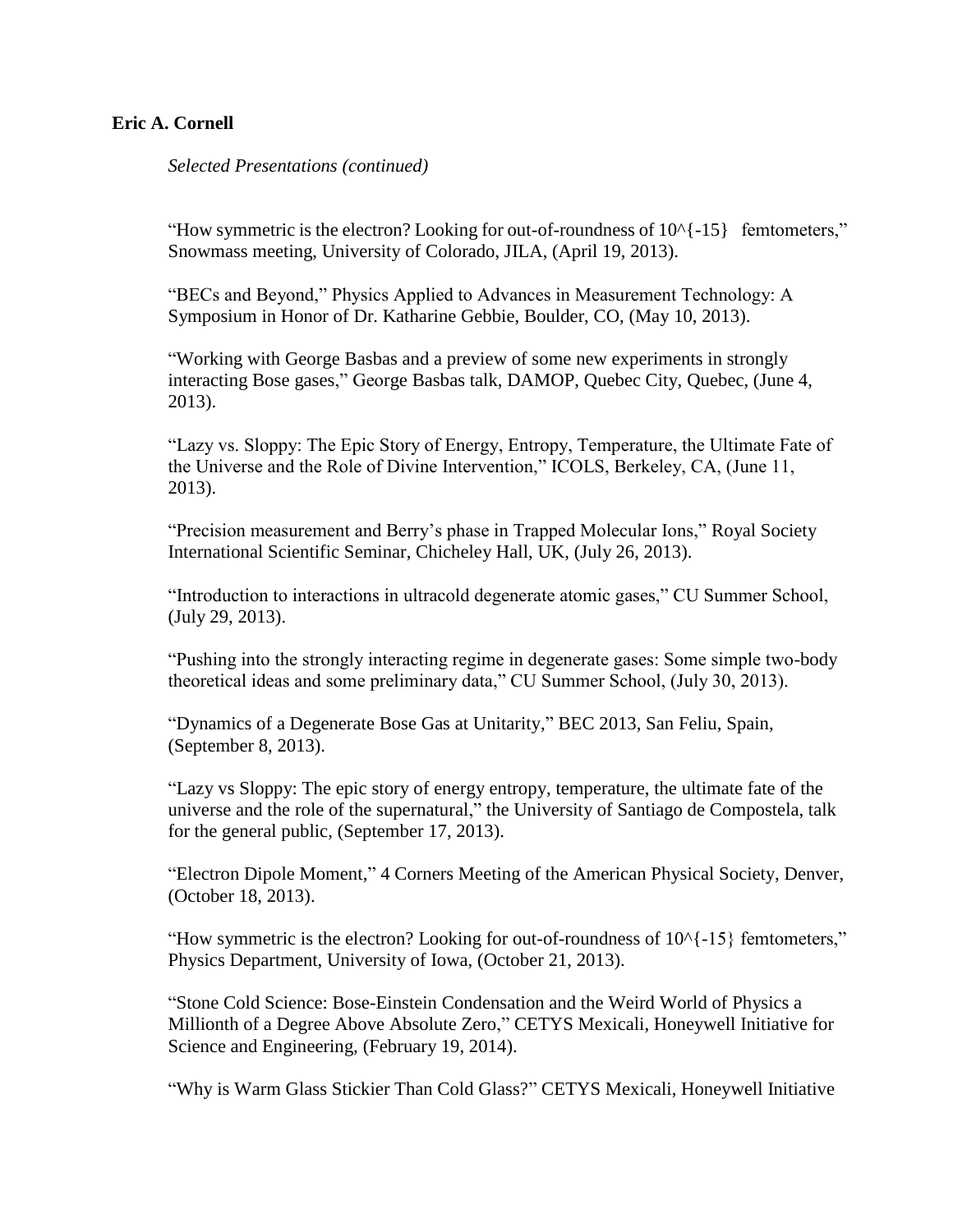*Selected Presentations (continued)*

for Science and Engineering, (February 20, 2014).

"Universal dynamics of a degenerate unitary Bose gas," APS March Meeting, Denver, CO, (March 3, 2014)

"Precision Spectroscopy of Polarized Molecules in an Ion Trap," DAMOP, Madison, WI, (June 5, 2014).

"Is your electron out-of-round?" Industrial Physics Forum, Conference on Industrial Physics in Emerging Economies II, University of Campinas, San Paulo, Brazil, (September 29, 2014).

"Particle paleontology: looking for fossils from the early universe inside the electron," Oregon State University Yunker Lecture, October 13, 2014.

"Speed," CU Wizards, University of Colorado Boulder, November 8, 2014.

"Particle paleontology: looking for fossils from the early universe inside the electron," UCLA Physics Department Colloquium, November 13, 2014.

"Measuring the electron's electric dipole moment in a trapped molecular ion," International Conference on Trapped Charged Particles and Fundamental Physics Takamatsu, Japan, December 3, 2014.

"Looking for electron asymmetry at  $10^{-15}$  fm" International Conference on Laser Spectroscopy, Singapore June 29, 2015.

"Experiments on Degenerate Bose Gases with Unitary Interactions" National Tsing Hua University, Singapore, June 30, 2015.

"Particle paleontology: looking for fossils from the early universe inside the electron" Hsinchu, Taiwan, July 8, 2015.

"Experiments on Degenerate Bose Gases with Unitary Interactions" 2015 Taiwan International Symposium on Contemporary Atomic and Optical Physics, Taiwan, July 9, 2015.

"Looking for Fossils of the Big Bang in the Laboratory," Summer Science Program, University of Colorado, Boulder, July 20, 2015.

"Particle paleontology: looking for fossils from the early universe inside the electron," IONS conference, University of Colorado, Boulder, July 22, 2015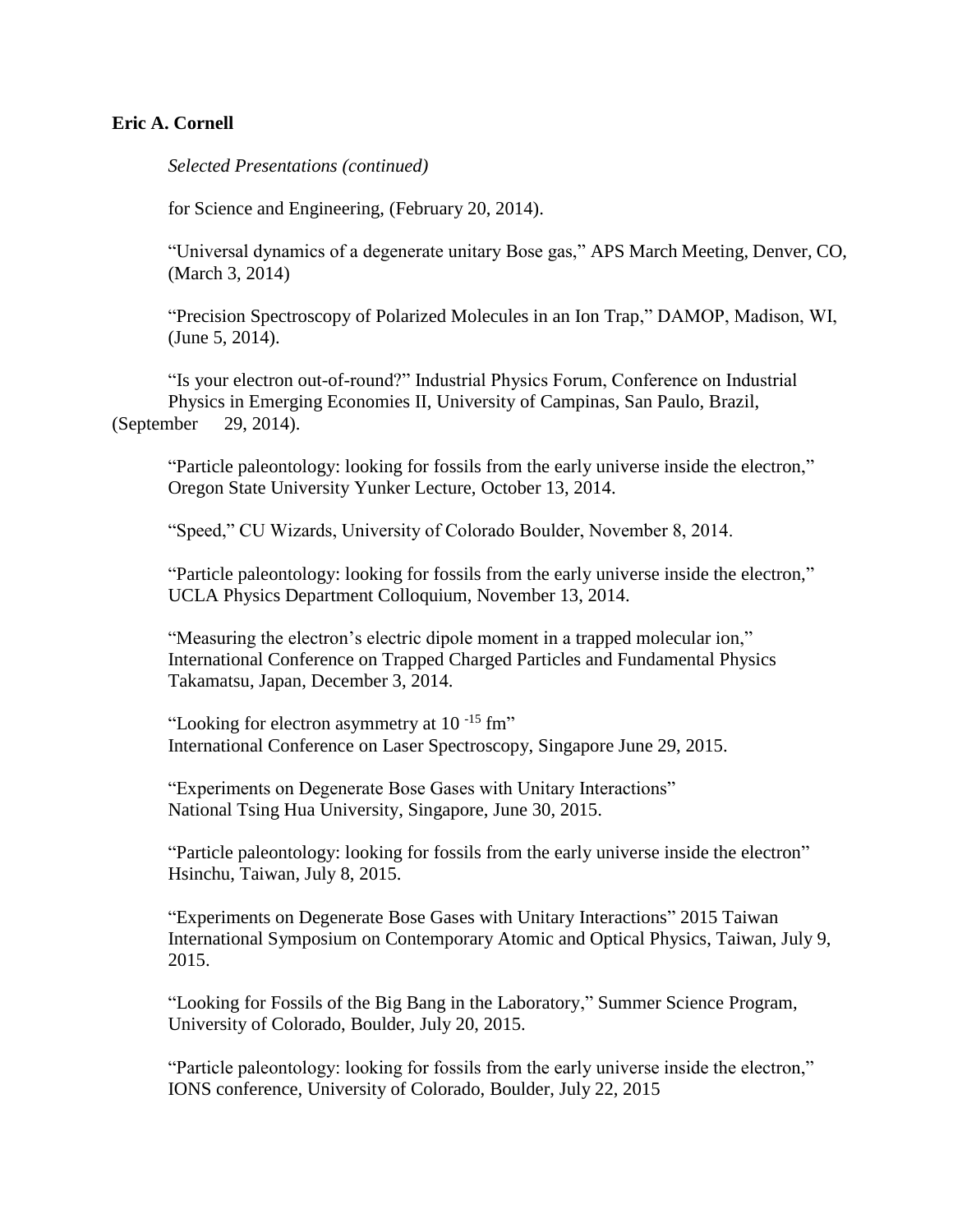*Selected Presentations (continued)*

"Last observation of magnetic trapping of neutral atoms in the JILA TOP trap, and other recent cold-atom results," BEC 2015, San Feliu, Spain, September 6, 2015.

"Stone Cold Science: Bose-Einstein Condensation and the Weird World of Physics a Millionth of a Degree Above Absolute Zero," General Lecture, Honeywell Initiative for Science and Engineering, Bucharest, Romania, November 10, 2015.

"Why is Warm Glass Stickier than Cold Glass?" Colloquium with Graduate Students Honeywell Initiative for Science and Engineering, Bucharest, Romania, November 11, 2015.

"Can We Find 10 TeV Particles Using Sub Millihertz Spectroscopy? Looking for the Electron's Electric Dipole Moment in Trapped Molecular Ions," Departmental colloquium, Stanford, February 9, 2016.

"Particle Paleontology: Looking for Fossils from Early Universe inside the Electron," SPS Airforce Academy, Colorado Springs, CO, March 4, 2016.

"Investigation of few-body physics with NASA's CAL: A precision measurement of Efimov physics in microgravity," NASA Fundamental Physics Workshop, April 11, 2016.

"Bose gases with fully resonant interactions: where few-body meets many-body?" DAMOP, Providence, RI, May 26, 2016.

"Looking for Fossils of the Big Bang in the Laboratory," Summer Science Program, University of Colorado, Boulder, July 25, 2016.

"What Can Molecular Spectroscopy Tell Us About the Big Bang?" McElvain Seminar, University of Wisconsin, October 11, 2016.

"Particle paleontology: looking for fossils from the early universe inside the electron," PhysCon SPS 2016 Quadrennial Congress, San Francisco, CA, November 4, 2016.

"Looking for Fossils of the Big Bang in Molecular Spectra," Physics Department Colloquium, Columbia University, February 13, 2017.

"Looking for Fossils of the Big Bang in Molecular Spectra," Physics Department Seminar, University of Colorado, February 15, 2017.

"Fundamental Physical Sciences in Space," JPL/NASA Meeting, April 19, 2017.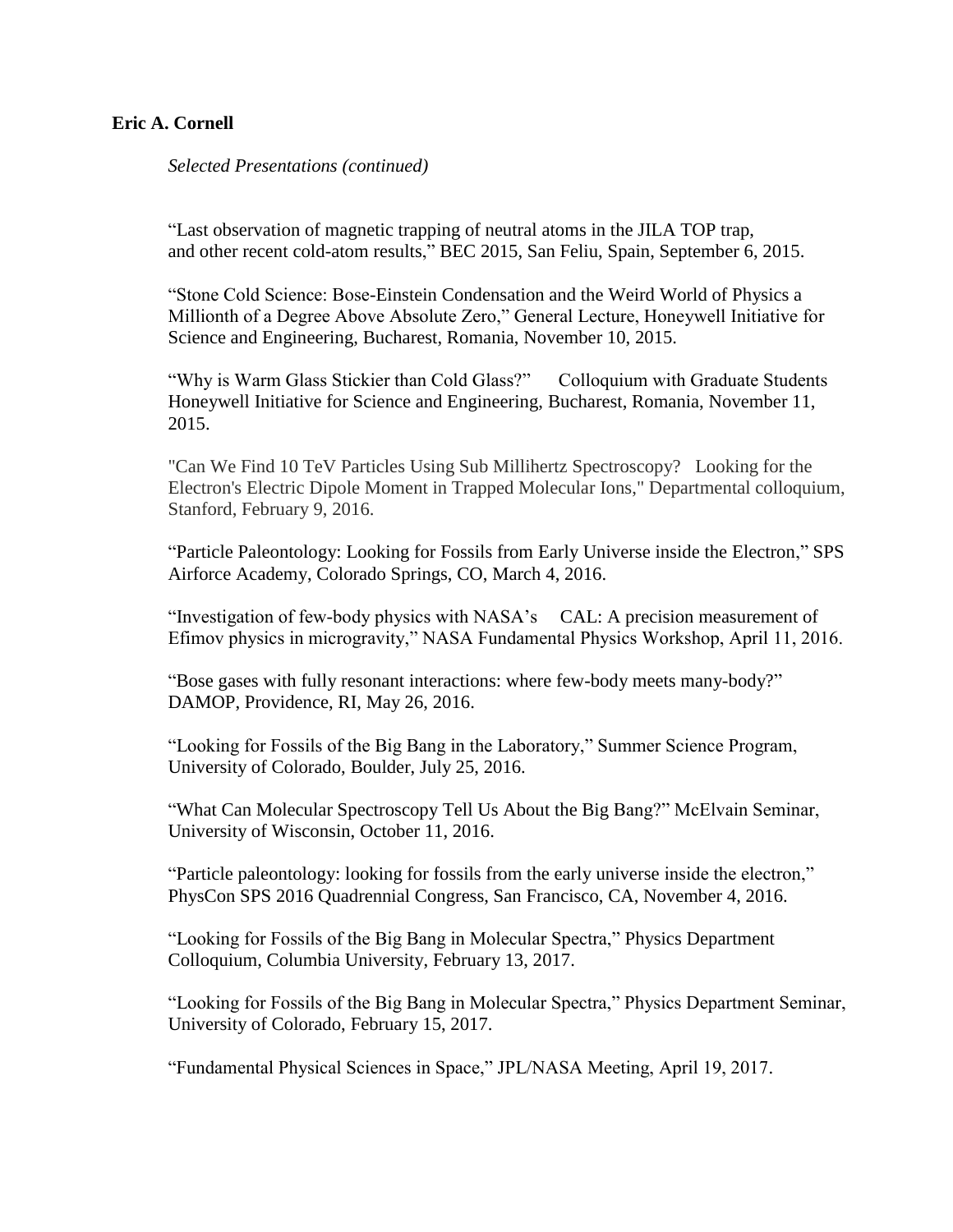*Selected Presentations (continued)*

Katharine Gebbie Celebration, Gaithersburg, MD, May 18, 2017.

"Molecular ion-based precision measurement of the electron electric dipole moment," 23<sup>rd</sup> International Conference on Laser Spectroscopy, Arcachon, France, July 3, 2017.

"Looking for fossils of the big bang in the laboratory," Summer Science Program talk, University of Colorado, July 25, 2017.

"An Efimov population: A few-body coda to a many-body opus," BEC 2017, San Feliu, Spain, September 4, 2017.

"No Physicist is an Island: Looking for TeV Physics in a peV Transition," Harvard Physics Colloquium, Harvard, September 18, 2017.

"Ultracold Bose soup: where few-body meets many-body physics" MIT Physics Colloquium, September 21, 2017.

"No Physicist is an Island: Looking for TeV Physics in a peV Transition ," Cavendish Lab, Cambridge University, Cambridge, UK, October 11, 2017.

"Looking for TeV Physics in a peV Transition: the electron's electric dipole moment," Colloquium at INFM, Pisa, Italy, October 24, 2017.

"The three-body problem, exotic materials, quantum computing and baryogenesis. What happens when Atomic physics escapes!" Invited talk at QFC2017, Pisa, Italy, October 25, 2017.

"No Physicist is an Island: Looking for TeV Physics in a peV Transition," Physics Department Colloquium, Imperial College, London, November 15, 2017.

"Fourteen billion years on, what can we learn about Original Imperfection?" Fellow's Research Lecture, Trinity College, Cambridge University, November 21, 2017.

"Ultracold Bose soup: where few-body meets many-body physics," AMO Seminar, Cavendish Lab, Cambridge University, November 26, 2017.

"What do they make in Eric's lab? The World's Coldest Stuff," CU Boulder Next talk, Los Angeles, CA, February 24, 2018.

"Ground- and Space-Based Experiments in Few-Body Quantum Mechanics: An update on work towards precision measurement of Efimov physics in microgravity," NASA Fundamental Physics Workshop, La Jolla, CA, April 9, 2018.